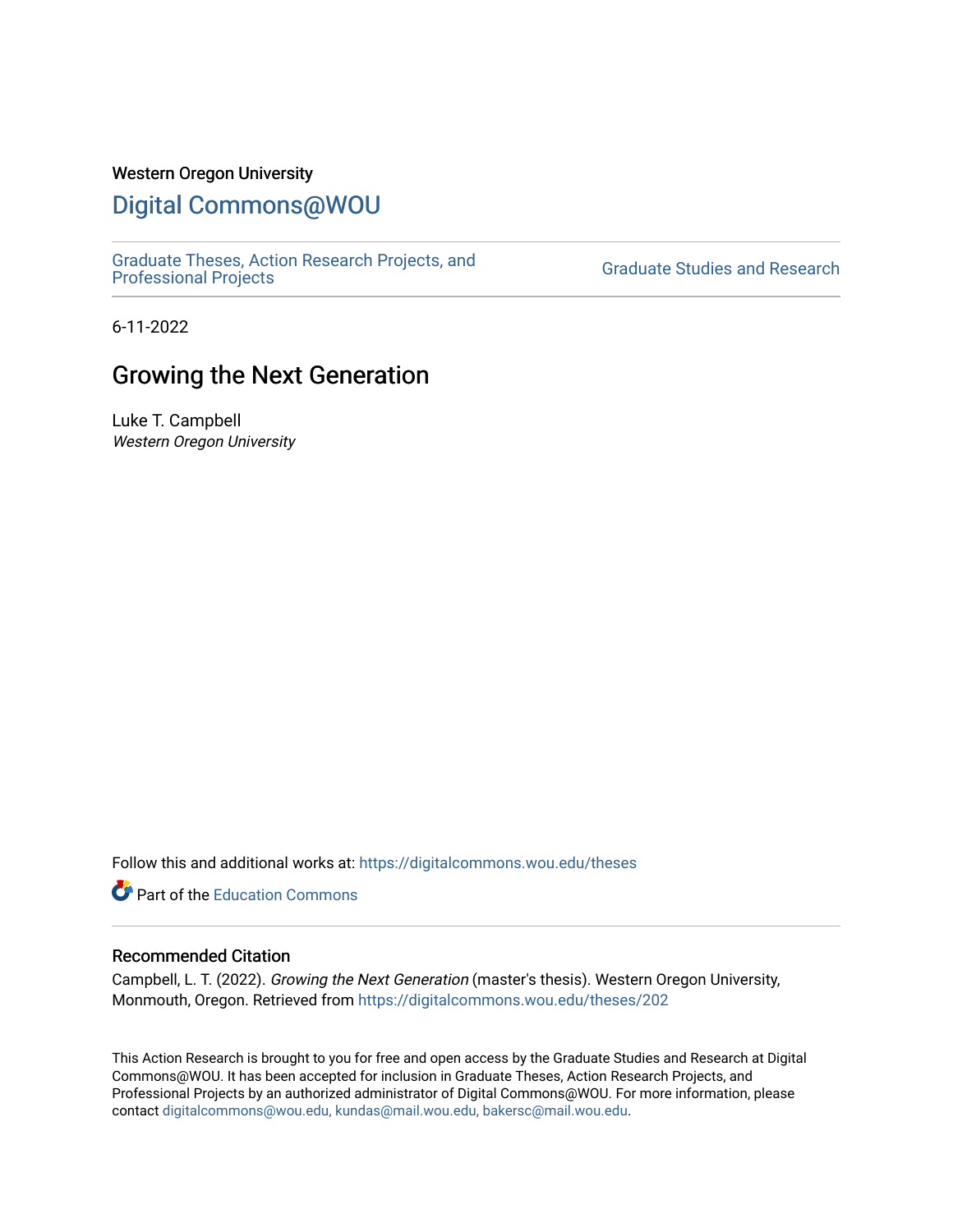**Growing the Next Generation**

**Action Research Project**

Luke T. Campbell

Western Oregon University

ED 659

Graduation Date: June 11, 2022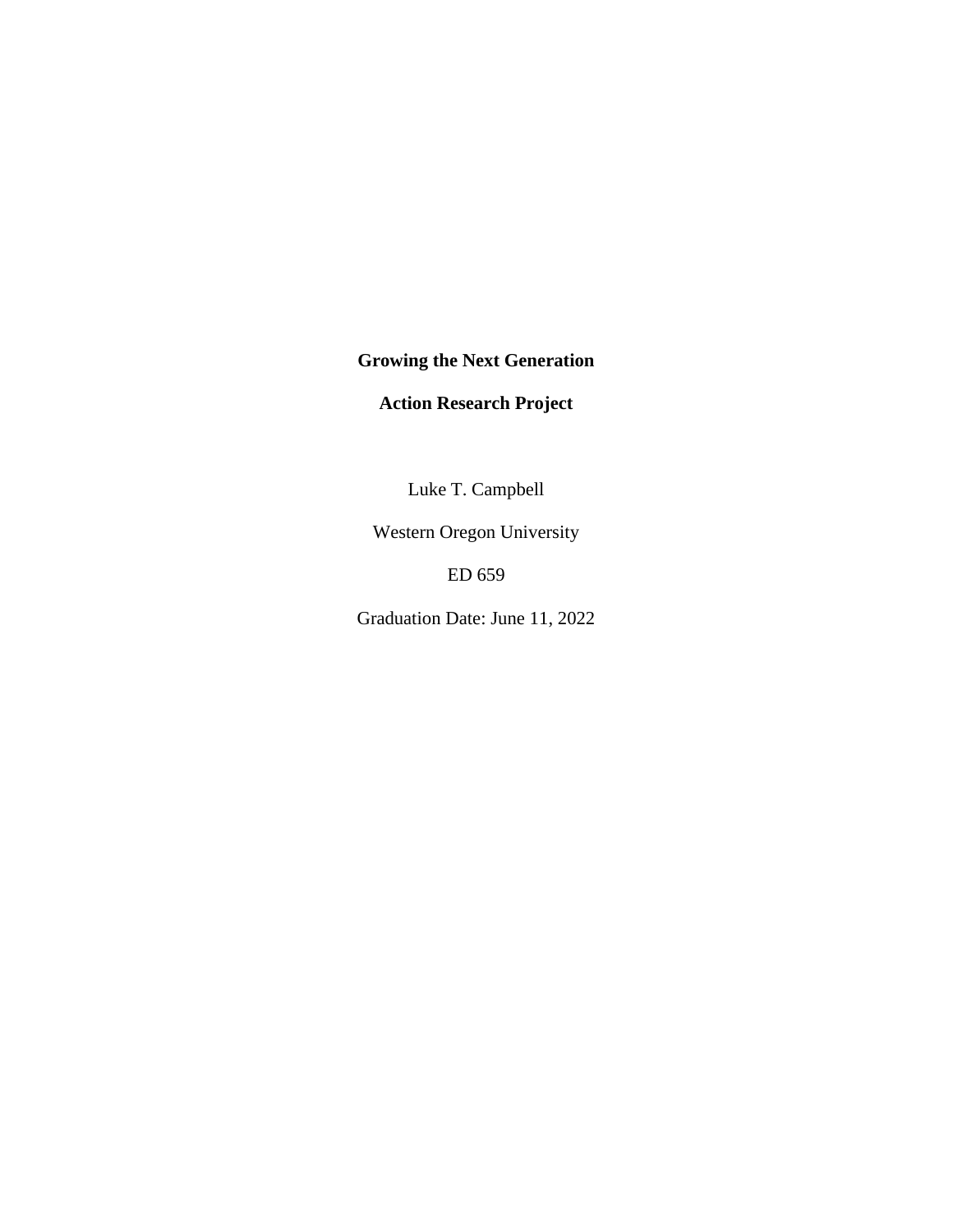

## **WE, THE UNDERSIGNED MEMBERS OF THE GRADUATE FACULTY OFWESTERN OREGON UNIVERSITY HAVE EXAMINED THE ENCLOSED**

Action Research Project Title:

How I Became a Better Social Studies Educator

Graduate Student:Luke Campbell

Candidate for the degree of : Master of Arts in Teaching: Initial Licensure

*and hereby certify that in our opinion it is worthy of acceptance as partial fulfillmentof the requirements of this master's degree.*

## **Committee Chair:**

| Name: Melanie Landon-Hays & Amy Bowden | Signature: |  |
|----------------------------------------|------------|--|
| Date: 06/07/2022                       |            |  |

## **Committee Member:**

Name: Justin Wright Date: 06/07/2022 Signature:

### **Dean of Graduate Studies and Research:**

Name: Dr. Hillary Fouts Signature: Signature: Date: Date: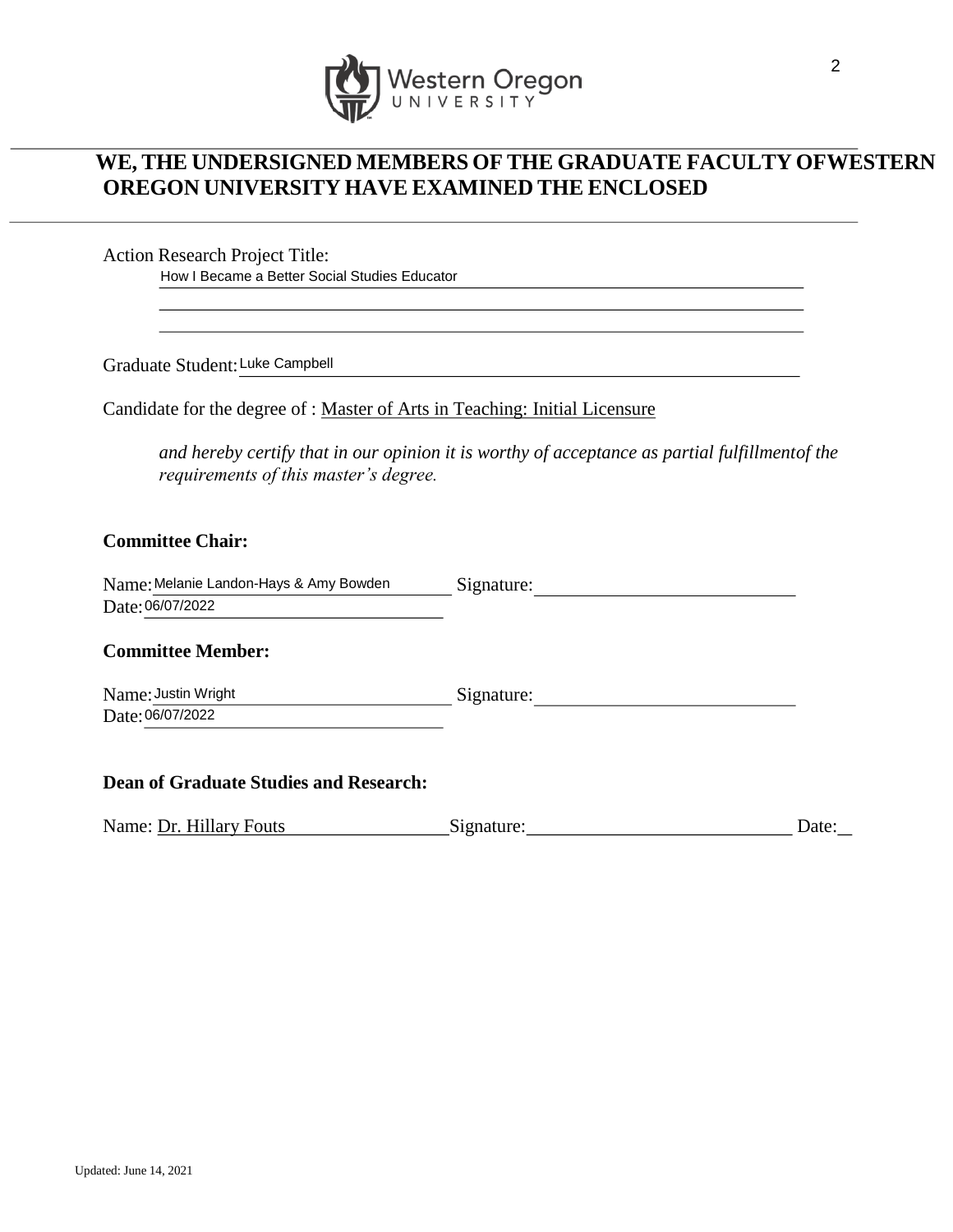## ABSTRACT

This study is just the beginning of my research into how to become a better teacher, because I plan to always be looking for ways to improve. I hope to learn how to continuously improve my craft as a teacher and not become stagnant or jaded. I see how far I've come already, and I see where I can be as I observe other professionals in my craft. I think my teaching will improve as I try new things, challenge myself and my students, and interact with more students. My teaching style will become leaner as I drop the extraneous and focus on what is important, which is the growth of my students. The research literature I've found iterates my purpose, in that there are many others like me striving to become better teachers to help their students grow as people.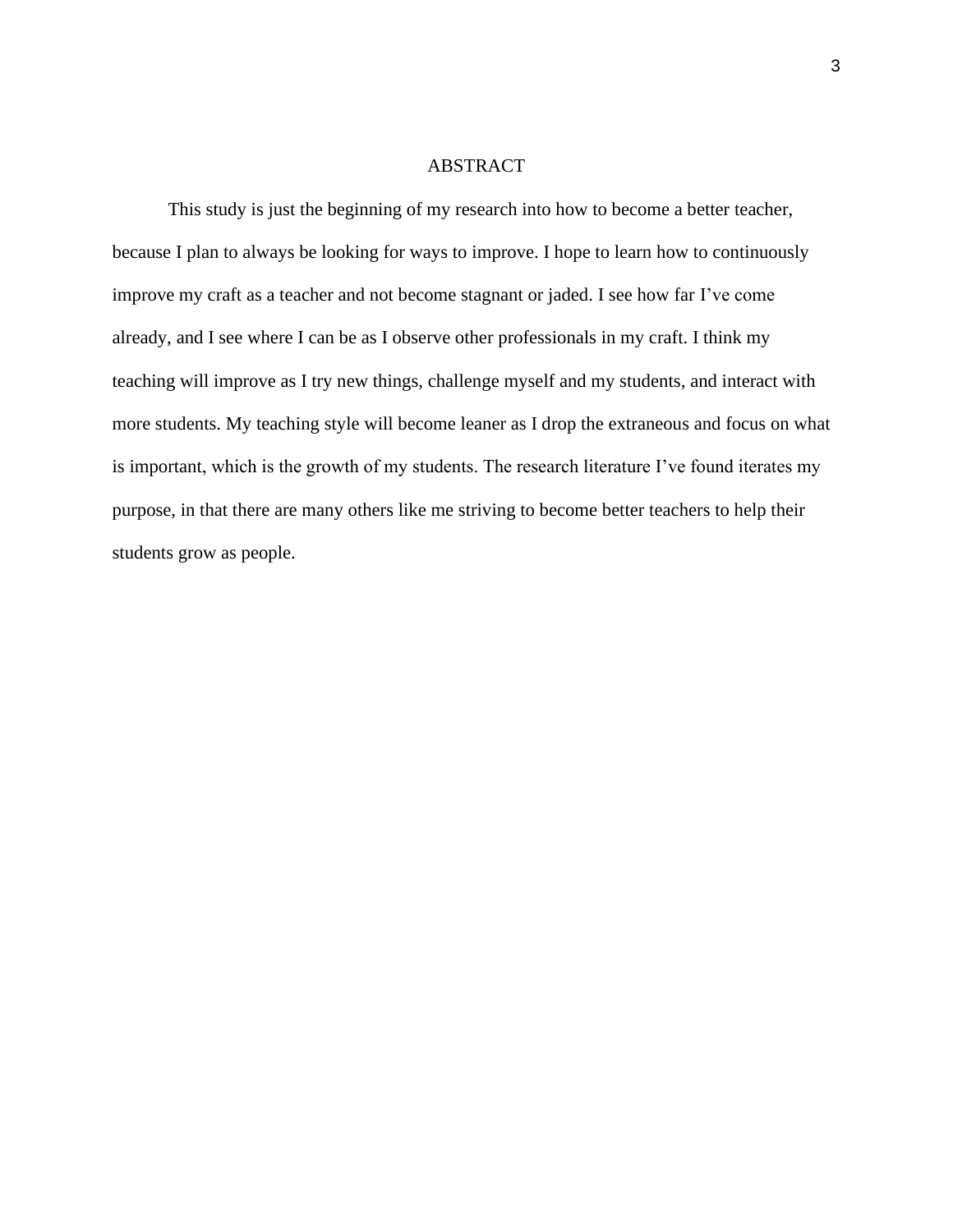#### ACKNOWLEDGEMENTS

To my friends and family who have supported me throughout this process, thank you. I am blessed to have so many people who believe in my future as an educator.

To the educators in my life, thank you. To my mom, Kimberly Stevenson, who was the first educator that made a difference in my life from the moment she read The Hobbit to me as a young child. To my stepdad, Mike Stevenson, who taught me that being inclusive is the most important aspect of any teacher. To my sister-in-law, Carolena Campbell, who is an inspiration and shows true dedication to her community. Thank you.

Thank you, Amy Bowden, for sticking with me and my cohort to the very end of the process. You always calmed us down. To Melanie Landon-Hays, your positive attitude and smile was the first experience I had from Western Oregon University and set the tone for my whole experience. To Calie Kuehnert, your guidance throughout the year helped me get to the finish line.

To Justin Wright, thank you for reading this action research project and challenging me to become a better history teacher.

To Kerry Feldman, who encourages me to write, journal, and become an educator that can make connections with their students in an instant. To Dorissa Martin, who kept having me come back to work as a substitute teacher in your elementary school, which gave me the opportunity to learn that I really wanted to become an educator. To Margaret Jones, who believed in me and helped me decide to further my education.

To Lisa Robin, for giving me the chance to learn what it means to be a teacher. Your knowledge and expertise will always be with me.

4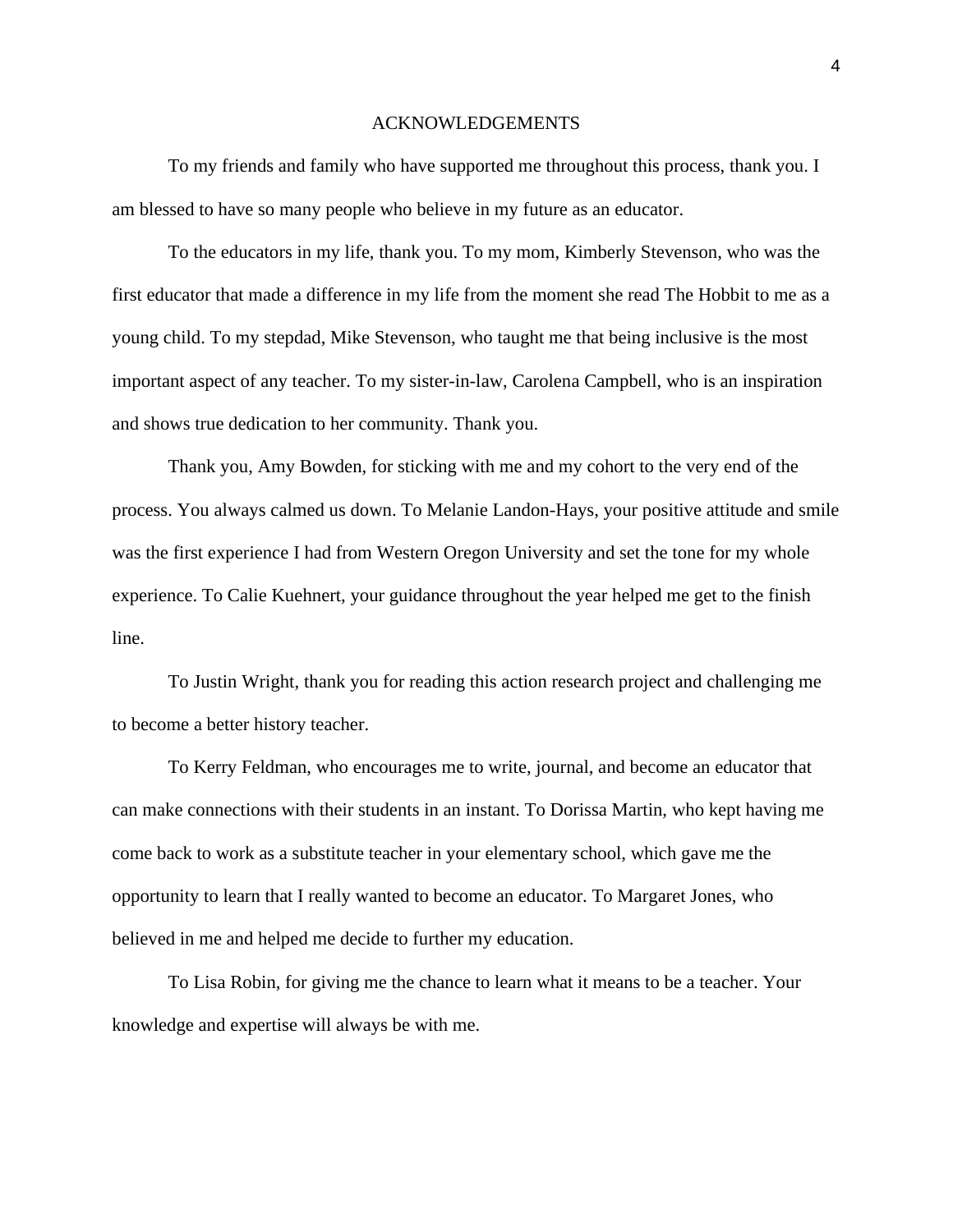## TABLE OF CONTENTS

PAGE 6 - CHAPTER 1 - PHILOSOPHY OF EDUCATION

PAGE 12 - CHAPTER 2 - LITERATURE REVIEW

- PAGE 31 CHAPTER 3 RESEARCH
- PAGE 39 CHAPTER 4 ANALYSIS

PAGE 55 - CHAPTER 5 - DISCUSSION and CONCLUSION

PAGE 59 - WORKS CITED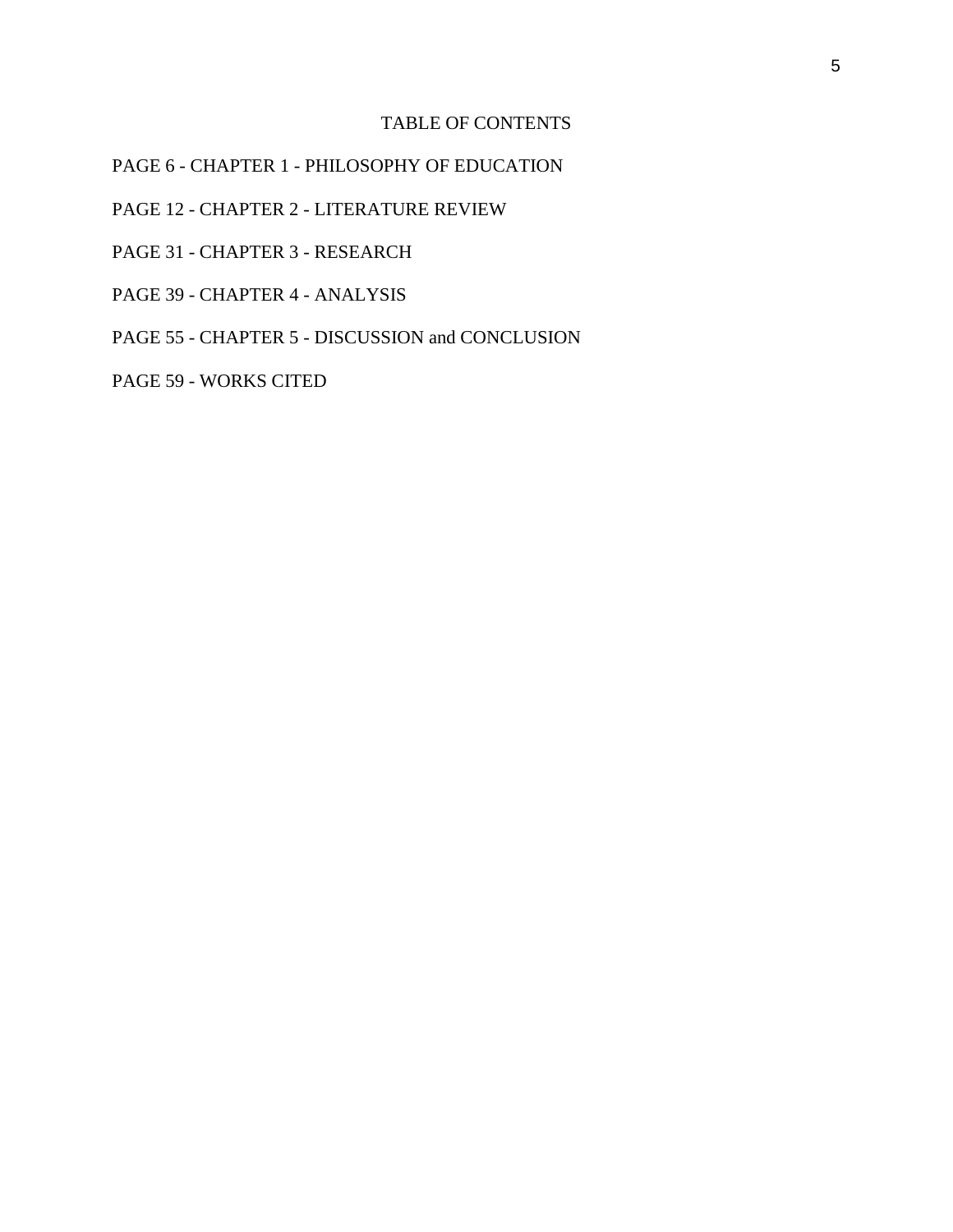## **Chapter 1**

#### **Philosophy of Education**

Becoming a teacher has been a lifelong journey. It has taken me a while, but I gained the experience and confidence to finally enter the world of teaching. Over that time, the concept of the teacher I'd like to be adapted through high school, community college, university, traveling, working a retail job, more traveling, working in a school for the first time, and still changes today as new information and ideas are presented to me through the Master of Arts in teaching program at Western Oregon University.

From the beginning I knew that I wanted to be a teacher with real-world experience. I remember a history teacher I had in high school talking about the time he shot a grenade launcher in the Army. To a 15-year-old, that was really cool. While I still have not shot a grenade launcher, I value the random lessons from everyday occurrences of life. Because of my path I know how *not* to be scammed by someone on the street asking for money (they probably won't give you change), how to make a cold call, and what to do when you see a bear. How is this beneficial when it comes to teaching? I've learned that life is unexpected, people have differing perspectives, and this world is much bigger than me.

To become a teacher means that I must be a lifelong learner. This program has given me the chance to reflect on my past experiences with new information, resulting in growth. With a new perspective I can continue to challenge myself out of my comfort zone, and maybe continue to find my place in this world. One must learn about themselves if they are to know their place in the world. "Awareness of one's self is the beginning of learning" (Deloria, Jr. & Wildcat, 2001, p. 13). The process of discovering oneself is cyclical. We should learn to be okay with change, hardships, and growth. To me, that is learning. I am seeing my students experience hardship and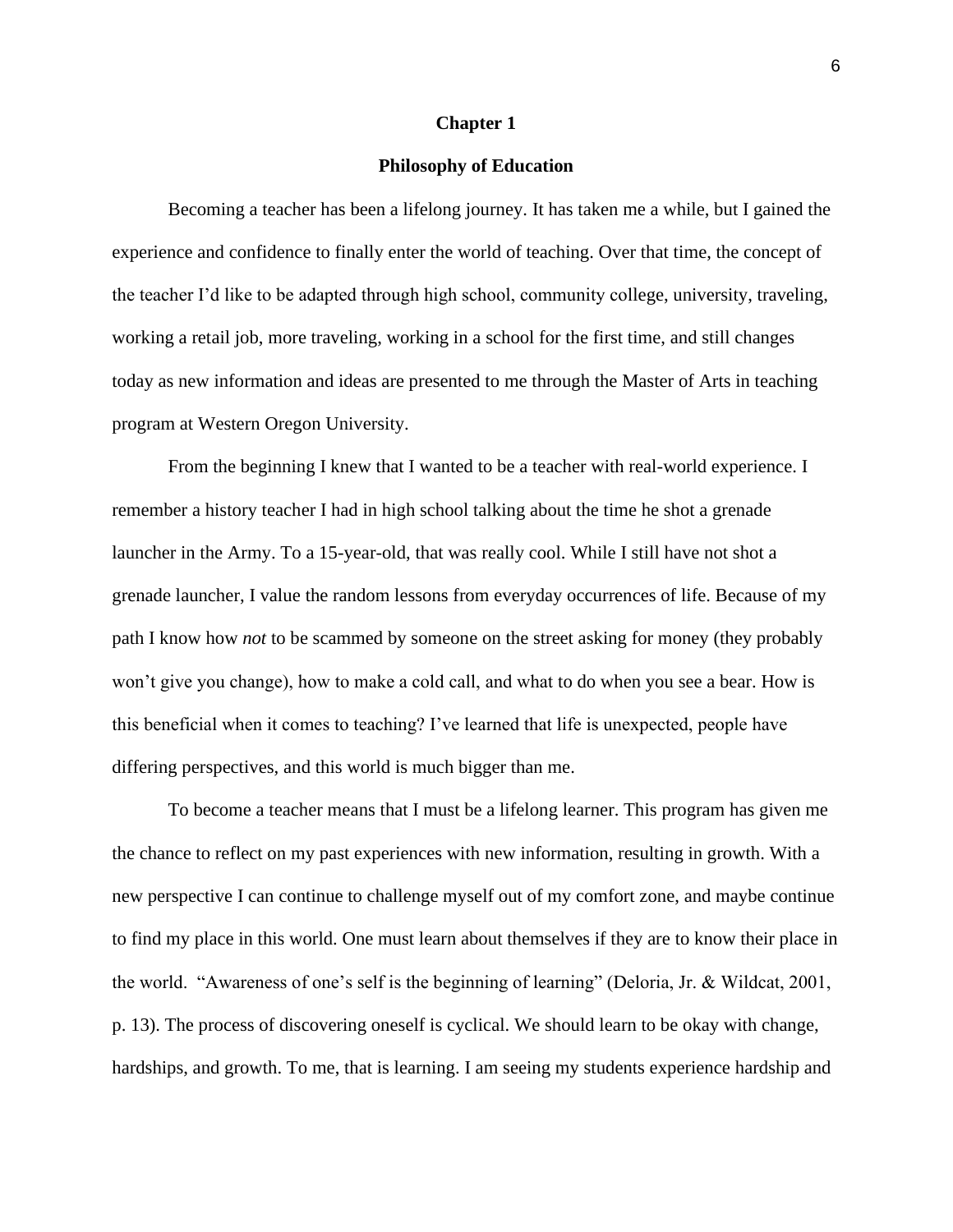watch as they are forced to grow because the world around them dictates that they do so. What can I teach my students to help them? How do I teach them to begin becoming aware of themselves, their strengths, and weaknesses? Is that even my job?

Now that I am on the verge of becoming a teacher, I ask myself what it really means to be a teacher, and to teach the youth of our nation. Teaching is complicated, for that, I am sure. It is not straightforward, not an exact science, no matter how hard we try to standardize and make education the same for everyone.

I am going to become a history teacher. To some, maybe many, that means I will expect my students to remember names of important people, places, things, and dates. I believe some people think that history is all memorization. Teaching history in the United States may be considered this, but creating history is far from simple memorization. Students should be taught the historical processes of sourcing, collaboration, and contextualization. This will begin the move away from expecting students to remember "historical knowledge." Paulo Freire (2018) says, "liberating education consists in acts of cognition, not transferals of information" (p 79). History is much more than getting the right answer on a multiple-choice test. History is the story of humankind, and it encompasses everything; there is no other word that can relate to every topic, question, or idea besides history. Everything humans create *is* history, would that be a conversation between two people or the Olympic games. History is the ability to critically analyze our past and ask questions that better help us understand ourselves.

There are a limitless number of lessons to be learned through studying history. What lessons, then, do I teach? What lessons will my students want to learn? Not only do I have to discover what my students want to learn, but I must learn how I can teach them. Each student is a different puzzle. They have lived a unique life, affected by everything from the language their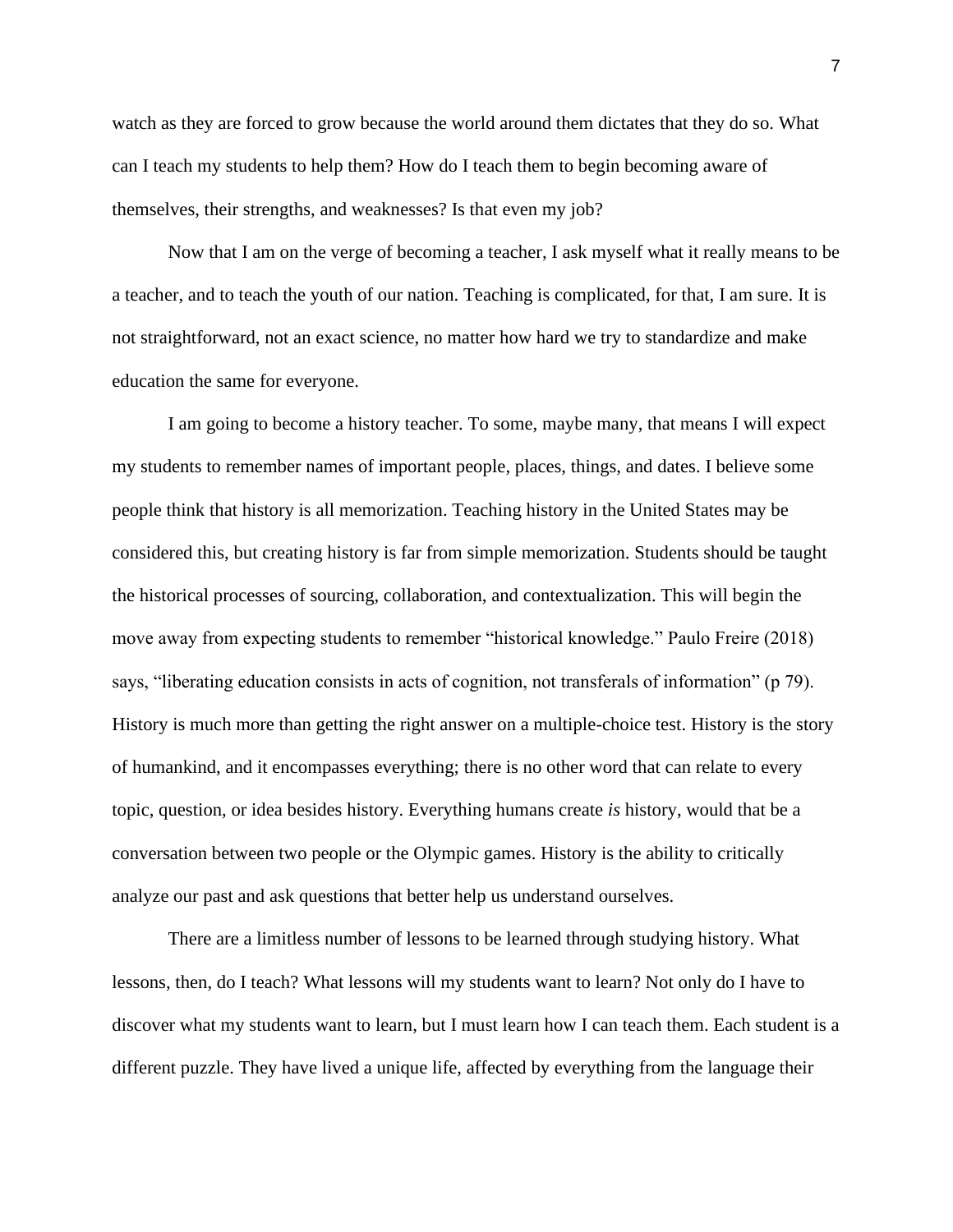parents speak, to the place they were born, and to the food that they eat. They have had different teachers and mentors before arriving in my classroom, and when it comes to learning, they have different wants and needs. Some can pop music in and plug away at an assignment, while others need silence. Some may not understand all the words in a text, while others have already read the text twice. I am finding that some students don't like to be in the middle or front of the classroom. They may feel like everyone is looking at them or they are surrounded. There is nothing wrong with any of these students. I need to know my students to best help them and ensure that they are in a good learning environment.

Getting to know my students is my number one priority. When I first came into the classroom as a student teacher, I had a lot of work to do in order to build rapport with my students. My first task was to get to know everyone's names. From there, I've begun to learn each and every student's friends, study habits, or parts of their home life. Each student is a puzzle that has to be solved to unlock their full potential. I believe aiming for your full potential is the reason for receiving an education. I want my students to make mistakes, be okay asking for help, and learn how to ask questions. I want my students to be involved in their own work, to make an effort to learn and challenge themselves, and experience life.

By the time students are in my history class they are close to achieving adulthood and the 'real world.' According to Grace Lee Boggs (2012),

...when Education involves young people in making community changes that matter to them, when it gives meaning to their lives in the present instead of preparing them only to make a living in the future, young people begin to believe in themselves and to dream of the future. (ch. 5, p. 9)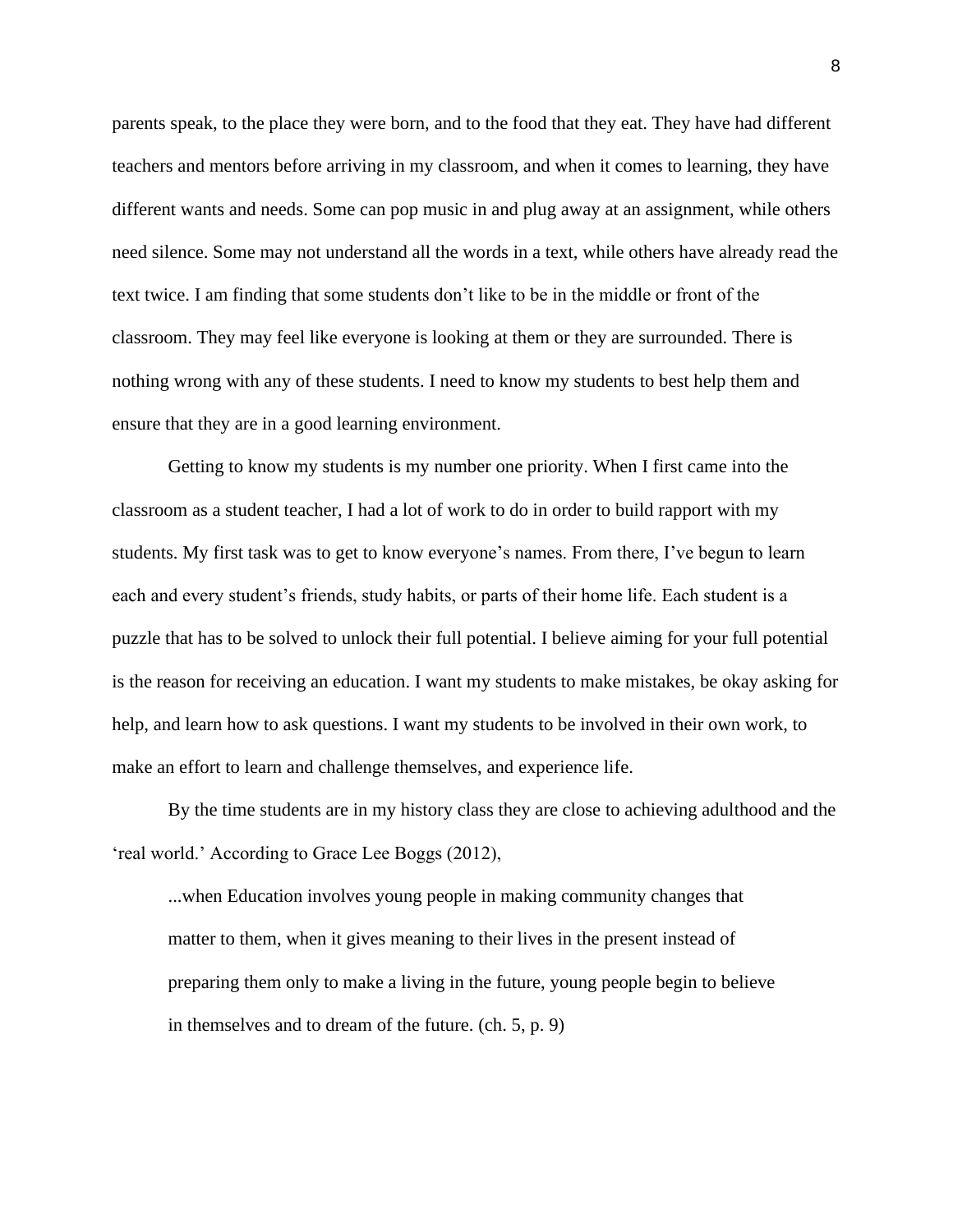The change that I can hope my students make will be in the community. That is where we have the most influence. My classroom will be a large part of my community but goes further than the students attending classes. It is their siblings and their parents. It is the businesses that their families own and the streets that we all live on. We are in it together and will have to talk and work together to make change.

Hopefully, by my actions and my words, I can help my students grow and become more *human* human beings. My stepdad has a saying for dinners or get-togethers that I have somewhat stolen and run with: "inclusive, not exclusive." I want to include as many people as possible in my teaching and have my students do the same. I don't want them to shun someone because of that other person's education level, class, or skin color. We are all human, and to accept others their worries, ideas, and beliefs—into our lives is how we become more human. Just because society has determined that someone is on the 'lower rung' doesn't mean that person isn't human. Their voice should still be valued and heard. I want my students to understand that society has created the perception that being "on top" means you are *important* and have *influence*. I don't think that's the case; we all have influence over our worlds.

If my goal is to get my students to live their lives to the fullest potential, to be involved in their communities and worlds, how do I get my students to that point? What steps can I take in a history class that somehow creates some self-efficacy and intrinsic motivation in my students to become part of the world? What does it look like to teach life lessons through history, or through any class for that matter? When thinking about these questions, I should think about myself. Have any of my teachers been able to do these wonderful things? Have I really had a great mentor in my life with all the answers? No, I don't think so, and I believe that I often rely upon myself to make sense of the world. But who gave me the ability to rationalize, question, and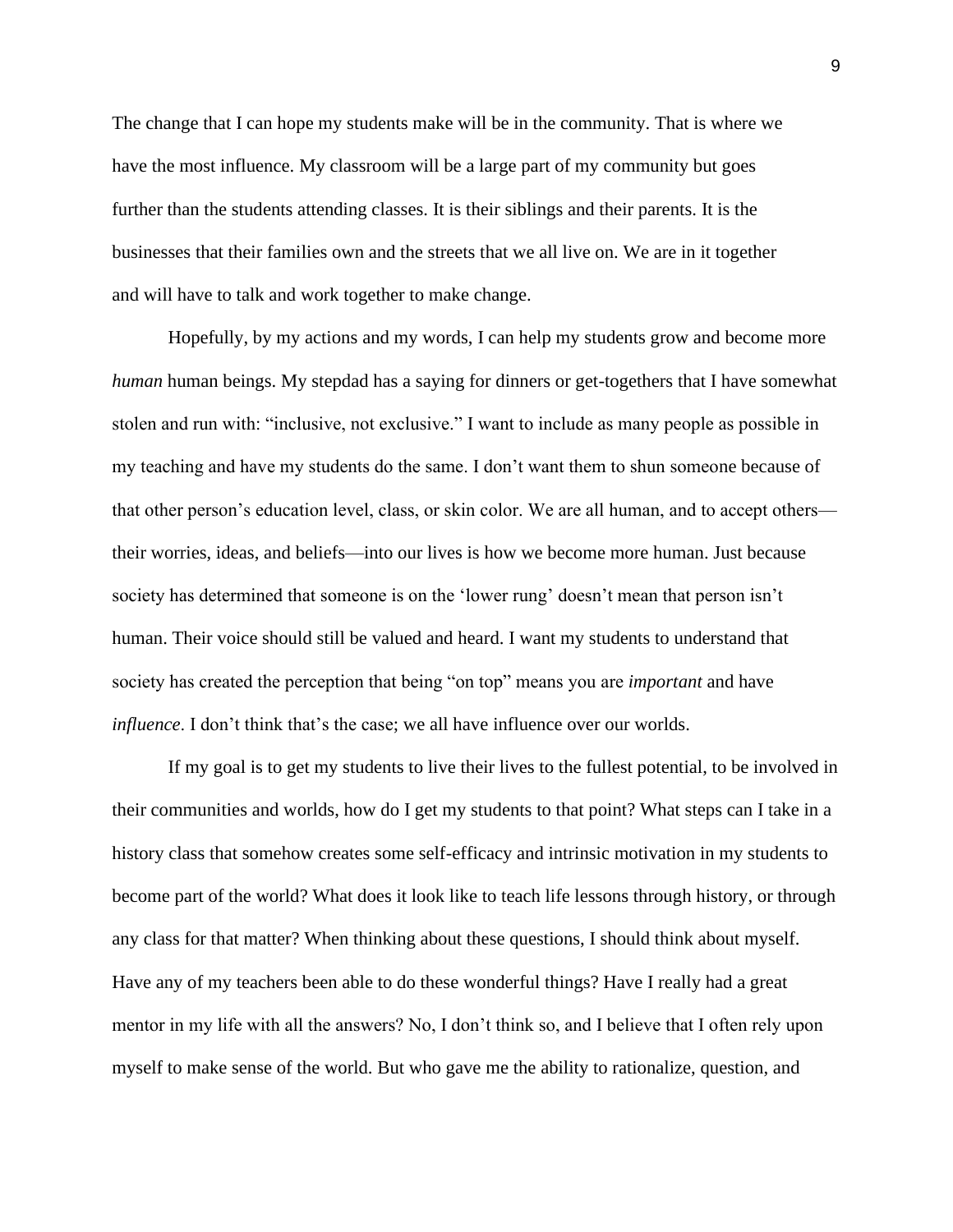hypothesize? I couldn't attribute this to one person, but instead to a conglomeration of all the experiences I've had and the people whom I've met, in and out of a classroom. Learning doesn't stop at the bell or when a student leaves a building that has been arbitrarily dedicated to the concept of growth. There is no one place, and definitely no one way, to learn. Growth and life continue on whether we'd like it to or not.

Just like I am motivated to become a teacher, I have been motivated to learn through living my life. Before I knew that the term "growth mindset" existed, I'd like to think that I had a growth mindset. Now that I do know about it, I can begin to tailor my thoughts and actions into continually growing. I am not stuck as the person I was 10 years ago with no confidence to become a teacher. I am not always going to be the person I am now. I can change, and I can think about what I want that change to look like. And if I know what I want my life to look like, I can take the steps to get there. That's what I've been doing the last 10 years: gaining experience to become the person I am now, ready to teach and continue to learn. If I can do this for myself, my goal is to instill this mindset into my students.

But how do I foster the practice of thinking with a growth mindset into my students? How do I get my students to think in the first place? Learning comes through thinking. I wrote this earlier, but writing that for a second time I begin to not believe that is not always the case. Learning can come from the repetition of tasks, until it becomes muscle memory. There are things that I have learned and will respond to subconsciously, à la Pavlov's dog. And now near the end of the first chapter that is to be the process of how I'm going to be a better teacher, I've already thought about changing my thoughts on learning. At least I am somewhat prepared for this, as I expected my perspective to change when confronted with a new idea. To go along with this, what will my students learn from me that I don't expect them to? If not all learning is done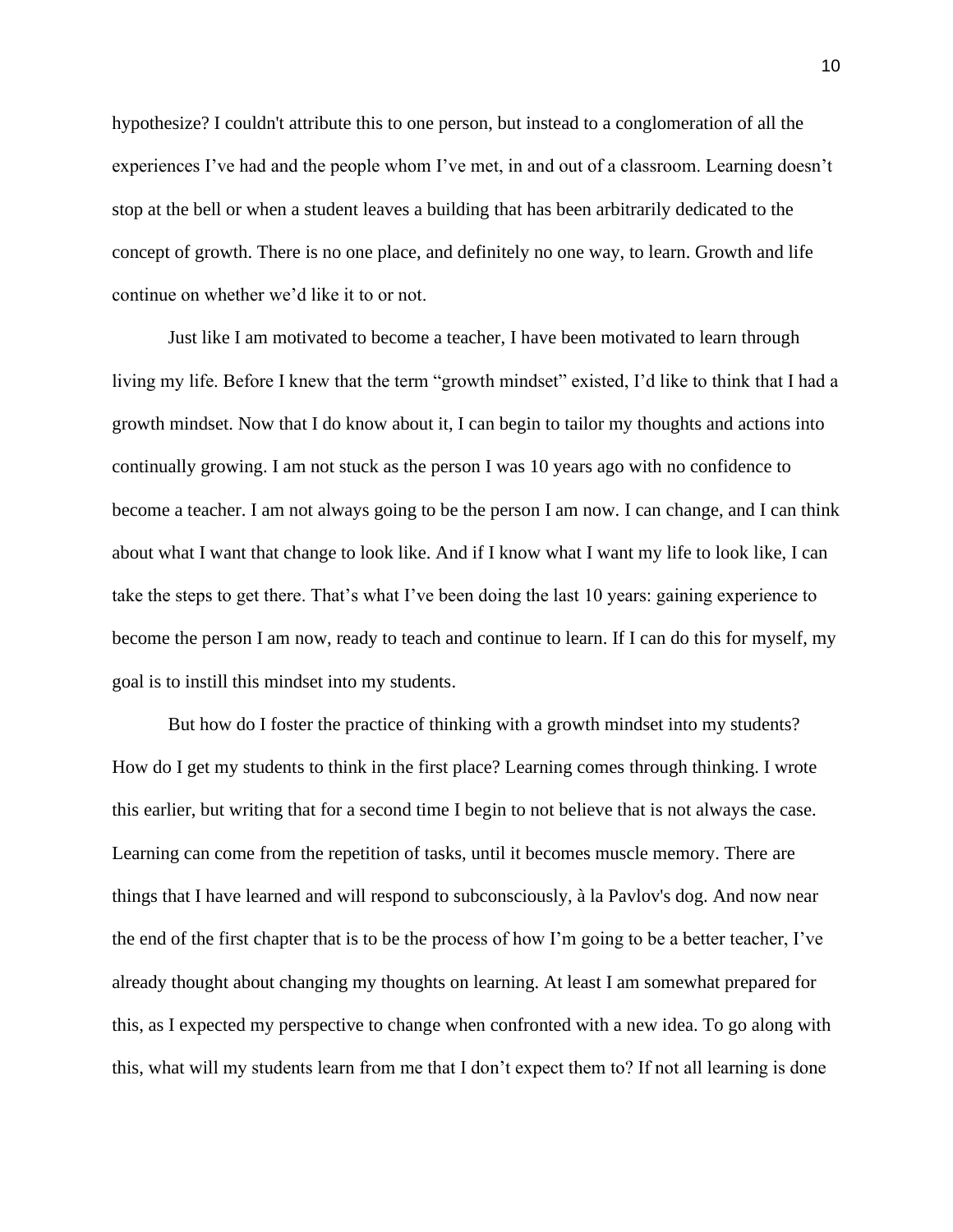on purpose, how do I account for the 'accidental' learning that my students will inevitably experience?

I think I can prepare my students for the inevitability that unexpected things are going to happen in their lives. Are they going to fight or fly? Can I realistically prepare them to do one or the other? What is something that I can teach to all of my students? I can try to instill a growth mindset, foster their ability to critically think, or improve their literacy skills. In the end, it is up to my students to make the choice how they want to live their lives. I think through all the lessons, and the lessons within those lessons, the big idea that I want my students to know is that they have the freedom and capability to learn to choose the lives they want.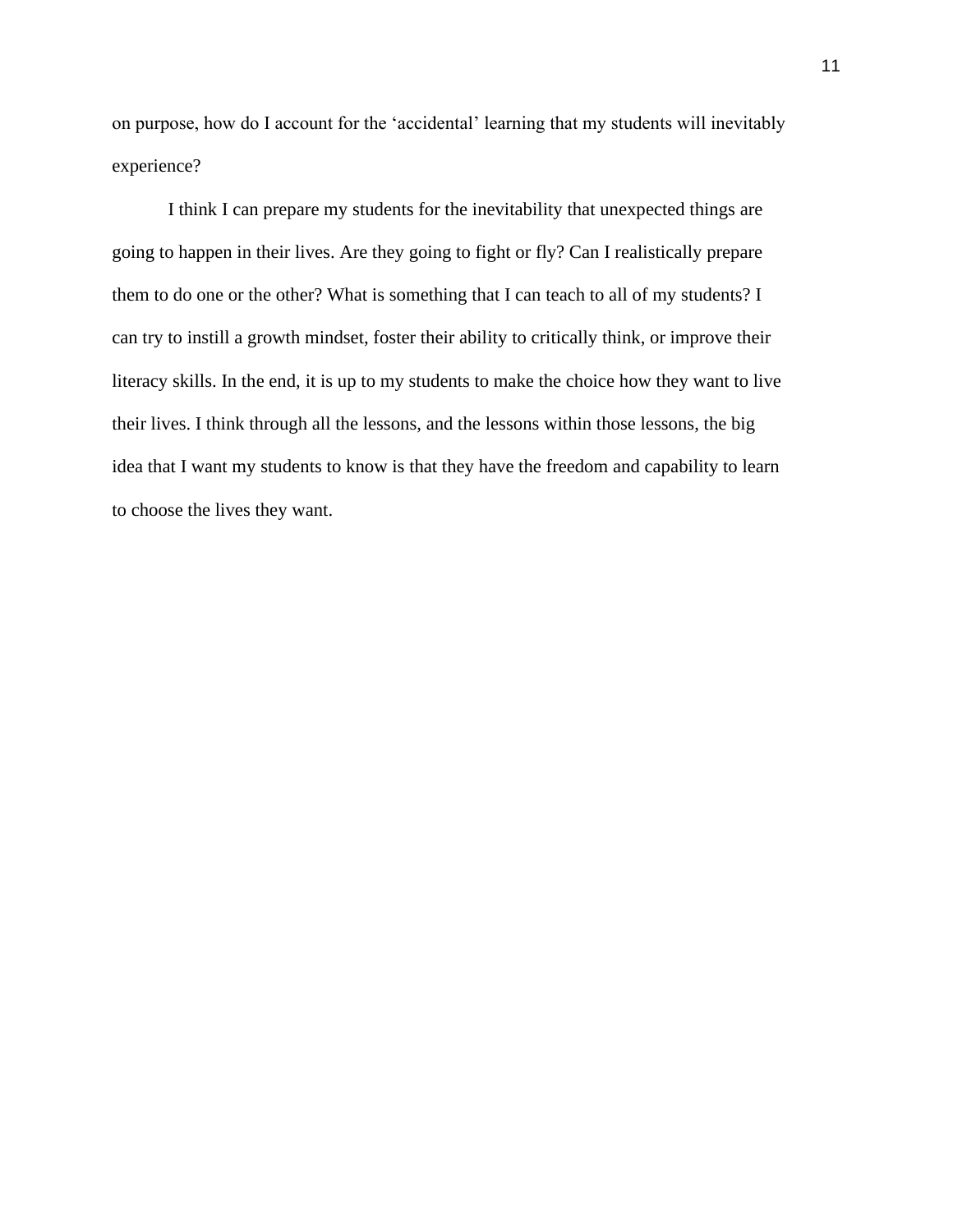#### **Chapter 2**

#### **Literature Review**

#### **Purposes and Objectives for the Literature Review**

The purpose of this literature review is to discover what it means to be a successful teacher and to equip myself with the tools and knowledge that have been laid out by others before me. This will allow me to continue the work of improving our students, and our society, in hopes of not just making a difference through myself but giving my students the ability to do better than I could ever hope for. Paulo Freire echoed this sentiment (2018) when he said that "...only through communication can human life hold meaning" (p. 77). In a way, then, I'd say that through my studies that I have researched the meaning of life.

I focused on ways to become a better communicator to teach my students to also become better communicators. I narrowed my research down into three different sub-themes. First, I searched for information to improve my skills at differentiation because I believe without knowing and teaching to every student, I will not be a successful teacher. Second, I researched the Universal Design for Learning (UDL) because it is an extension of differentiation and allows for concrete strategies based on how and why humans learn. And third, I researched strategies on becoming a better reader through a historian's lens because reading is one of the most important aspects of communication. History is a concept that includes every human interest, activity, and idea, and it is what we leave behind for the next generations.

#### **Procedures for the Literature Review**

 I selected literature for this review based on several criteria. First, I wanted recent literature, keeping my scope to anything after the year 2000. If possible, I narrowed that down even further to 2010.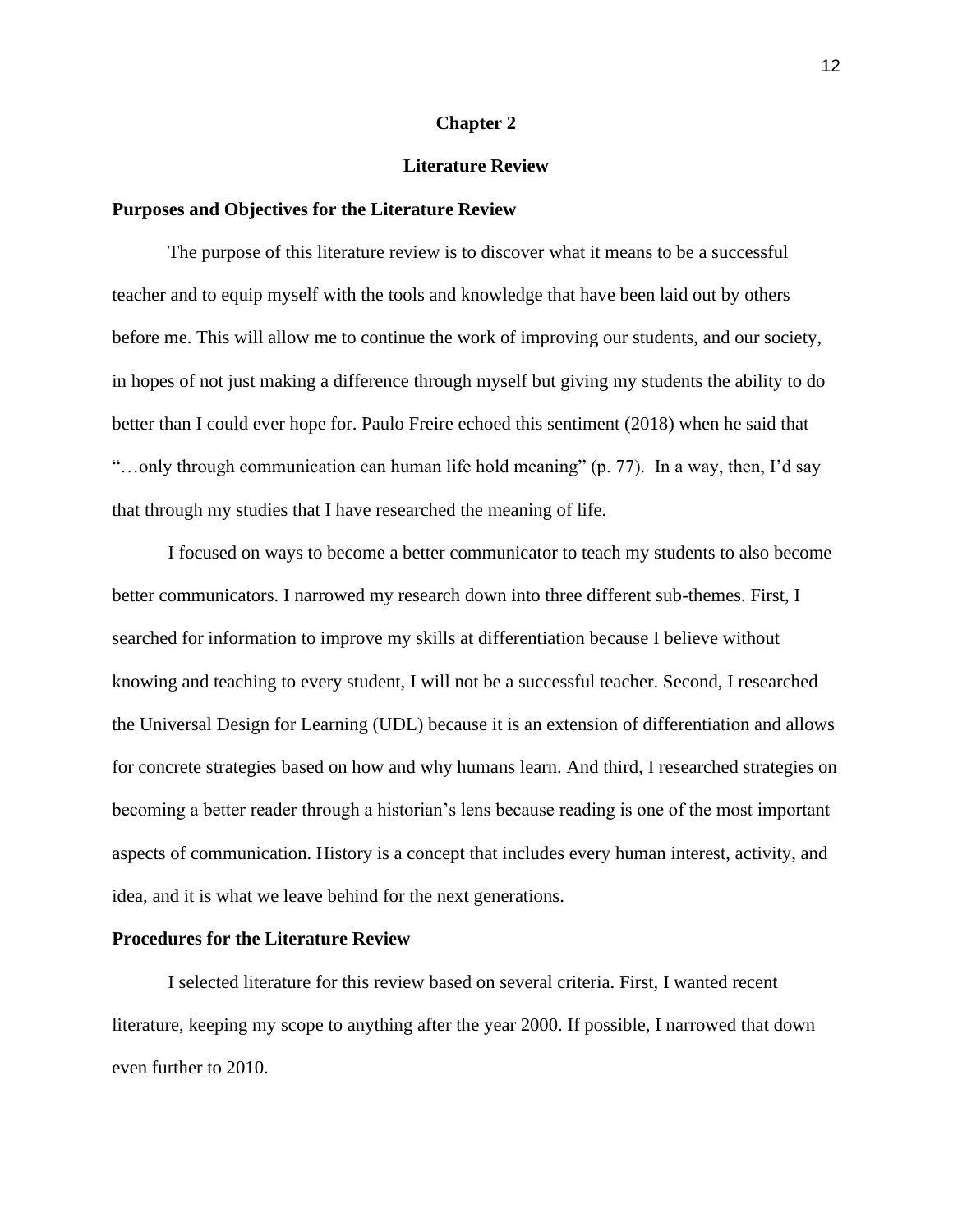I searched my three sub themes separately, the topics being the main keyword (differentiation, UDL, and literacy or reading). With all three topics I then looked for literature that involved high school social studies classrooms but I found more research when I broadened my search to any classroom. I found the most research on differentiation, with many articles (ranging in the thousands) on the topic. I had a similar experience of finding almost too much literature with UDL. Finding literature specifically on literacy and reading in a high school social studies classroom proved more difficult. For this topic, I relied heavily on using the sources of a few main articles that I gathered, from my search on social studies classrooms. Most of the time English Language Arts (ELA) classes were also involved. Eventually, with all subthemes, I chose to exclude special education. This is not to exclude special education entirely, but I wanted to find literature on general education classes that are also inclusive to students in special education. For most of my research, I used the EBSCO database and Google scholar.

#### **Teaching is a Daily, Beautiful, Struggle**

 Communicating an idea to my students can be difficult. With that frame of mind, every idea could be difficult for students to understand. But there is nothing that students cannot learn, even if it takes more time or some assistance. You become the best teacher when you help make your students the best that they can be. The 'job' of a teacher is an amalgamation of many roles: leader, learner, counselor, cat herder, sophist, devil's advocate, etc. When you work with over a hundred young minds every day, there is no day that is alike. These things I have learned teaching and have been reinforced by literature made by so many others experiencing the same thing.

About halfway through collecting research for this literature review I had the realization that all of these authors are normal, everyday, human beings. They are all reflecting on how to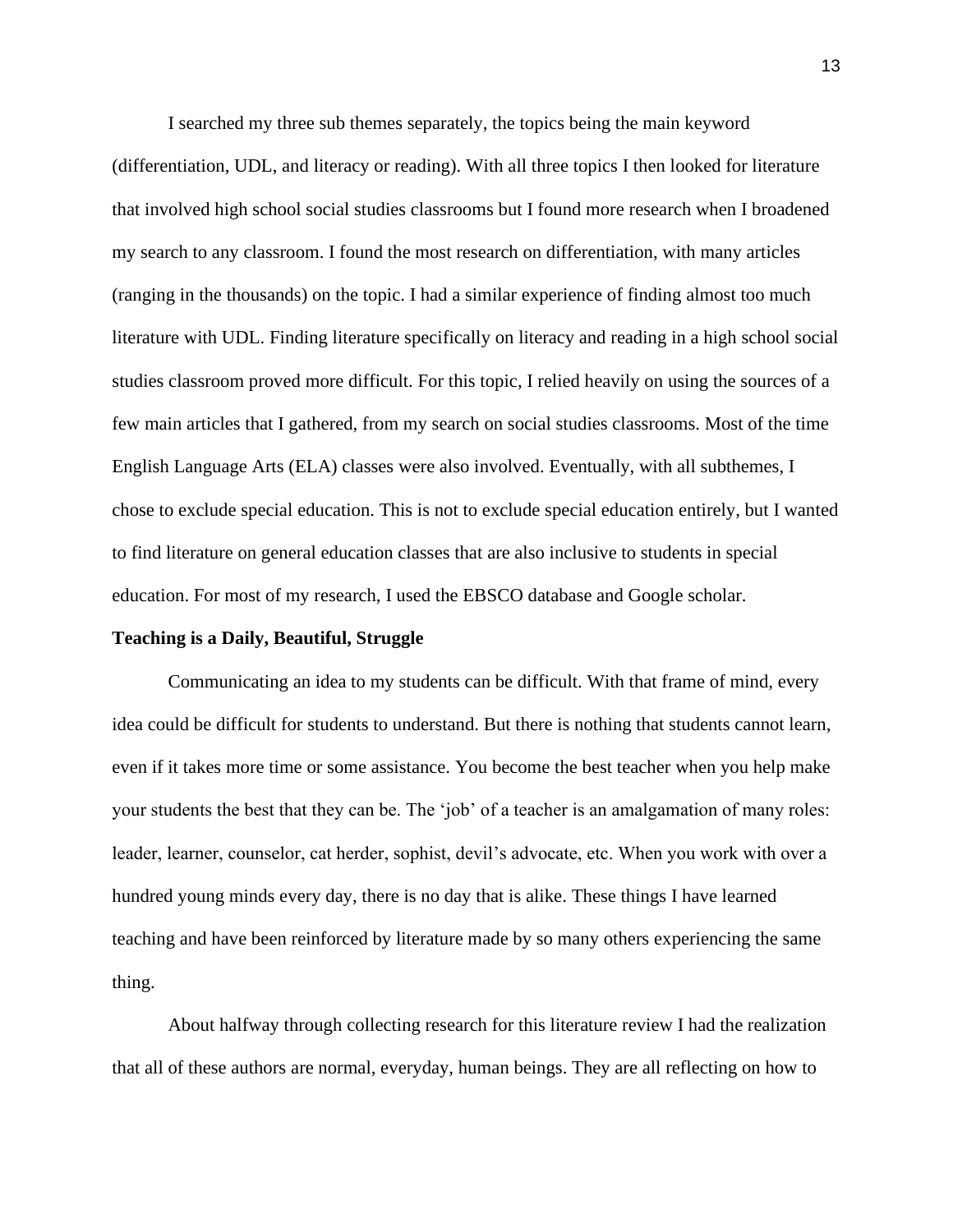better the education system; the same system that they were a part of for all their primary years, and which may or may not have prepared them for the task. I believe the people trying to make things better for our students, as in improving literacy, are the lucky ones. We have the privilege to reflect on our education history, question and challenge norms, and fight for the futures of our students.

There were many questions asked in the literature I researched. From the questions of others, I made my own, like who are my students? What is the purpose of them receiving an education? What am I teaching them? Why am I teaching them history? What is history? What is *teaching* history? I could go on. I may not have the answers to these questions, yet. The answers to these questions could be different for me than any other social studies teacher, although I think the point is for all of us to be at least on the same page about the important things. So then, what is important? I think that answer is obvious, and it is our students.

#### **A Review of Differentiation**

Differentiation is at the core of my philosophy of education. The term differentiation is an idea; the ideal classroom where every student is a learner at every opportunity. The term differentiation to me is like utopia; it's the gold standard; it's the chivalric code that all educators should strive for. Does that mean true differentiation is impossible? If we as educators see differentiation as impossible, then it will be so. Just like the idea of utopia or the chivalric code, differentiation is a product of our society. We aim to include every student in education because we know they are not. We theorize, test, reflect, and continue for the betterment of our students. If it is not us who will perfect differentiation, perhaps it will be them who will do it.

 The term differentiation has been overused, over explained, and implemented in such a variety of ways that finding one definition is near impossible. The simplest definition of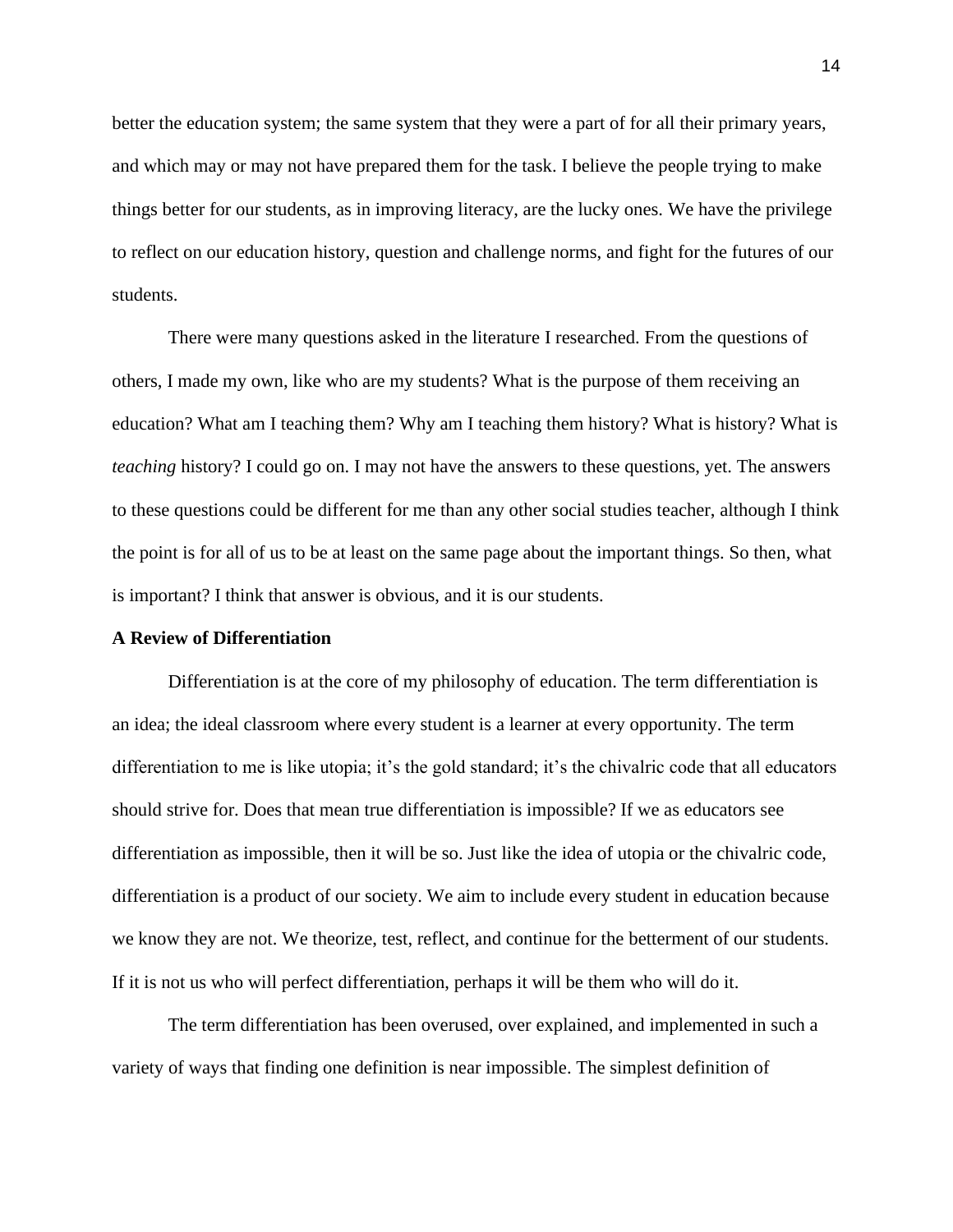differentiation comes from Tomlinson (1999), who states that it "is first and foremost good instruction" (p. 18). There are many elements to this, of course. There is a lot that makes up good instruction, including, but not limited to, classroom climate and management, teacher preparation, and student involvement. While education is all about students, you cannot have a classroom without a teacher. And Tomlinson (2013) gives us a simple yet important reminder: "The teacher is the weather maker in the classroom" (p. 3). A teacher having a bad day for any reason is going to reflect their mood onto their students. I would argue that a grumpy or tired teacher does not create a good learning environment.

The fact is that "children do not always learn what we teach'' (Marshall, p. 12, 2016). When my students don't reach learning targets I can attribute this, for now, to being a young teacher and still having much to learn, although I plan to always learn in this profession. But the above statement remains; sometimes what we teach won't stick. What is important is to not stop just because of a bad lesson or a bad day. There's always tomorrow and there is always hope.

 Education is about constant reflection. This reflection will incite action in ourselves to strive to become more *human* human beings (Boggs, 2012; Freire, 2018; Tomlinson, 1999). If we are going to differentiate successfully, that is, if we are going to give good instruction, we must think about what it means to get an education. This should be the first step for any teacher and their students. Without an end goal in mind, what is the point of differentiation? One problem is that the end goal is forever changing. Our world changes because of an innovation, a slight temperature change in our oceans, or a new generation adopts a radical idea on what life should be like. What it means to be human changes with the years, and what it means to get an education should change with it.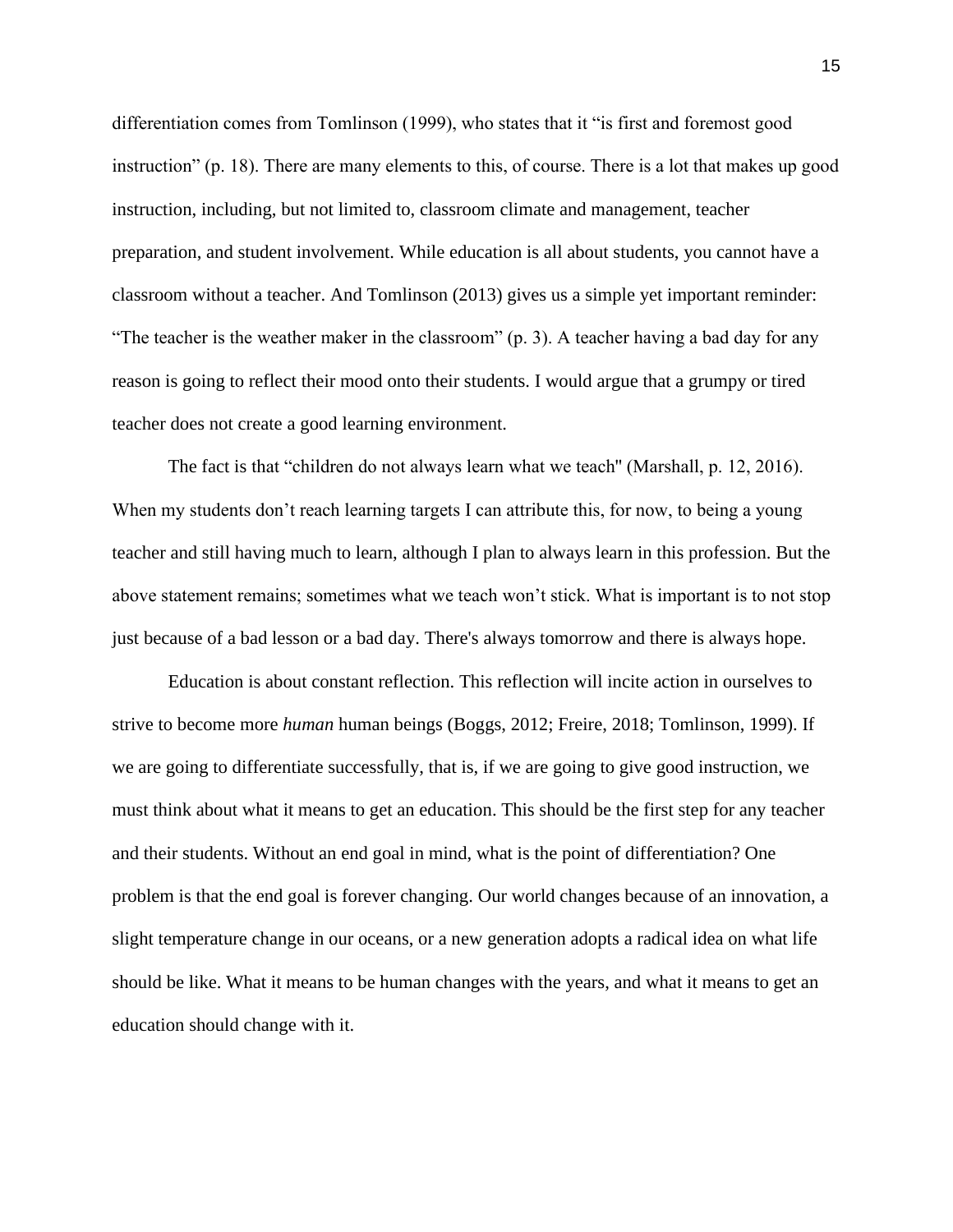Proper differentiation takes time, and if you ask any teacher what their true enemy is, it is time. Time stops teachers from planning in-depth lessons that engage students or stops teachers from getting feedback quickly. Time is also the culprit for not being able to differentiate for every student. If there is a recurring theme throughout the literature, it is that differentiation is not happening because of time (Hertberg-Davis, 2009; Watts-Taffe, Laster, Broach, Marinak, McDonald Connor, & Walker-Dalhouse, 2012; Marshall, 2016; Mills, Monk, Keddie, Renshaw, Christie, Geelan, & Gowlett, 2014).

Everyone is limited by the minutes and hours in a day. But there are better ways to use the time that we have. Rather, I think that this is a problem of self-efficacy. If teachers believe that they cannot take the time to differentiate, or if teachers think that the task to differentiate for every student is too much for them to do successfully, then they will not do it. But when differentiation is boiled down to its simplest roots it becomes part of the daily routine. As Marshall (2016) suggests, differentiation is about two questions: "What are students supposed to be learning? Are all students mastering it?" (p. 13). Teaching is a constant battle, sometimes against students who don't want to participate, or the education system hindering progress in some way because of arbitrary hoops we must jump through. Teaching is about preparing our students for their lives, and it takes resilience to continue to try all the tricks in the book (including differentiation) to do it every day (Marshall, 2016).

 One trick that teachers use often, to say that they are differentiating, is that of having gifted students, or at least students who understand the content, help lower-level students (Villamizar, 2017). Teachers may believe that their gifted students do not need differentiation and therefore only focus their efforts on differentiating for struggling learners. Gifted students are used in group activities as 'anchors,' or are assigned the role of tutor to another student,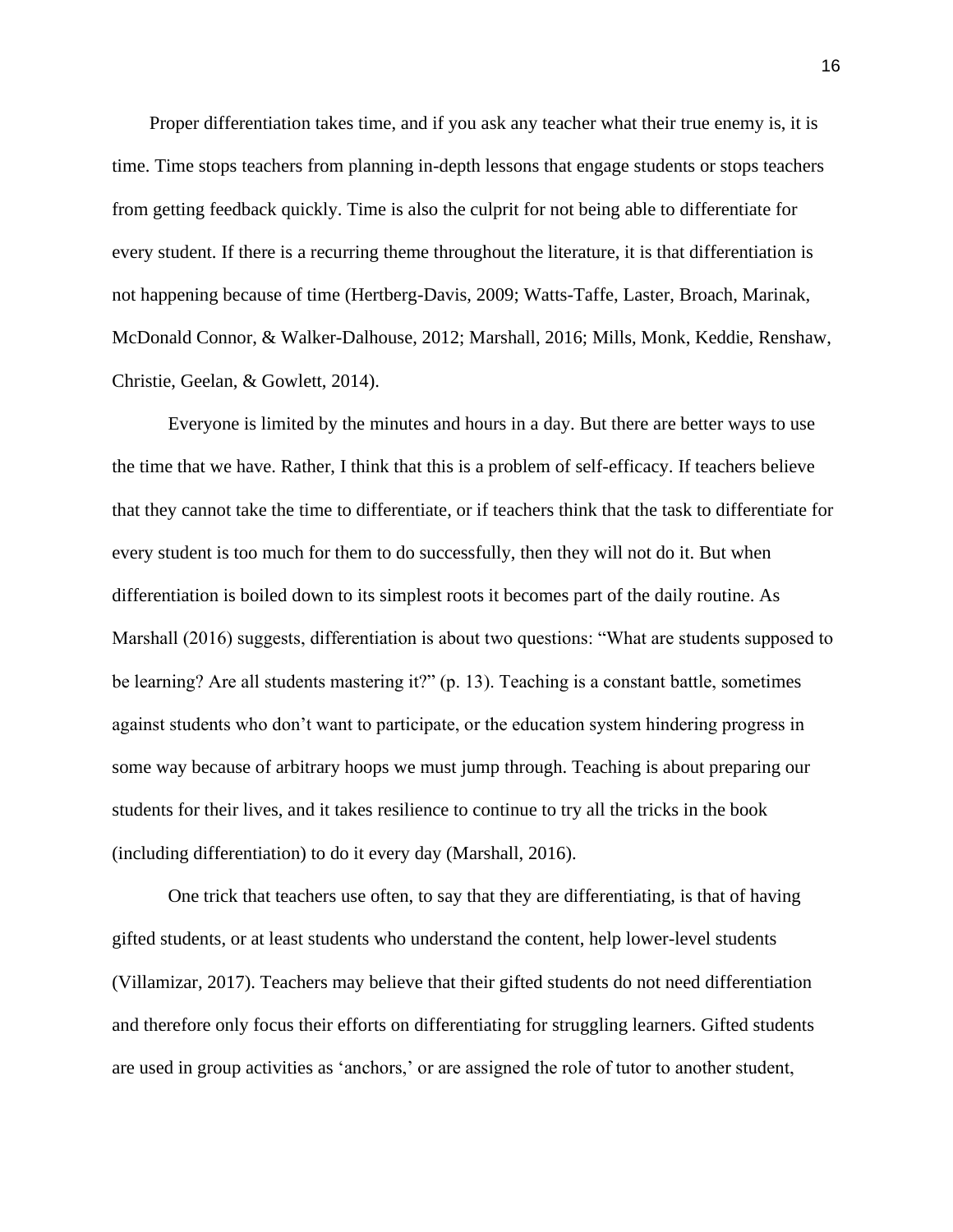again, with emphasis on helping the lower-level students, but often do not improve the knowledge and skills of the gifted learner. There are a few reasons why teachers use these unsuccessful tactics: teachers may lack content knowledge in their discipline, there is a lack of training and development for teachers on the philosophy of differentiation, and this lack of training leads to an extended amount of time that it takes for teachers to differentiate in the first place (Hertberg-Davis, 2009).

 Differentiation is not only misunderstood by teachers, but also by the administrators pushing for its integration. If teachers are to implement differentiation effectively, expectations from administrators need to be clear and concrete without adding anxiety or time constraints on teachers. "Differentiation is a complex concept which is not easy to shift from a policy to a classroom context, and requires more careful explication at policy level and more support for teachers to enact" (Mills, Monk, Keddie, Renshaw, Christie, Geelan, & Gowlett, 2014, p. 331). It is impossible to clarify what a teacher must do every day to differentiate successfully, especially when everyone has a different idea of what differentiation is and what it looks like in a classroom. In one hypothetical example of what a differentiated classroom could look like, a principal described their ideal classroom in which the higher-achieving students are doing independent work while the teacher worked with one group that was struggling, and the teacher's aide helped a third, smaller group, who had trouble with reading (Mills, Monk, Keddie, Renshaw, Christie, Geelan, & Gowlett, 2014). Even from a student-teacher's limited knowledge of how a classroom works, I can see some problems with this scenario. This class setup plays into the myth that differentiation is basically not for higher-level students (Hertberg-Davis, 2009), assumes that every classroom will have a teacher's aide, and that students, even the ones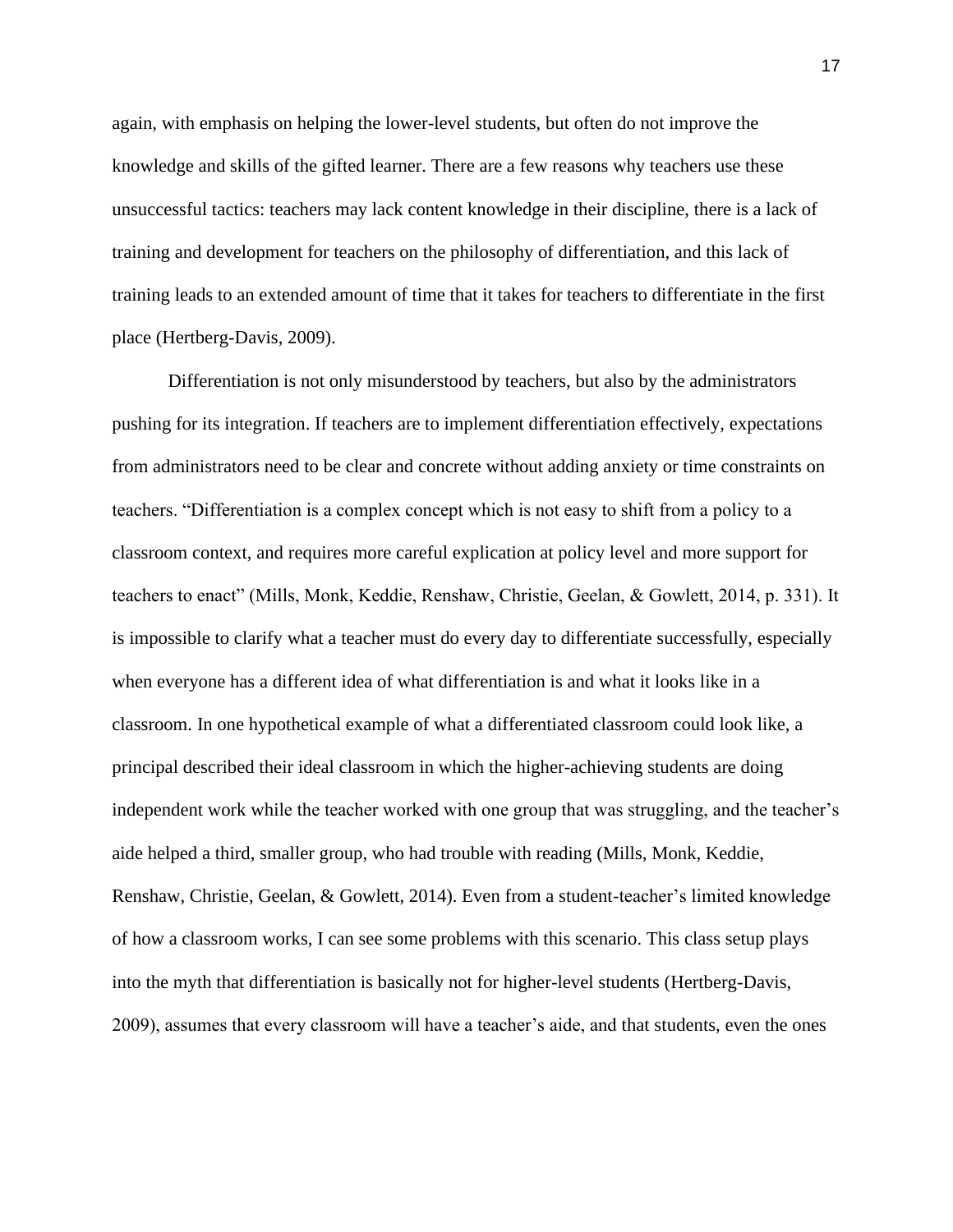who are learning at a higher level, have the motivation and self-discipline to be mostly independent in the classroom.

 There seems to be a disconnect between the students in the classroom and the students described in the literature. Students want to get good grades for almost any reason besides to show that they have learned something (Tomlinson, 2005). Now, when it comes to differentiation and getting to know all my students, should I concern myself with what they think is the reason they should get good grades? They will learn something eventually, right? Even if learning is not what my students are thinking about, if I'm a good teacher, my students will learn regardless.

 What grading is and what it should be are two drastically different things, at least right now. Through the practice of differentiating a class, grading nears its purer form. Grading should reflect a student's learning, but a single letter can hardly do that. In every subject, there is more to learning than what one symbol can define. 3-P grading is an answer to this (Tomlinson, 2005). For a grade to really mean something, it can be broken down into three parts: the performance or product of a student's work in class, the process they took in learning, and their overall progress over time. These three aspects paint a better picture of learning for the students and their parents. It tells both that improvement has been made, how it has been made, and what else the student can learn. At all costs, the 3-Ps should not be combined in a single letter grade because that defeats the purpose of breaking a student's learning down in the first place. The 3-P approach is not the only way to make better sense of grading. Reducing 'grade fog,' like docking points because a student forgot to write their name, or adding extra credit opportunities that don't display a student's learning is another way to differentiate grading. Other good practices to differentiate grading include grading assignments and assessments as worth more points later in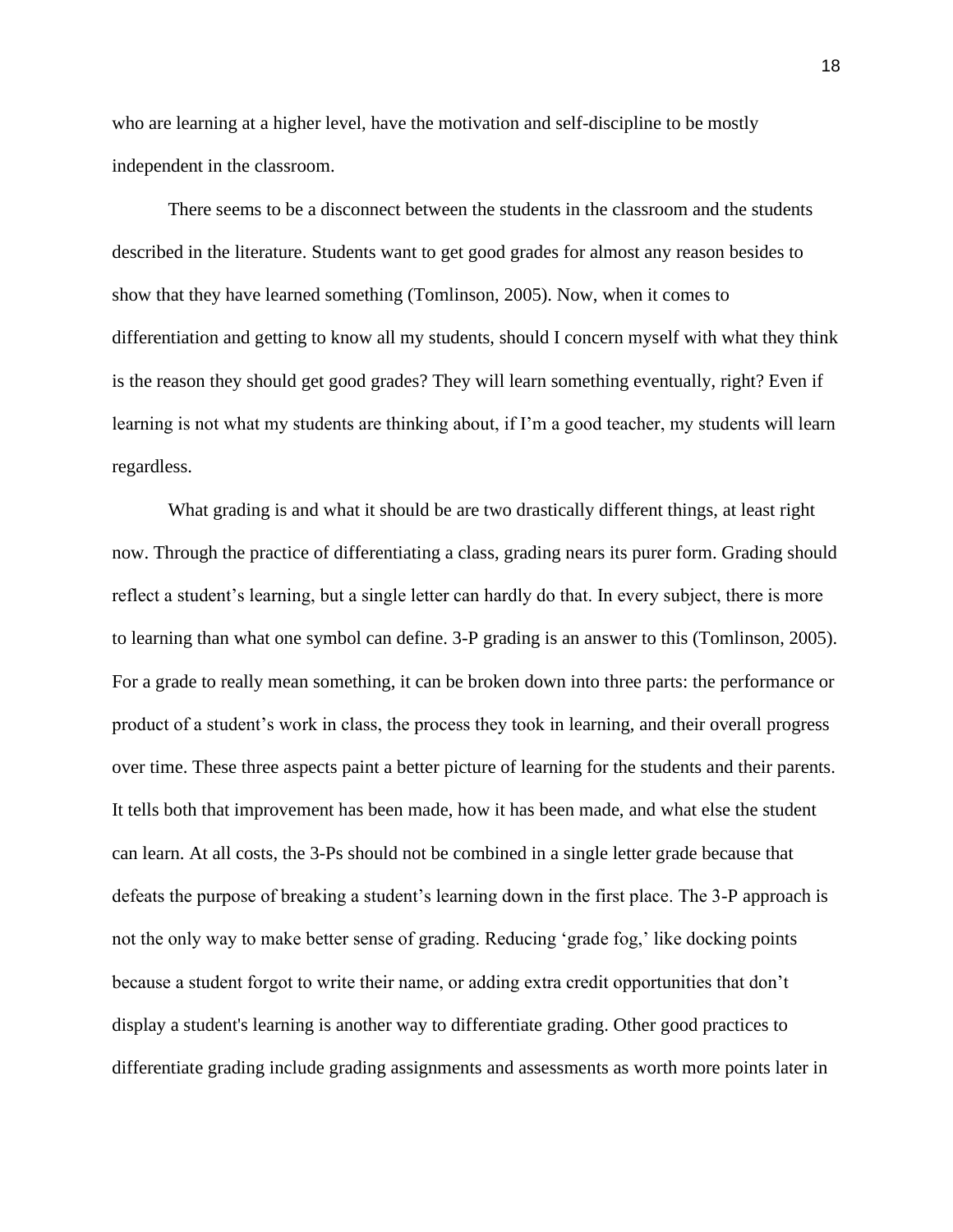the grading cycle to emphasize student learning, and to base grades on clear learning goals that students are aware of. What is important to keep in mind is that grading and assessment are not the same thing (Tomlinson, 2005; Tomlinson, 2013).

 What, then, is assessment? And what is assessment in a differentiated classroom? There are many ways that you could approach this question. What are you assessing? In my case, in a social studies class, a lot of assessment will be focused on my student's comprehension of text.

#### **A Review of Universal Design**

The idea of Universal Design (UD) comes from architecture. It is the practice of designing accessible buildings for everyone, rather than retrofitting buildings by adding ramps, elevators, or special entrances after the building was constructed to make it accessible. Since the rise of popularity of UD in architecture, academics have begun theorizing, testing, and implementing the principles into curriculum, instruction, and assessment. Universal Design is a relatively new idea to the world of education (Katz, 2013; Mcguire, Scott, & Shaw, 2006; Meo, 2008).

 The literature is on the side of implementing Universal Design to expand access to learning for all students (Meo, 2008; Snow, 2018; Hitchcock, Meyer, Rose, & Jackson, 2002; Katz, 2013; Vostal, & Mrachko, 2021). Because UD is a new concept to education, each person seems to have their own idea on how to implement UD, like creating SMART goals (Vostal  $\&$ Mrachko, 2021), using a three-block model of implementation (Katz, 2013), or using a process that plans for all learners or PAL (Meo, 2008). The concept of UD seems simple and is one reason why it has started to take over as fast as it has. It is great that educators are beginning to think about building an inclusive curriculum from the ground up rather than adding inclusive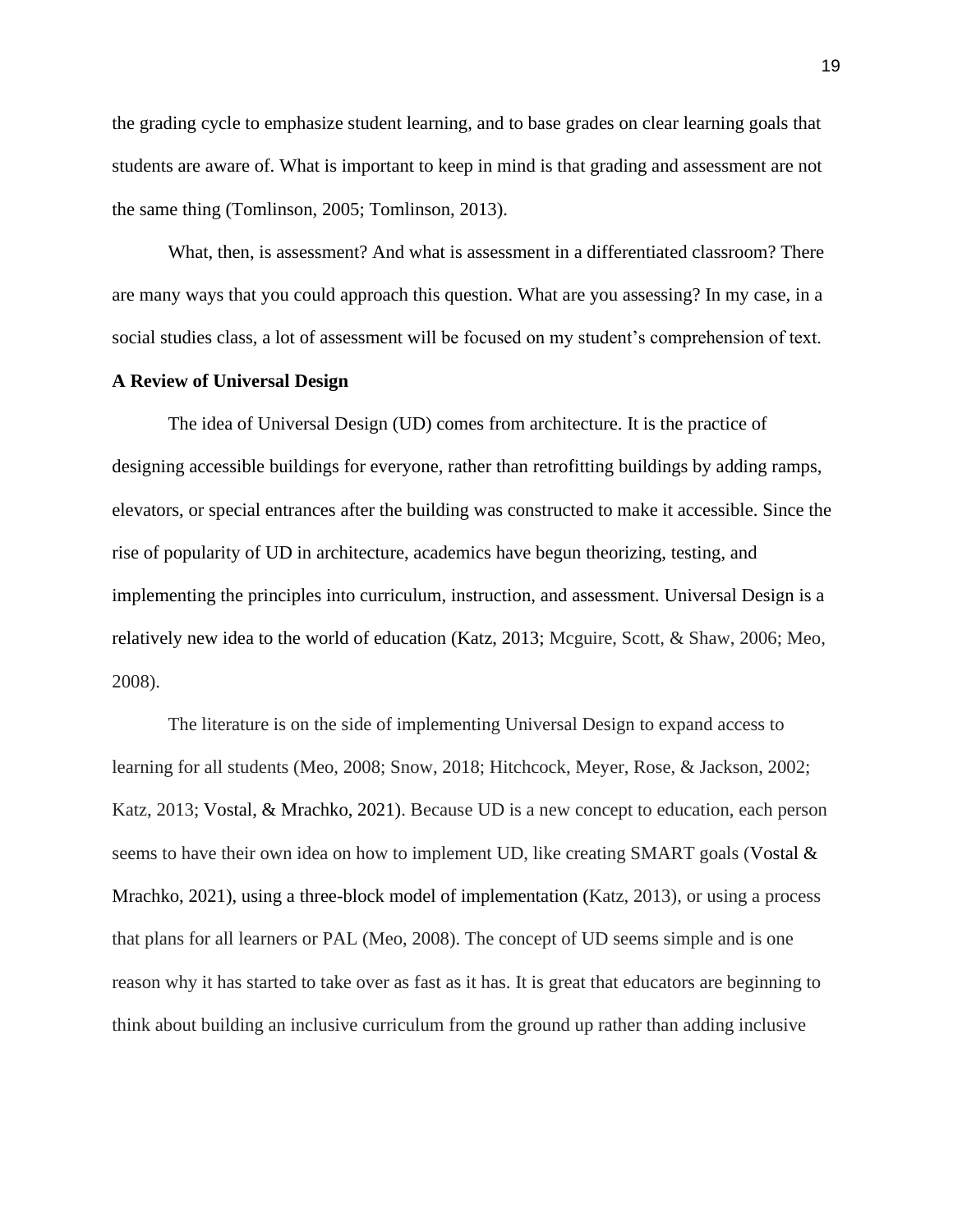ideas into an already established unit or lesson. However, to create a successful universally designed curriculum, there are many aspects that educators need to keep in mind.

There is a lot of work to do before UD is universally (or widely) implemented. Just like many authors point out, universal can in no way mean that it will be effective for everyone (Hitchcock, Meyer, Rose, & Jackson, 2002). It is unfortunate, but even the best laid lesson plan will run into its fair share of problems, and that could mean that a diverse learner does not have the same experience and learning opportunity as others. But that doesn't mean we should not attempt to create a lesson and curriculum that is based on UD. Universal Design is much like differentiation, in that educators use UD to make sure that they are giving good instruction to all their students (Hitchcock, Meyer, Rose, & Jackson, 2002; Katz, 2013; Mcguire, Scott, & Shaw, 2006). The reason that teachers should differentiate is the same reason that teachers should design their lesson with a universal approach in mind. We still must try to challenge our students while also ensuring that we "provide options through multiple means of engagement, provide options for content representation, and provide options for students to demonstrate understanding through their actions and expression" (Vostal & Mrachko, 2021, p. 32). All students should have the same access to the content of a lesson and have the same opportunities to express what they have learned.

An important aspect of creating a universally designed curriculum so all students can learn, and show that they have learned, is to establish goals. Goals help students' executive functions improve, like organization, impulse control, and self-monitoring. SMART is a popular acronym used to help teachers and students. SMART goals are specific, measurable, achievable, relevant, and time-bound. It is important for students to create their goals but they should not be expected to make SMART goals on their own, or just be created for them. To keep universal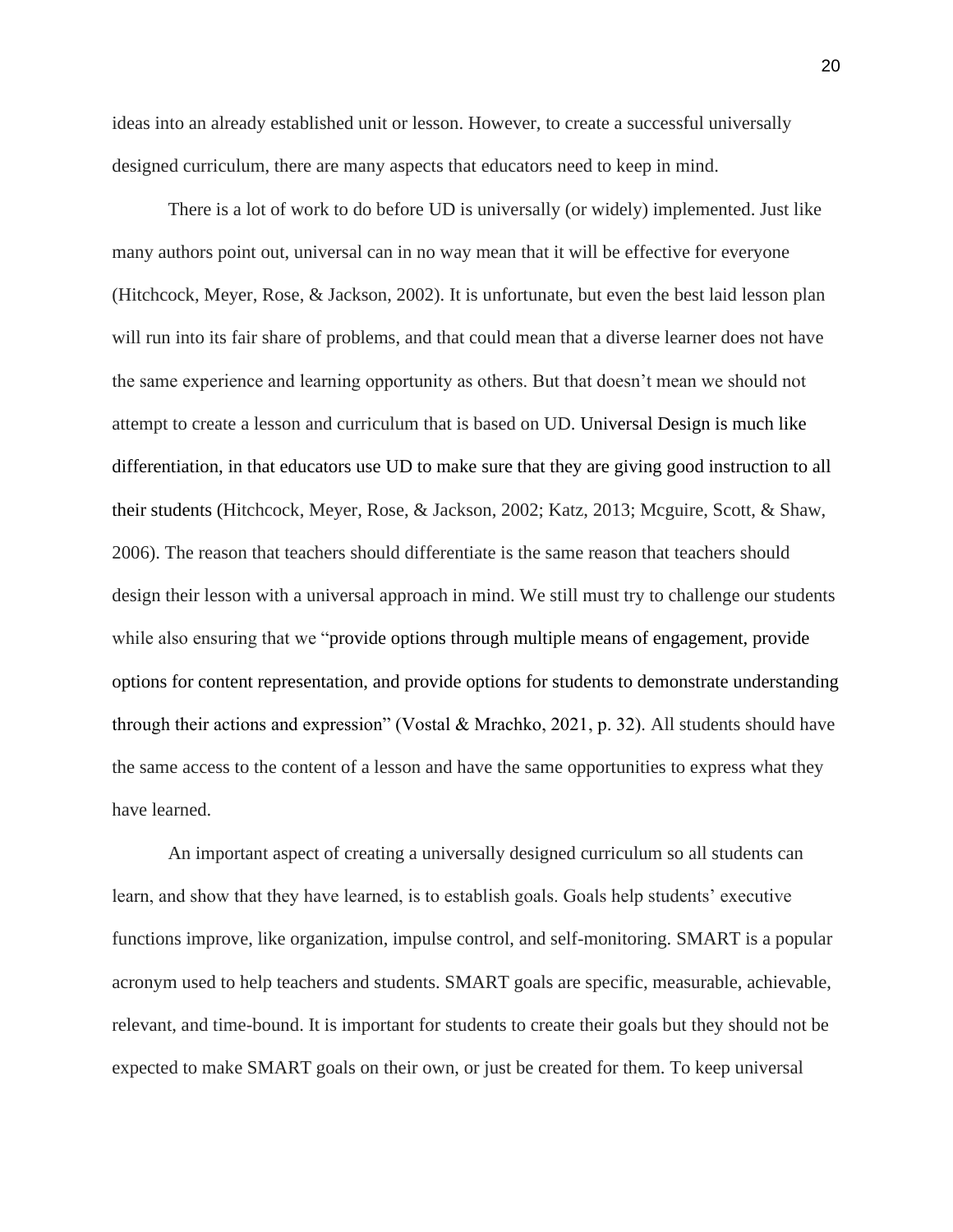design in mind, teachers must allow for multiple ways for students to express their learning. This means that when setting SMART goals teachers need to know what their students should be learning. A goal should not be so narrow that it limits students in their expressions, but open so students can reach the goal with the means that they have (Vostal & Mrachko, 2021). An example that Hitchcock, Meyer, Rose, & Jackson (2002) use is human flight. If a goal asks students to fly with their arms and legs, the students will not achieve flight. But when the goal is more open-ended like 'students can fly,' there are many ways for students to reach the goal (p. 11).

One way to make goals more achievable for students is technology. Just like the advantage of technology makes buildings more accessible, technology also helps teachers create more accessible curriculum, instruction, and assessment. Pieces of technology can be used to create scaffolds or supports, like help students obtain information or express what they've learned in a variety of ways. Instead of relying on a five-paragraph essay, with technology, students can create a presentation with PowerPoint or make a video that stars themselves as actors, all the while allowing multiple people, thanks to the internet, to contribute. But technology, like the use of laptops, cellphones, dictation services, etc., should not be the focus of a lesson just because it is technology. There must be a reason to implement a piece of technology. It is important to keep in mind that no single option will work for all learners, and that when creating a universally designed curriculum teachers keep in mind what they want their students to learn (Hitchcock, Meyer, Rose, & Jackson, 2002).

 King-Sears (2009) notes that when thinking of Universal Design in education, most people "associate it with technology" (p. 199). This is a logical thought process, as technology is the great bridge that connects students to the learning targets. However, King-Sears (2009), in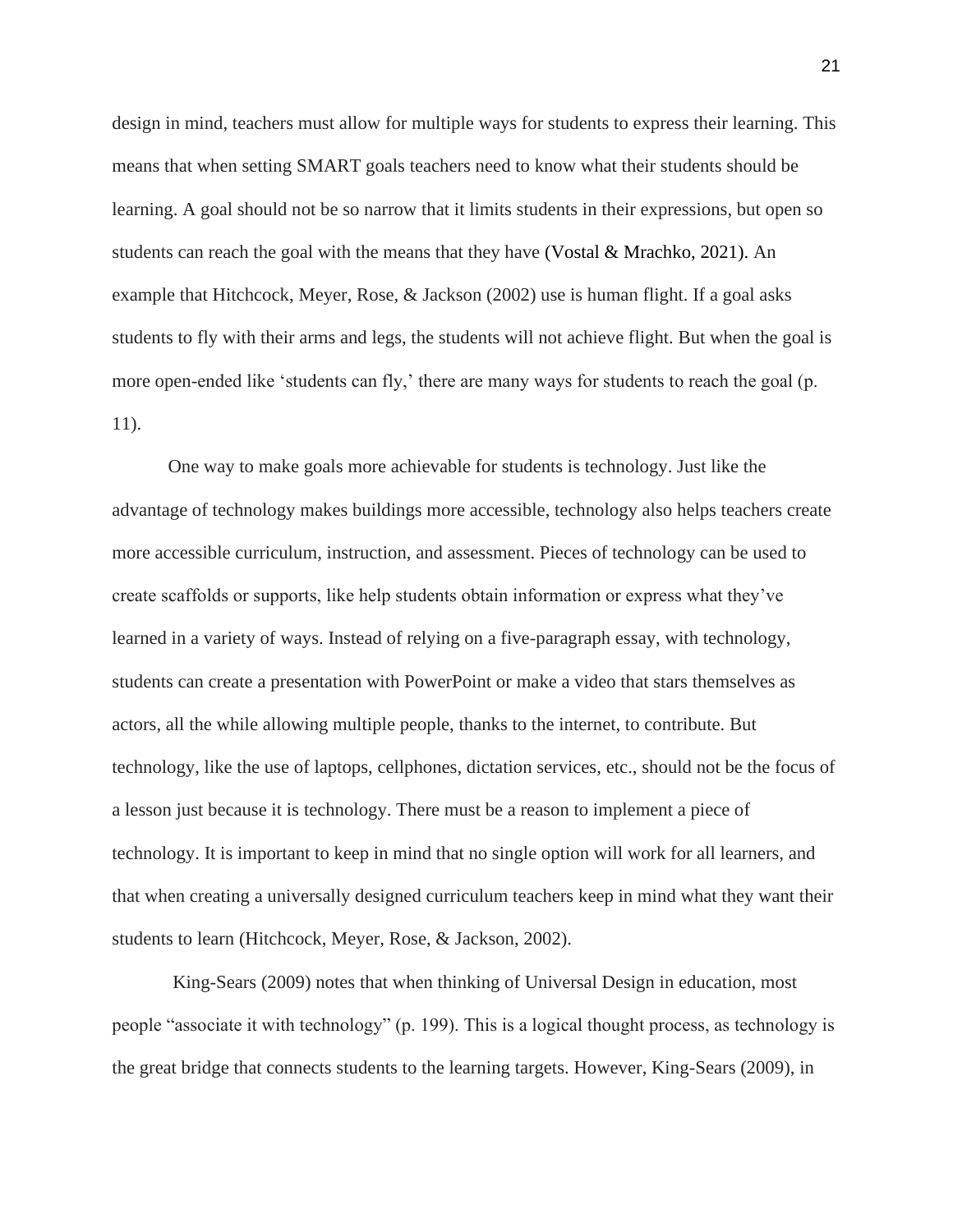the process of explaining seven principles of Universal Design for Learning (UDL), states that it "is also about the pedagogy, or instructional practices, used for students with and without disabilities" (p. 199). Implementing either one on their own can help students, but it is the combination of technology and pedagogy that creates a universally designed curriculum. The idea of UDL is to make sure all learners, no matter their diversity, can learn in the classroom. When the curriculum is enhanced for diverse learners, through both technology and pedagogical choices, everyone benefits (King-Sears, 2009).

 The seven guiding principles that King-Sears (2009) define are "equitable use, flexibility in use, simple and intuitive use, perceptible information, tolerance for error, low physical efforts, and size and space for approach and use" (p. 199). Equitable use can be achieved with technology, like using an online version of a text, but can also be achieved with good pedagogical practices, like redesigning the text of a textbook so it has a better focus on key facts, terms, and ideas. Flexibility in use not only means to provide multiple options for students to learn, but also is how a teacher explains "content, concepts, and rules" (King-Sears, 2009, p. 199) to students. Simple and intuitive refers to a straightforward presentation of content and is taking in account of "students' background knowledge, language skills, and concentration levels" (King-Sears, 2009, p. 200). A variety of activities should also be included to help keep students engaged to accommodate diverse learners.

Perceptible information refers to using illustrations, instructing or explaining with precise language, giving students the opportunity for a tactile experience while learning, and using big ideas as a guide to learning. Tolerance for error means helping students understand that making mistakes is okay and provides an opportunity to learn. By providing timely feedback or scaffolding, teachers can encourage students to try again, or, when working with technology,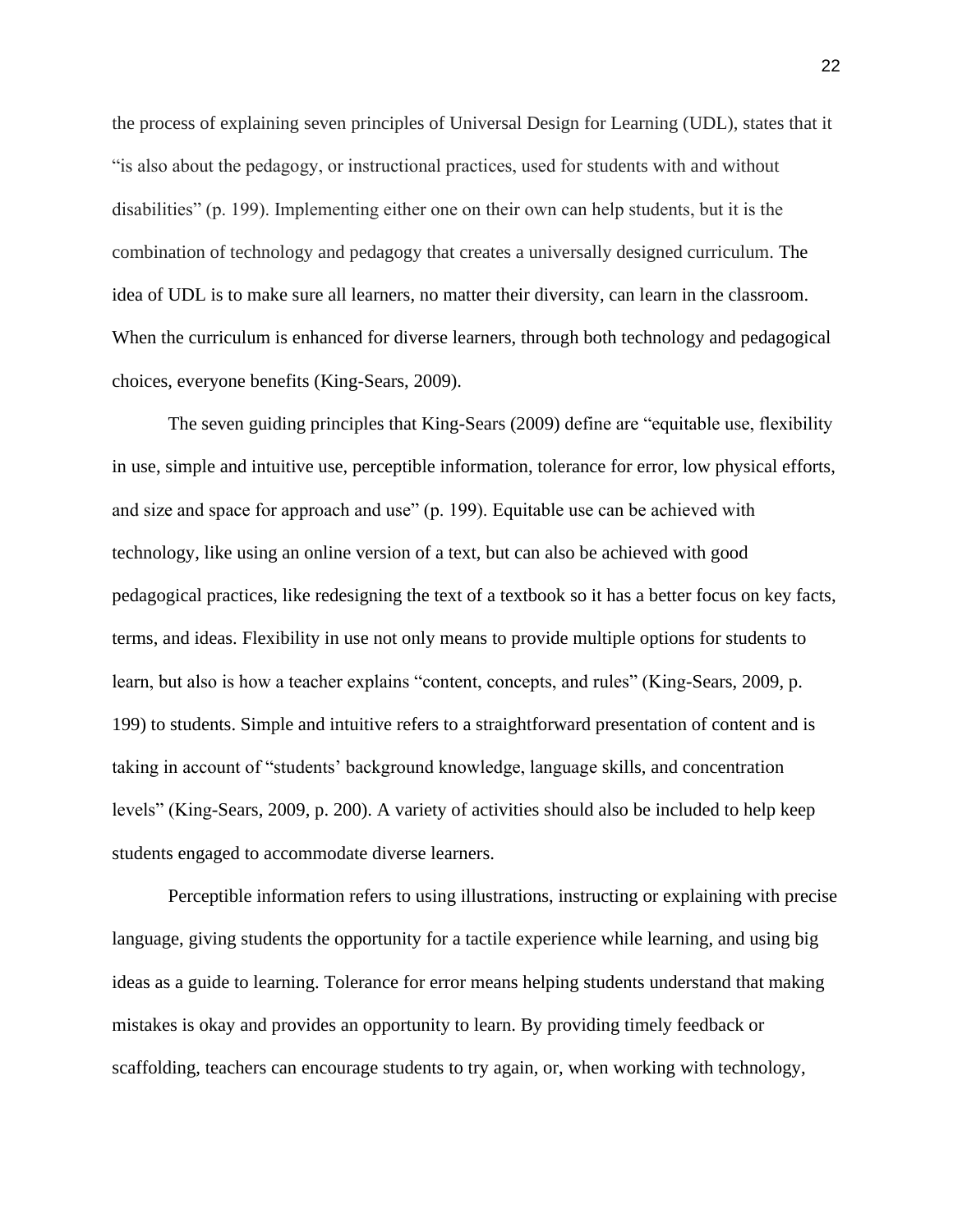software can remind students of a relevant process and to try again. Low physical effort means to create a lesson or activity that does not create a physical barrier between learning, like expecting every student to handwrite for a class period or keep their eyes focused on a computer screen for a long length of time. Lastly, and according to King-Sears (2009) the "most frequently violated principle for UDL," (p. 200) is size and space for approach of use. This principle reminds teachers that a student should not be hindered in their learning because of where they are sitting in a classroom; for example, a student can't read a PowerPoint presentation from the back of the room or see information hidden amongst too many other words or images. The seven principles that King-Sears (2009) define are built around technology and pedagogy to ensure an inclusive classroom environment.

 There is more to Universal Design than building SMART goals or integrating technology with good pedagogical choices. To reiterate, these techniques are not to be solely added to already existing curriculum, instruction, or assessments. The idea of UD is to start anew with the mindset of being able to include all students, no matter their needs. This may begin to seem like a monumental task to do alone, and one that will, along with the time it takes to properly differentiate, consume any downtime one may have. How can one educator be expected to accomplish this? In short, they're not. Universal design is not intended to be done alone, but instead as a team with members of different fields contributing. General education teachers need to talk and work with special education teachers and staff to create curriculum, instruction, and assessments from the ground up to truly be inclusive. Without a voice (or two) that represents diverse learner needs, general education teachers may not have the knowledge or skills to successfully create a universal and inclusive classroom (Mcguire, Scott, & Shaw, 2006).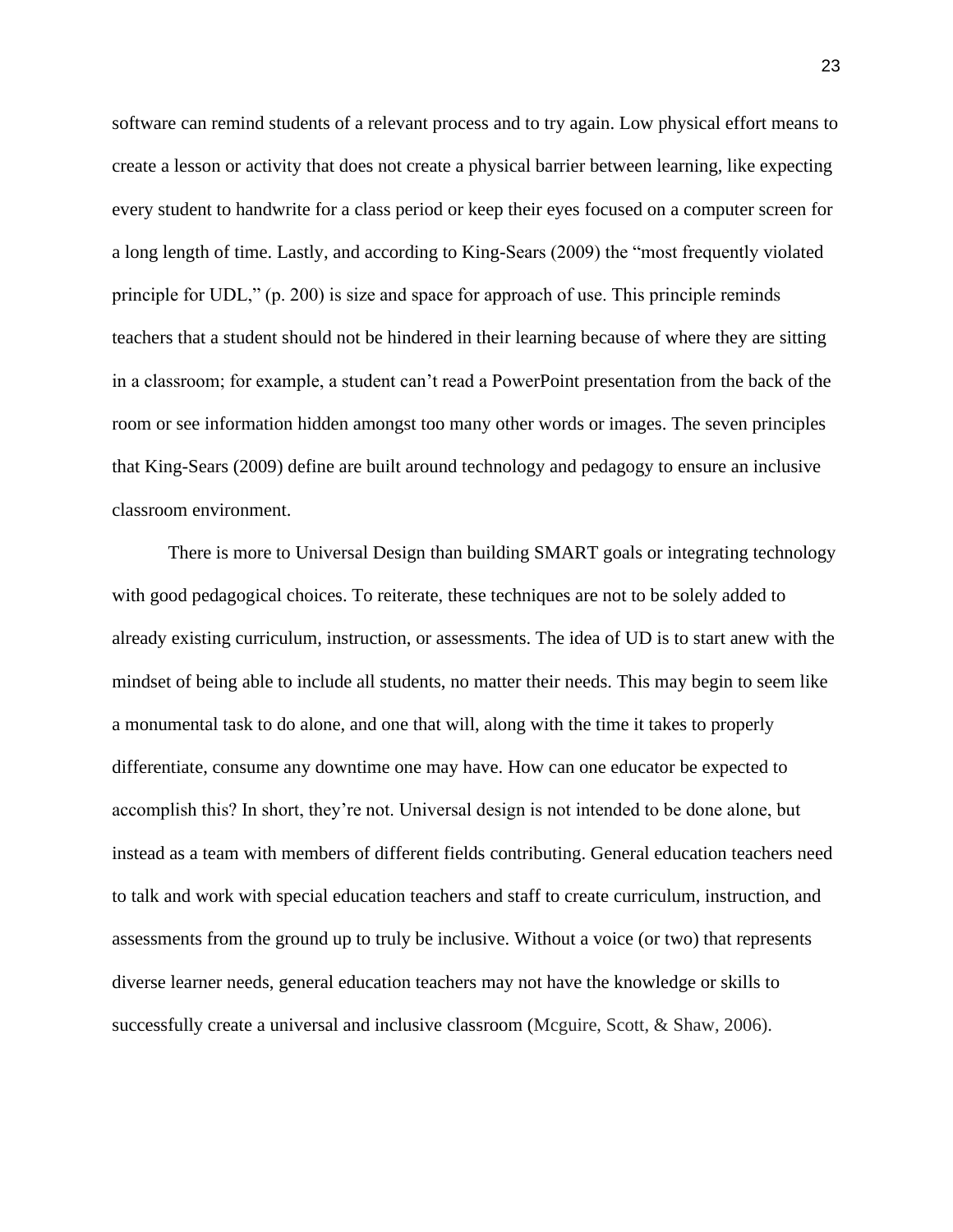When planning for all learners to make a universally designed class, Meo (2008) states that a team must be created with members from different areas of specialty before tackling a four-step process. "Collaboration is a key ingredient" (Meo, 2008, p. 23) and all members of the team need to have the same focus that the curriculum they are creating allows for all learners to reach the learning goals. Setting goals is the first step of the process that a team must complete



Adapted from "Curriculum Planning for All Learners: Applying Universal Design for Learning (UDL) to a High School Reading Comprehension Program," by Grace Meo, 2008, *Preventing School Failure: Alternative Education for Children and Youth*, *52*(2), (10.3200/PSFL.52.2.21-

30) Copyright 2008 by Taylor & Francis Group. www.tandfonline.com Reprinted with

#### permission.

that Meo (2008) outlines. Secondly, the team identifies the status of the curriculum and classroom, considering current materials, methods, and assessments. The team should not focus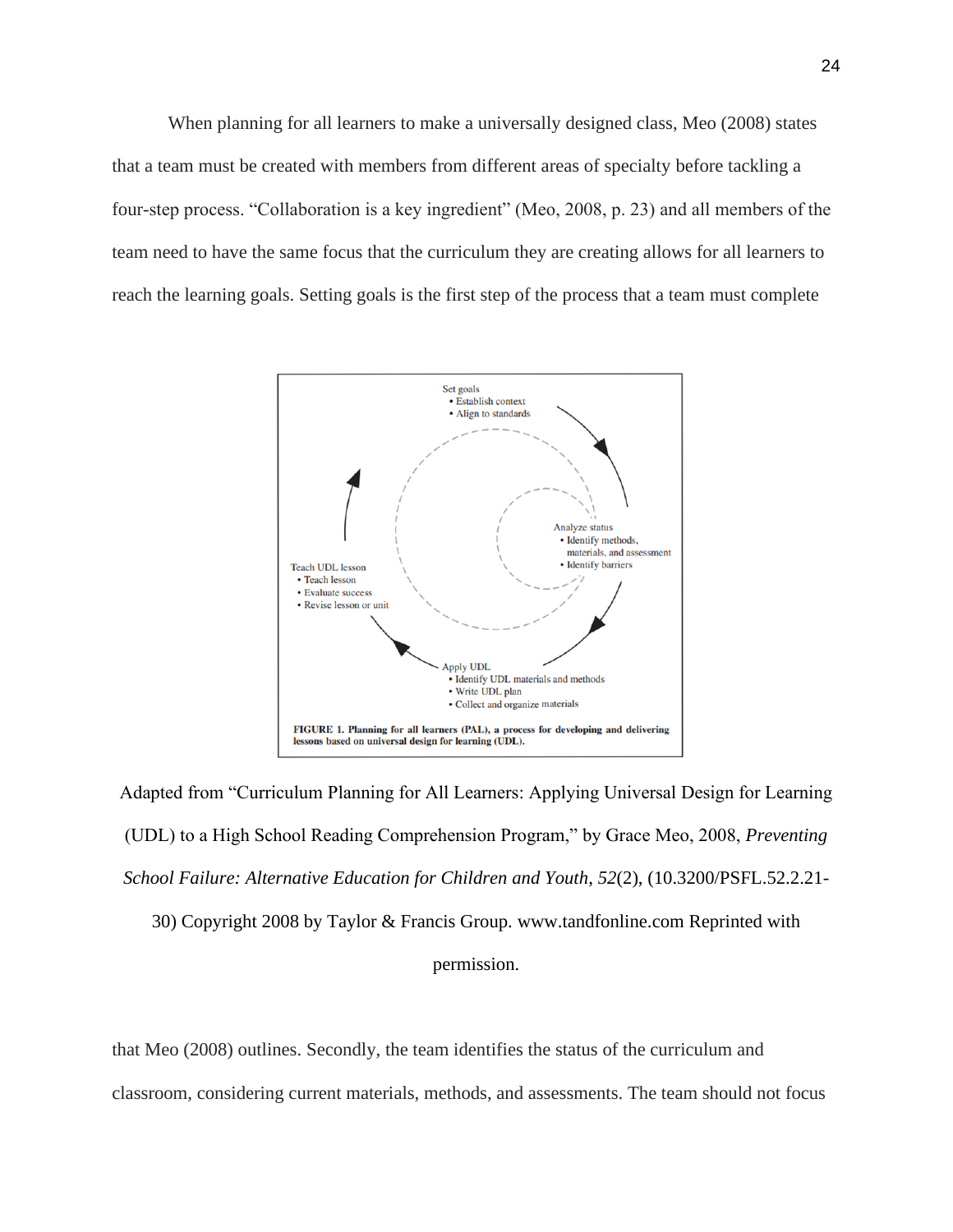on one student's diverse needs but identify barriers that already exist within the classroom that hinders student opportunities for learning and expression of learning. Thirdly, the team applies UDL to a lesson or unit, keeping in mind the barriers that students may face. Lastly, the team would teach the lesson or unit, preferably teaching it as a team. If the lesson or unit is successful, that is, if all students reach the stated learning goals, then the team continues to create the next lesson or unit. If the lesson or unit is not successful, then the team continues to look for barriers that exist in their teaching so all students can reach the learning goals. It is important to note that Meo (2008) relies on the Center for Applied Special Technology (CAST) to supply templates that help the team set goals, create and analyze lesson plans, and implement UD practices (p. 23- 24).

#### **A Review of Literacy in Social Studies Classrooms**

 History and literacy go hand in hand. To be able to understand a text at a deeper level, that is to evaluate the language that is being used in a text to tell what is being said without it being explicitly written out, one must have an at least somewhat advanced grasp on the language they communicate or learn in. In the United States, the majority of residents (79.7%) speak only English (American Academy of Arts & Sciences, 2016). It is unfortunate to say that many students are not reading at their grade level and student literacy has not improved since the 1980s (Swanson, Wanzek, McCulley, Stillman-Spisak, Vaughn, Simmons, & Hairrell, 2016). Recognizing this, there have been many attempts to improve literacy in history classes by moving away from the banking method of education (Freire, 2018), away from overusing a textbook, and toward teaching with primary and secondary sources, a method that puts the students in the driver's seat of what it means to be a historian and learning to interpret historical events to create their own conclusions (Nichols, 2006; Shanahan, & Shanahan, 2008; Shanahan,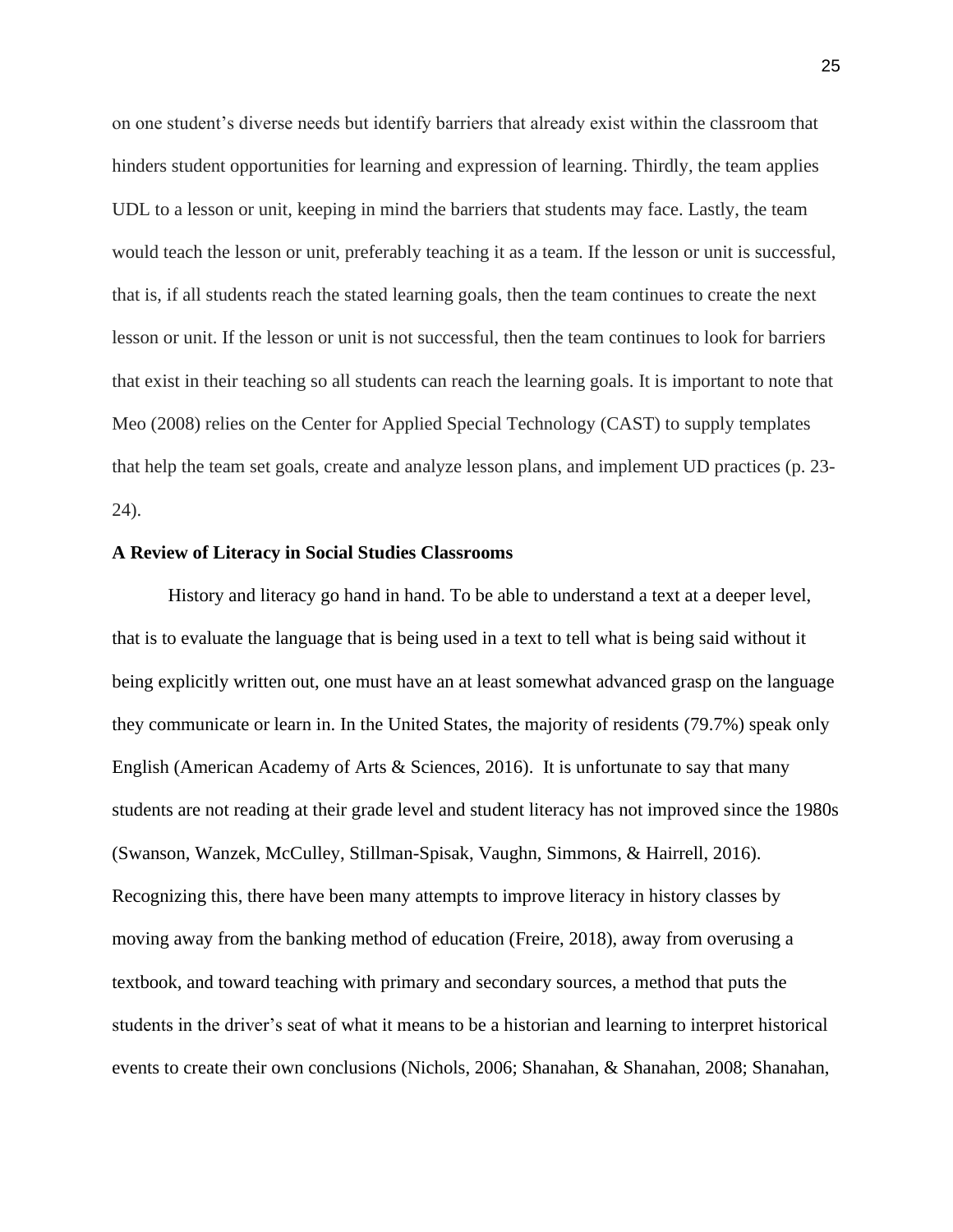Bolz, Cribb, Goldman, Heppeler, & Manderino, 2016; Swanson, Wanzek, McCulley, Stillman-Spisak, Vaughn, Simmons, ... & Hairrell, 2016; Reisman, 2012; Wineburg, & Martin, 2009).

Improving students' literacy not only improves their reading and writing abilities, but their overall communication skills. According to Nichols (2006), the benefits of teaching literacy through the historical process are communication and critical thinking skills which will be sought after in the workplace once students leave high school. Nichols states that the "ability to construct ideas with others through purposeful talk, or dialogue, is essential" (p. 4). Freire (2018) holds value in communicating with others as well, stating that "only through communication can human life hold meaning" (p. 77). Conversation and communication are necessary to creating an efficient workplace, or finding meaning to life, but, according to John Dewey (1933), are also important to teach students how to partake in our democratic government and create an ideal society. The key to reaching these lofty goals is to improve students' literacy, so they become better communicators. Is the current state of teaching students a historical narrative through textbooks enough to prepare our students for the future workforce, to participate in our democratic society, or discover the meaning of life?

Teaching a historical narrative through textbooks has been ingrained into teaching history. Asking students to remember historical information in an encyclopedic manner is the banking method – when we expect that students are empty vessels just waiting to be filled with knowledge – and is an outdated way of teaching (Freire, 2018). Teachers who use textbooks as the main source for their lessons are not challenging and engaging students. Students are not learning the historical process. Instead, they are given the 'facts' and expected to remember them. The overreliance on textbooks is obvious; a report from the 2006 National Assessment of Educational Progress (NAEP) shows "that 79% of eighth graders and 76% of 12th graders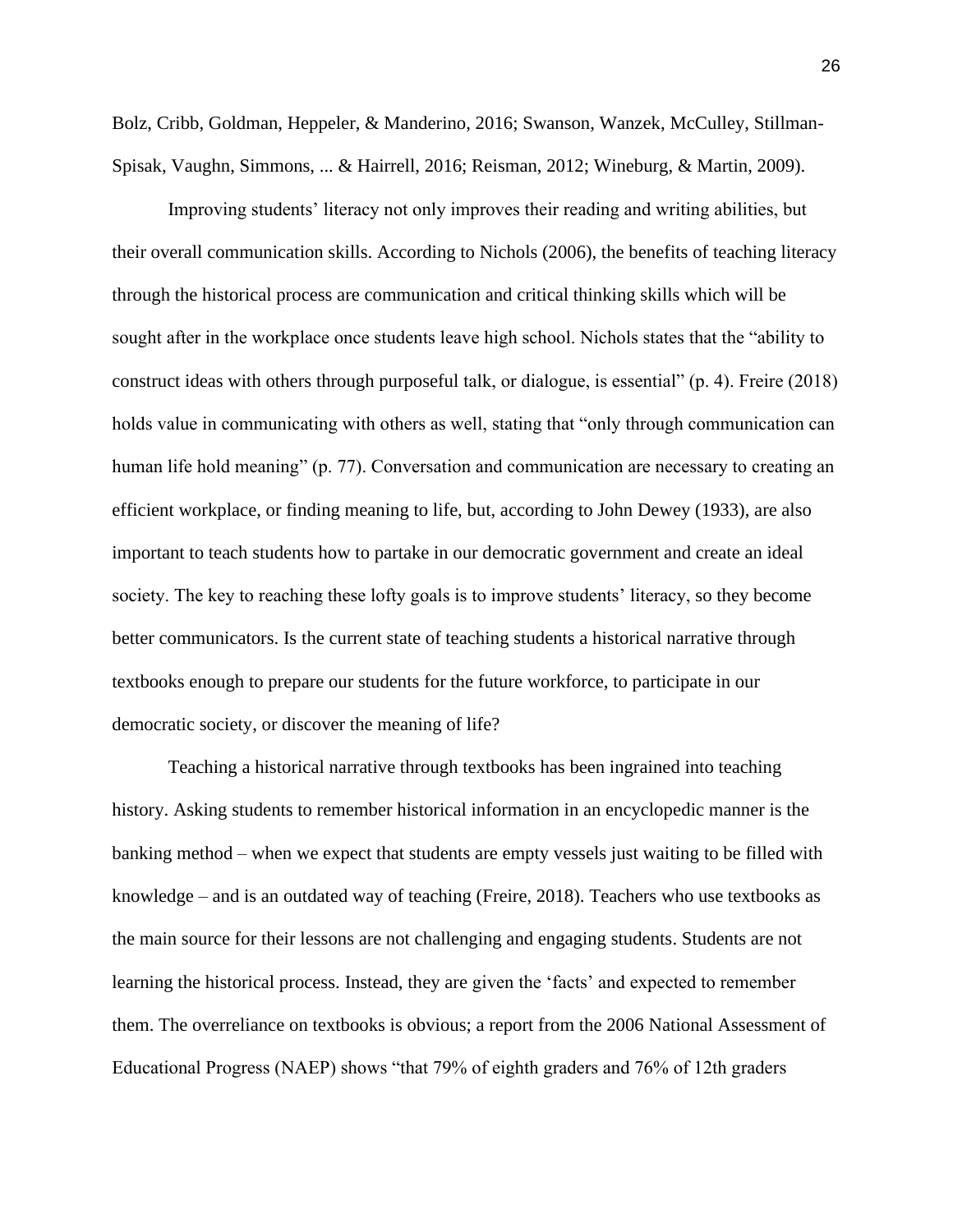reported using their history textbook daily or at least twice a week" (Nokes, 2010, p. 518). A textbook is a tertiary source, or a source three times removed from the historical events that are being reported on. Textbooks do use primary sources—maps, graphs, and other data in a multimodal manner—but ask students to disengage from the text to focus on these primary sources. Students will either read the text or engage with the primary sources, but not both; they may also not interact with the primary sources in a meaningful manner, observing the images as someone might do when they flip through a magazine in the doctor's office (Boerman-Cornell, 2015). Students who are primarily being taught from a textbook are not learning the comprehension skills required to take part in the historical process.

There is more work to be done when it comes to preparing our students as readers. It is not sufficient to give all students the same text and to assume that everyone will understand, comprehend, and remember the same amount of information. We are setting up our students for failure when teaching with textbooks, or any history related text, that contain a large amount of academic language without first preparing them. There are two things that can be done to better assist our students: preview text and build background knowledge. Having students read a short synopsis or view a short presentation to build background knowledge increased reading comprehension compared to students who didn't get the same material. Both are simple steps that build reading comprehension, and steps that do not need to take up too much class time. (Swanson, Wanzek, McCulley, Stillman-Spisak, Vaughn, Simmons, & Hairrell, 2016). There are also many other steps that can be taken to use primary sources to improve students' literacy.

Like textbooks being overused in history classrooms, it is known that primary sources usually require a high reading and comprehension level. "Written in language that differs radically from our own, original documents pose challenges that daunt our best readers—let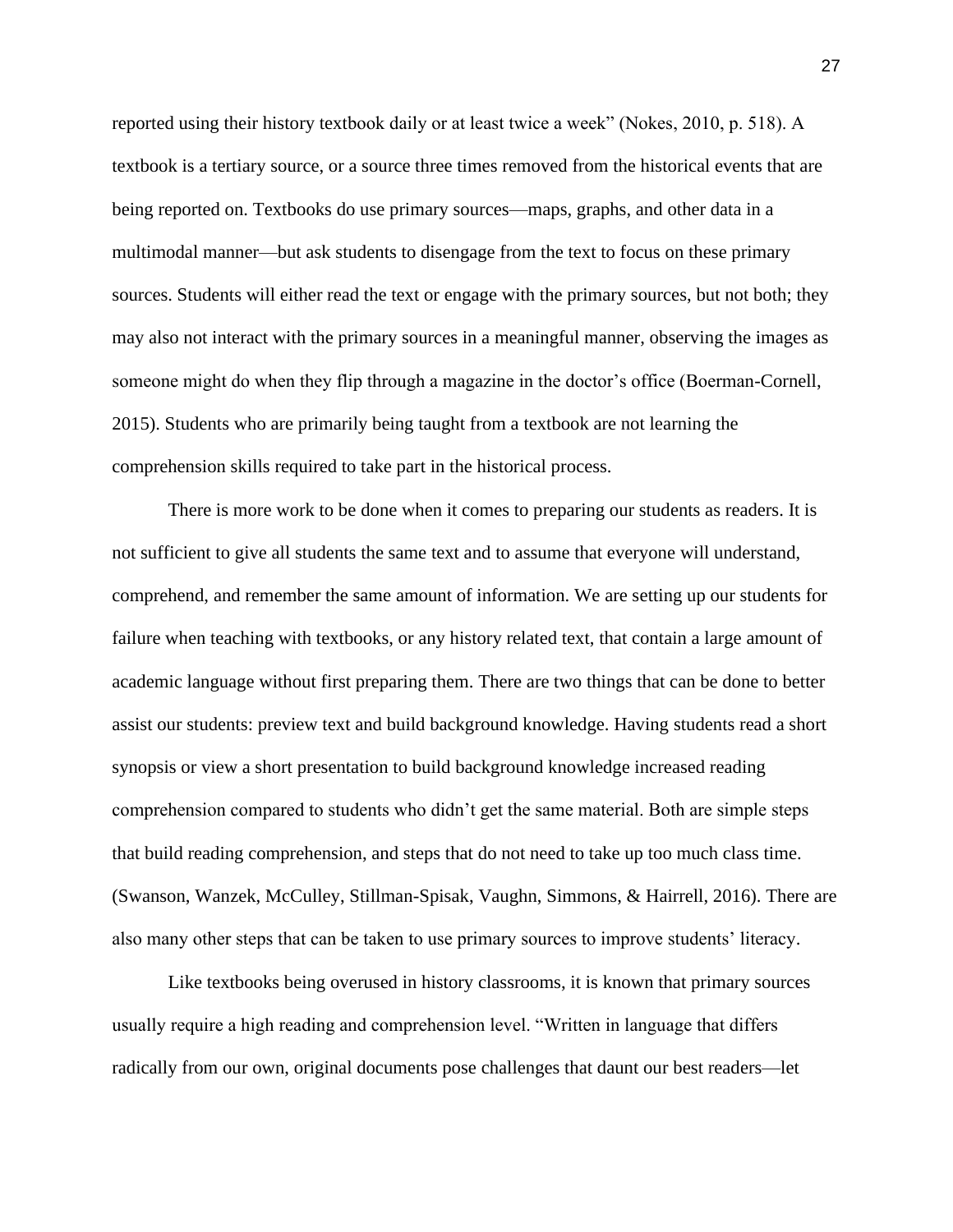alone those reading below grade level" (Wineburg & Martin, 2009, p. 212). To make primary sources more accessible to all readers Wineburg and Martin (2009) suggest that teachers should offer an altered document for students. While some may shy away from changing primary sources, so the original message isn't lost, Wineburg and Martin (2009) are not stating that students stop engaging with original documents. Rather, students should compare the altered and original versions. Comparing both versions of a text allows students to ask if the change in wording affected their understanding or can be an activity in generating questions based on the changes that were made. There are three goals to altering a primary source: students will be able to focus their attention on a shorter document; simplified language makes the primary source more available to readers who may not be reading at grade level; and presenting a document with large font and a lot of white space is less likely to intimidate readers and stop them from even trying to read the document. This strategy is not perfect, but it does begin to open the world of text sources other than textbooks to students. This will lead "toward authentic historical inquiry and away from a version of history that rests on the textbook's monopoly" (Wineburg & Martin, 2009, p. 216).

The three main parts of the historical process are sourcing, corroboration, and contextualization. To teach high school students any one of these can be a challenge, especially when students are used to receiving historical facts through textbooks. A skill that students need to learn to be able to take part in the historical process is close reading. Without close reading, students will not be able to determine the choice and bias behind an author's diction (sourcing), or how one historical text compares to another in a historical argument (corroboration). The skill of close reading is just as important, and difficult, to teach, but can be accomplished through using primary sources and modeling. Reisman (2012) used document based lessons with primary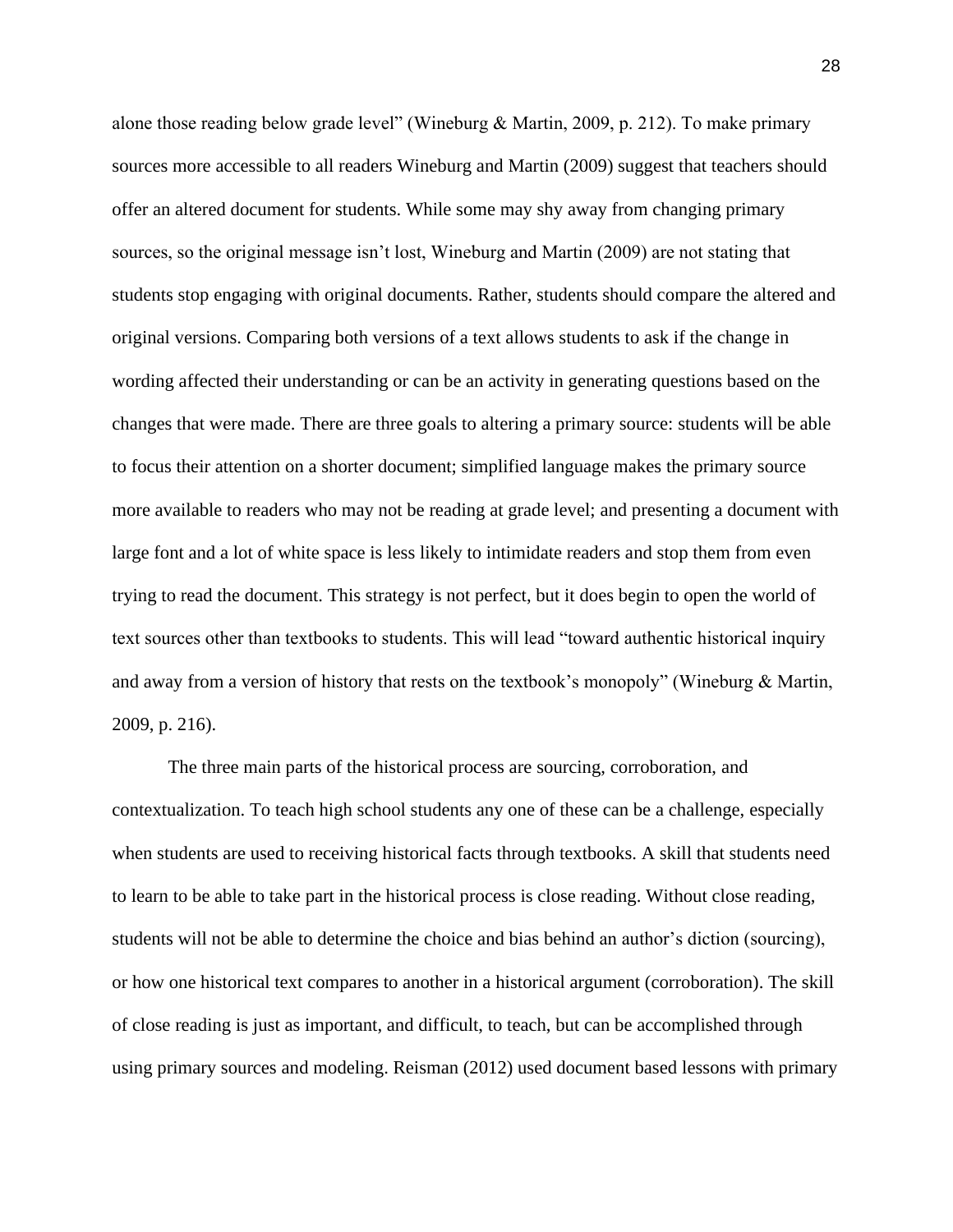sources to teach students to read like a historian and determine if historical thinking, factual knowledge, and reading comprehension improved. The document based lessons that teachers used did in fact improve these areas in students' learning, although Reisman was unsure whether the results were skewed because of her presence and often intervention to assist the teachers in classrooms that were part of the study. Teachers who took part of the study also were trained to teach using the document-based lessons, which would have obvious effects on the teachers' abilities and students' learning. (Reisman, 2012). More research is needed to determine whether the steps that teachers took in the document-based lessons are as effective in improving students' historical thinking, factual knowledge, and reading comprehension as the previous study suggests.

#### **Summary**

Differentiation, Universal Design for Learning, and improving literacy instruction in history classrooms are key components to how I will teach throughout my career. It is evident that there has been a significant amount of study done in each of these areas. Putting it all together will be a challenge but teaching without these practices in mind would be an even more difficult challenge. These three themes correlate in one idea: how can I teach each student? It is a question that will forever be asked, as all students are unique. Every teacher should have this question in mind when building curriculum or giving instruction. Whatever constants there are in a person's teaching career, this question needs to be one of them.

In a perfect world, teachers would have all the supplies, assistance, and time that they require. That will never be the case. And perhaps when teachers get what they ask for, there will be more that we can use to better our instruction. That is the nature of teaching–ever evolving. The classroom will change, and teachers, administrators, and students must adapt with it.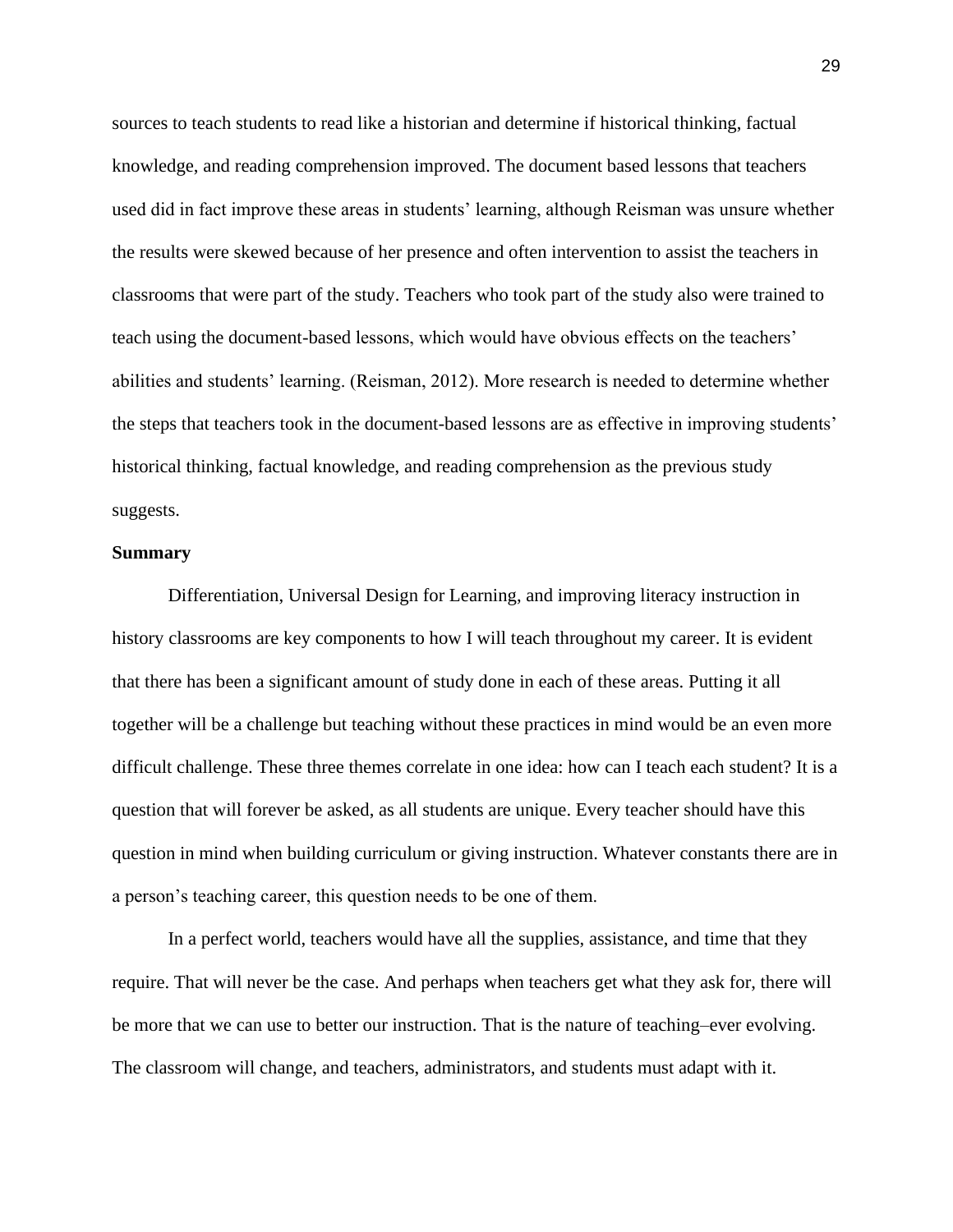Perhaps one of those groups will be the people who drive the change. In any future, change must be centered around the students.

There is no one thing that is good for all students. Differentiation strategies might work with one classroom but fail in another. This goes for UDL and literacy strategies, as well. What matters is that teachers continue to teach to the students in front of them.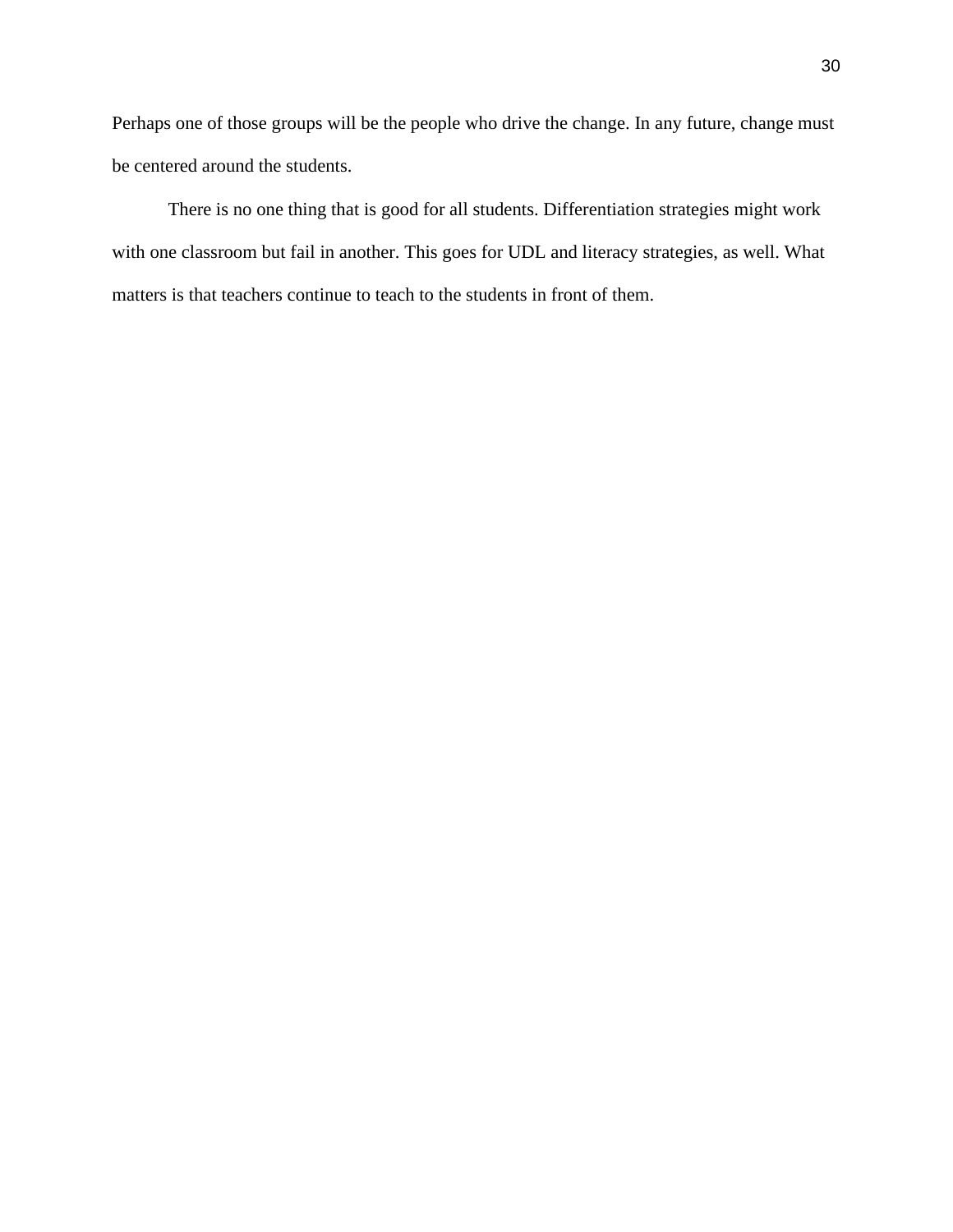#### **Chapter 3**

### **Research**

## **Research Methods**

 The methods of inquiry for this study focused on the principles and practices of action research, using self-study aligned with professional teacher standards, teacher artifacts, personal journal entries, feedback from my cooperating teacher and supervisor, lesson plans and materials I've created, and assessment scores and completion rates as a means of data collection. I will begin with a review of action research principles to establish the foundation for this study's method of inquiry. Second, I will review the choices and purposes of data collection that helped to highlight my instruction and means for searching for improvement. Third, I will detail my context for the study, methods of data collection protocols, maintaining credibility and trustworthiness of the data, and acknowledge my limitations as a researcher. Finally, I will present the procedures used for studying my practice, while providing data and analysis that speaks to adaptations and adjustments made to my instruction as I implanted this study.

#### **Research Questions**

My focus for this research was how I can become a better teacher. Specifically, I examined how I can implement differentiation, universal design for learning, and focus on literacy in historical instruction to improve my curriculum and assessment creation, as well as my overall instruction and pedagogical choices. This focus aligned with the following INTASC Standards for teacher professional development. Additionally, I considered how studying my own practice in line with INTASC Standards could improve my own instruction and therefore, student learning. My purpose of this study was to discover how I can improve as a teacher so I can improve my students' learning. The research question (s) for this study were: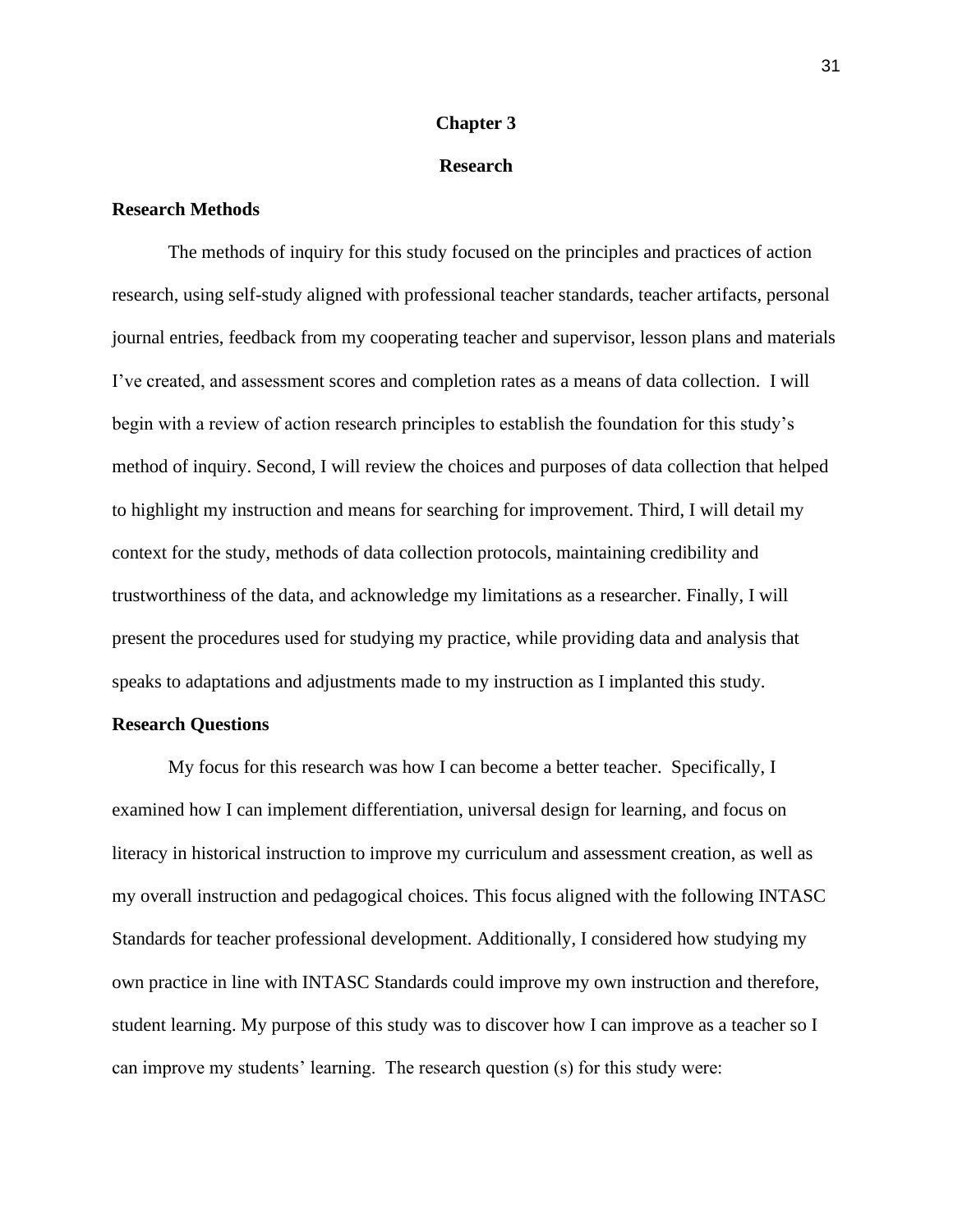- Do all of my students reach the daily learning targets I set out for them? Data gathered from a focus on this question was used to test differentiation.
- Am I creating my lessons with all my students and their needs in mind? What barriers exist in the classroom environment, the curriculum, my instruction, and assessments? Data gathered from this question was used to validate universal design for learning.
- What steps did I take to improve student literacy and historical content literacy? What else can I do to help students? Data gathered from a focus on this question was used to describe literacy and teaching the historical process.

#### **INTASC Standards**

Just as there are standards that teachers use to guide their students, there are standards for up-and-coming teachers that help us become effective educators. There are many aspects of effective teaching, like empowering our students to take charge of their own learning, teaching content and real-life skills, or understanding the variations in which our students learn. These standards come from the Council of Chief State School Officers, which have created, and modified over years, its Interstate Teacher Assessment and Support Consortium (InTASC). INTASC standards I have been focusing on also tie into my action research project. Even though I would like to work on all standards at once, I will improve best by improving in three standards. The first that I focus on is Standard #2, Learning Differences. I approach lesson planning and assessment building with all my students and their individual needs in mind. All of my learners are diverse and building a curriculum for all students is definitely a challenge but will pay off as the learning environment becomes more inclusive. The next standard I focus on is Standard #4, Content Knowledge. I strive to teach my students the core concepts of history, while also attempting to teach them how to do history (and not just absorb information they are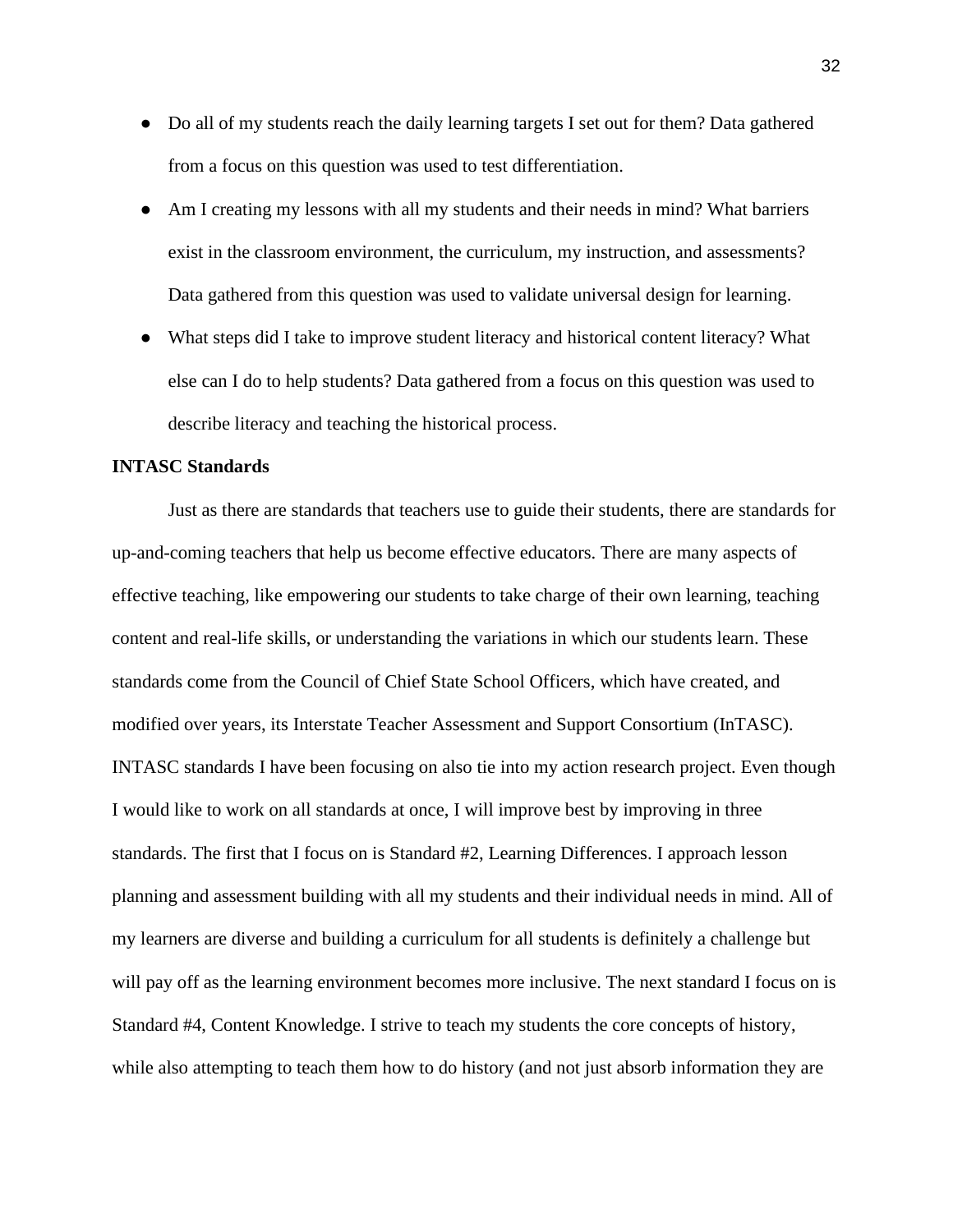presented). And to build on that, the last standard is Standard #5, Application of Content. Now is the time to teach students how to navigate the real world, and I believe critical thinking and a historians' lens will benefit my students as they endeavor on the challenge of becoming adults in the early 21st century.

#### **Methods and Procedures**

 Because my purpose was to describe my own teaching practice as well as how I use data to improve my own practice in line with the INTASC professional standards, it was important to choose a method that could account for both what the standards are for teachers and how I was paying attention to my own practice through data collection to improve it. Accordingly, this study was designed as an action research study.

 An action research study is a tool that educators use to hone their craft, provide information and data to their peers, and to establish a foundation for further research into an area of study. Data collected as part of an action research study are in multiple formats and can be quantitative or qualitative.

#### **Data Collection**

 The basic steps in action research are 1) identify a topic or issue to study, 2) collect data related to the chosen topic or issue, 3) analyze and interpret the collected data, and 4) carry out action planning, which represents the application of the action research results. Data collection in an action research project typically is related to the topic or issues, and provides answers pertinent to the research questions. As Padak and Padak observe, "Any information that can help you answer your questions is data" (1994). Therefore, I used a variety of data collection tools related to my topic to ensure the validity of my results. Furthermore, I adhered to the following four characteristics in determining the data I would collect for my study, 1) anonymity of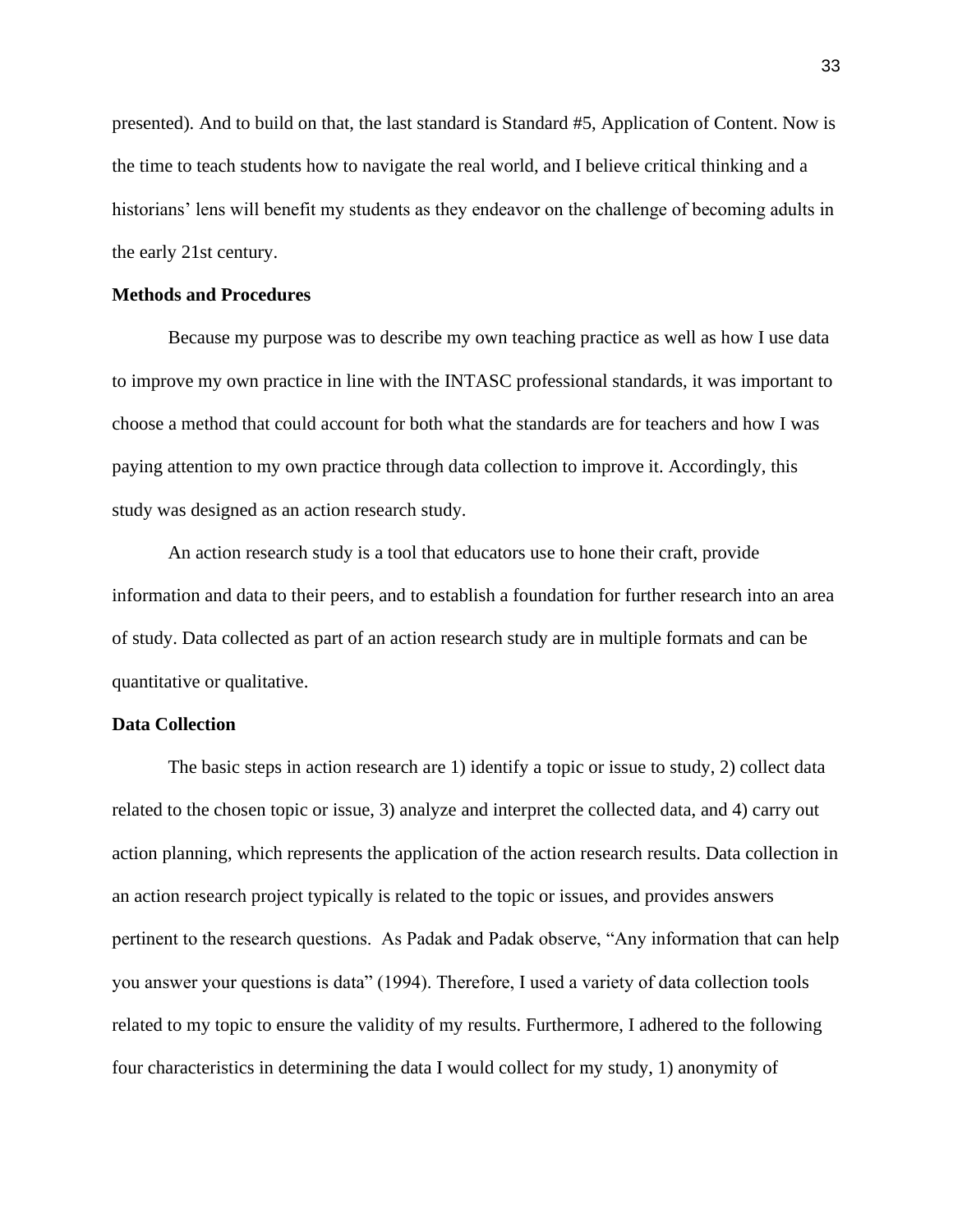students, 2) comparison in data collection was built in so that the results could be judged against themselves both before and after the intervention period, 3) aspects of performance to be examined were identified prior to data collection so that the information was relevant and connected to the research questions, and 4) a variety of data was collected so that different aspects of the topic could be brought to light (Padak and Padak, 1994). Finally, because I was studying my own practice while I was in the middle of said practice, I acknowledge the "spiraling nature" of data collection in action research (Padak and Padak, 1994). By focusing on data in connection to my research questions, my attention tuned to other pieces of data that emerged in relation to my questions. These emergent data pieces were included as part of the study as they had relevance to my research questions.

 Because my research questions focus on differentiation, universal design for learning, and literacy, I chose to collect data that would provide information about how my practice and the interventions I identified aligned with the research topic. The types of data I chose to collect are described next.

#### **Personal Journal Entries**

The qualitative data that I collect from these entries will be invaluable to my research and future teaching career. In the creation of these journals, I can see my thought process and decision making regarding the creation of lessons and assessments. I hope to learn what I find is important enough to detail in my entries, and what I'm missing, especially early on in my data collection. This fits well with my research questions because I am aiming to discover how language takes part of my students' learning, as well as how my students perceive information and my instruction.

### **Materials Created for Class**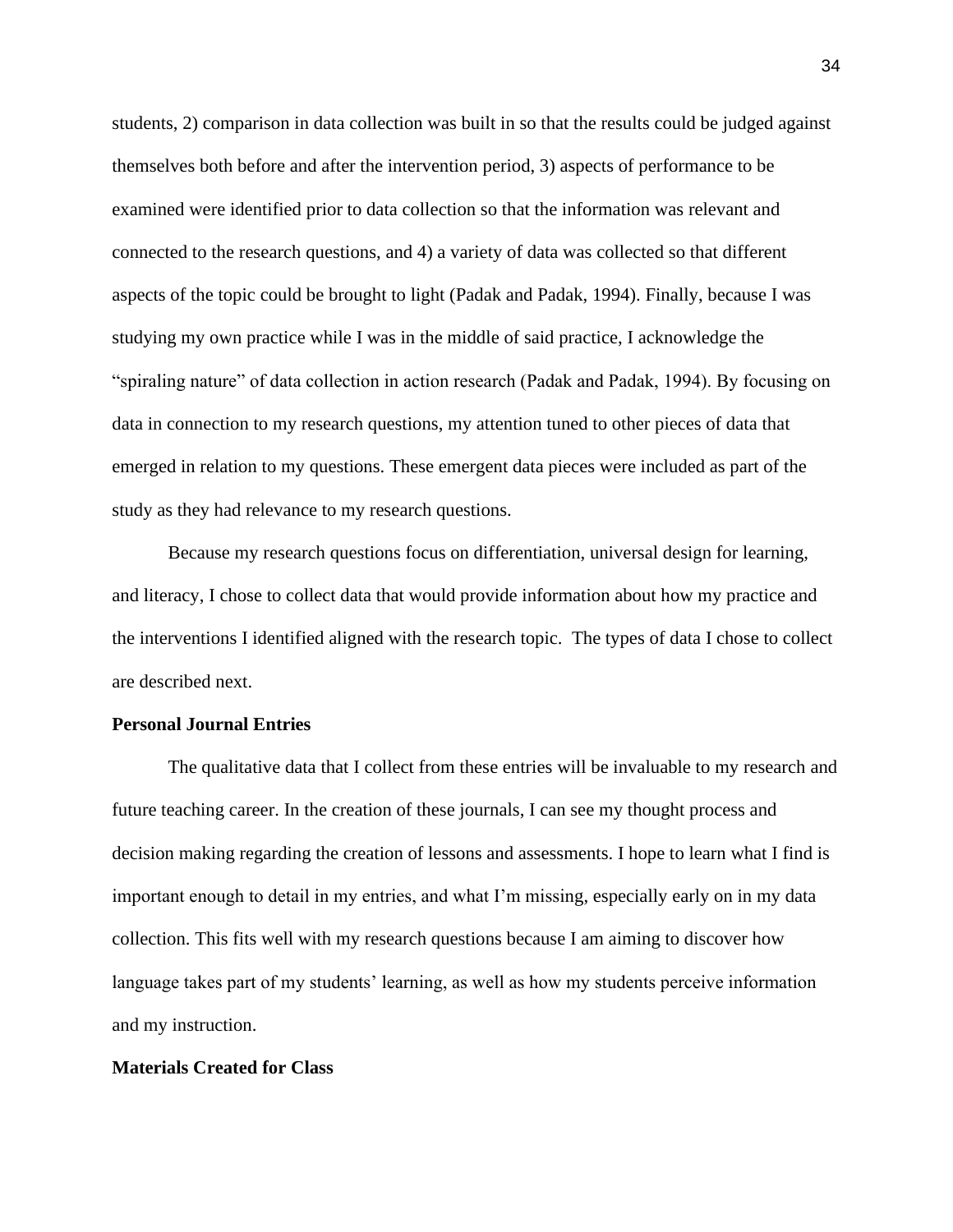I am collecting all materials I have created for instruction, including PowerPoint slides, warm up activities, assignments, assessments, and any other written or printed material that I use to help my teaching like lesson plans. I hope to learn how I alter my instructions and learning targets for students as I become more practiced. This ties into my research questions because I plan to remove barriers from my lessons to allow all students to understand and be able to participate in learning.

#### **Observations**

 This collection of data are also invaluable as they come from the professionals that I have been surrounded with during this process of becoming an educator. I hope to learn the insights of these professionals and hear what they deem is important to instruction. They take what I know and add layers of knowledge and depth to the how and why of the processes of teaching. This ties well with my research questions because I have received feedback from multiple sources, and just like every student learns in a variety of ways, every professional has different insights and bits of knowledge to share with me on what I do well and how I can improve.

#### **Context of the Study**

 The study took place in a small high school in Southern Oregon in the vicinity of Medford. The area has been impacted by a fire that occurred in the fall of 2020 that burned down many businesses and homes, including numerous low-income houses. Unfortunately, there are students and families still displaced by the disaster during the 2021-2022 school year. However, the community rallied together and became even stronger, not letting the fire nor the coronavirus dampen their spirits. For the 2020-2021 school year, the high school reached a 95% graduation rate. The school district, which the high school is part of, has a near 40% Hispanic population. 25% of all students are Ever English Learners. Students with disabilities make up 16% of the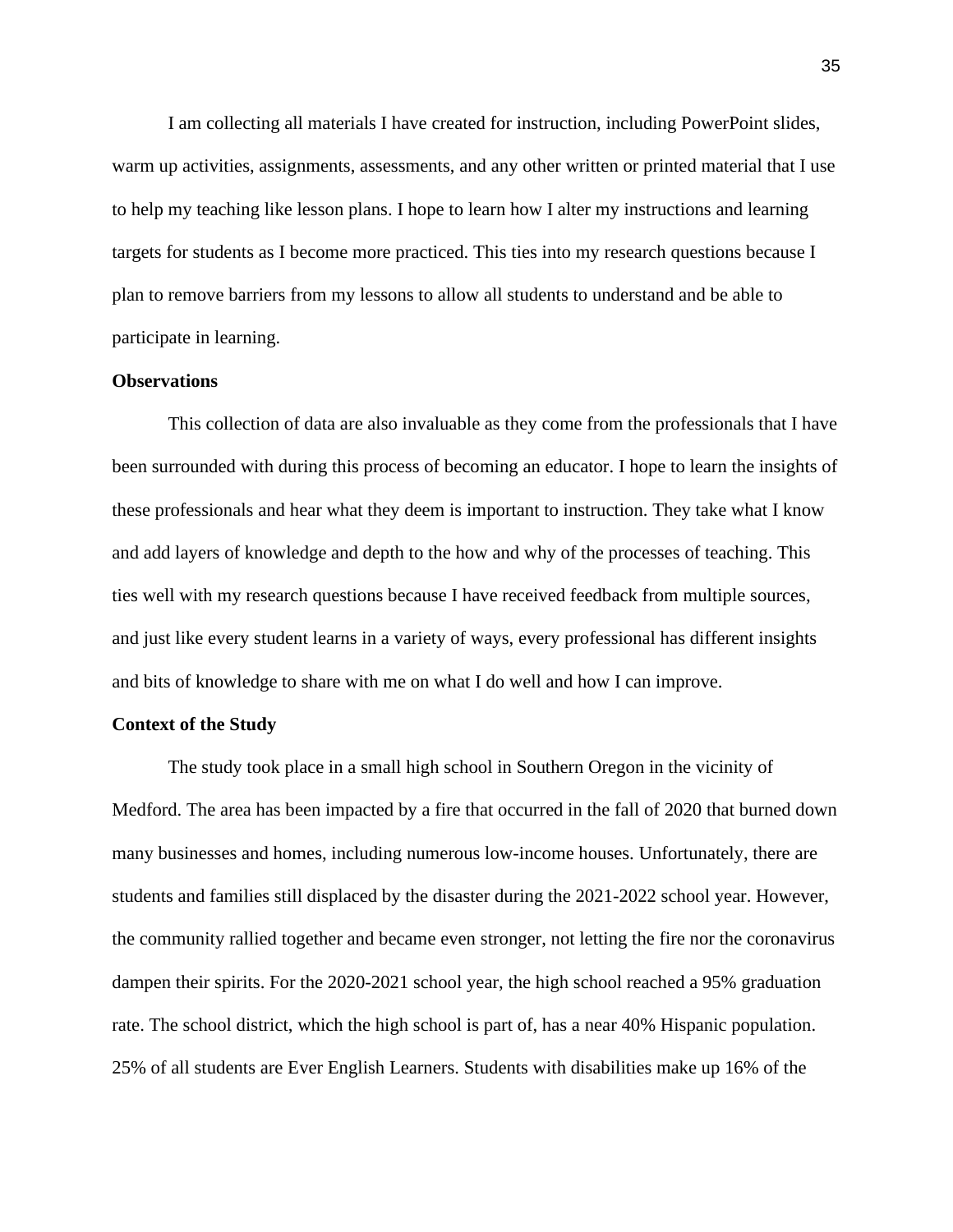total district student population. Just under 95% of all students in the district, of 2,375 students, have free and reduced lunch.

Luckily, the fire did not burn down the new high school building that had been constructed the year prior to the fire. Students today have the tools and amenities of a brand-new facility. Every classroom has a Promethean, a smartboard, which teachers use for instruction. A new theater facility was built, and new bleachers were installed in the gymnasiums. Because of distance learning requirements from the previous school year, all students have a Google Chromebook issued to them.

I work closely with my cooperating teacher, who has been teaching at the high school for four years and teaching for a total of 18 years between Oregon and Washington schools. There are three other teachers in the social studies department we work in. All the social studies teachers at the high school have student teachers this year. One of the social studies teachers is a track and field coach, my cooperating teacher was a coach in previous years, and the principal of the school was also a coach. It is evident that this sports background affects the culture, and that the educators and professionals that I work with work as a team.

My cooperating teacher has two preps: World History and Leadership. Because of this, we teach five classes of World History to mostly sophomores. The first and last classes are the largest, with near 30 students in each class, while the other three class periods range from 12 to 20 students. There are students who have IEPs, 504s, or modified diplomas in every period. For many students attending my class, this is their first year in an in class high school experience. Monday and Fridays we see all class periods with shorter class times of 49 minutes each. Periods rotate on Tuesday, Wednesday, and Thursday when class periods are near 70 minutes long. This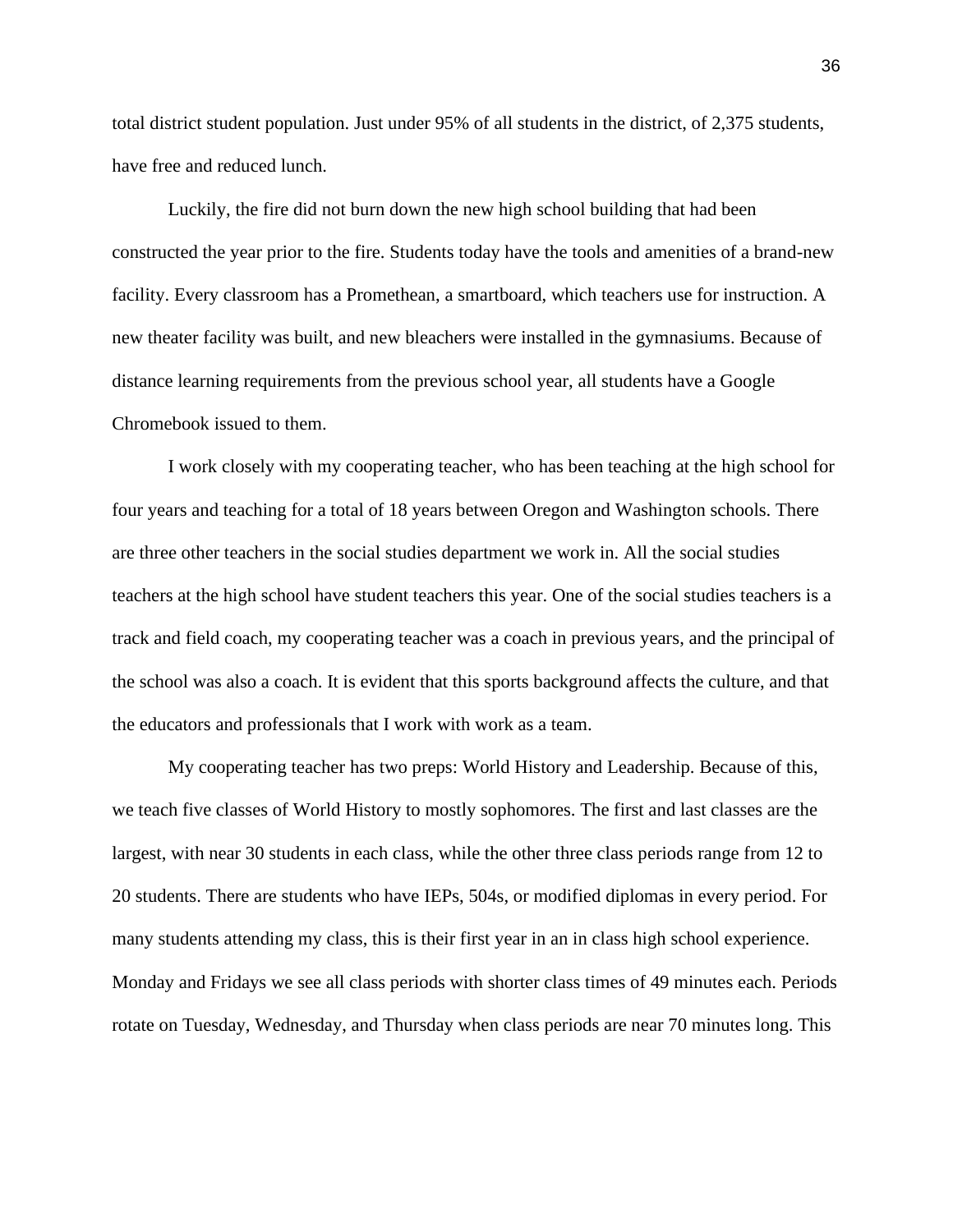schedule allows us to see all periods four times a week with two short classes and two long classes.

#### **Participants**

 Because this study was designed using an action research approach, the main participant in the study is myself, as the teacher. As my learning progressed throughout my student teaching program, I became interested in a number of ideas that would help me to improve my instruction. Ultimately, I decided to focus on the main research areas outlined in my research question. To lend credibility to the results I will share from my self-study of my practice, it is important to describe my role in the classroom where I teach. In this section I will focus on describing my own classroom and my role as the teacher.

When I teach a lesson or unit that I've created, because all the social studies classes are the same subject, I teach all five periods. This allows me to practice my delivery and tone the lesson by the time the last period of the day comes around.

#### **How I Studied My Teaching**

I will collect data on my teaching for two months and in four major ways: reflective journaling, lessons and materials that I created for class, interviews with teachers at my placement site, and observations made by my supervisor and other teaching professionals. I will look for the formative and summative assessments that are implemented to ensure that students are reaching daily learning targets. I will also look for times or areas in my lesson planning and instruction where students were not able to reach the learning targets, and try to pinpoint what barriers were in place that hindered students. Lastly, I will look for the steps that I took to improve students' literacy and involvement in the historical process, and steps that I can take next time to improve on literacy instruction.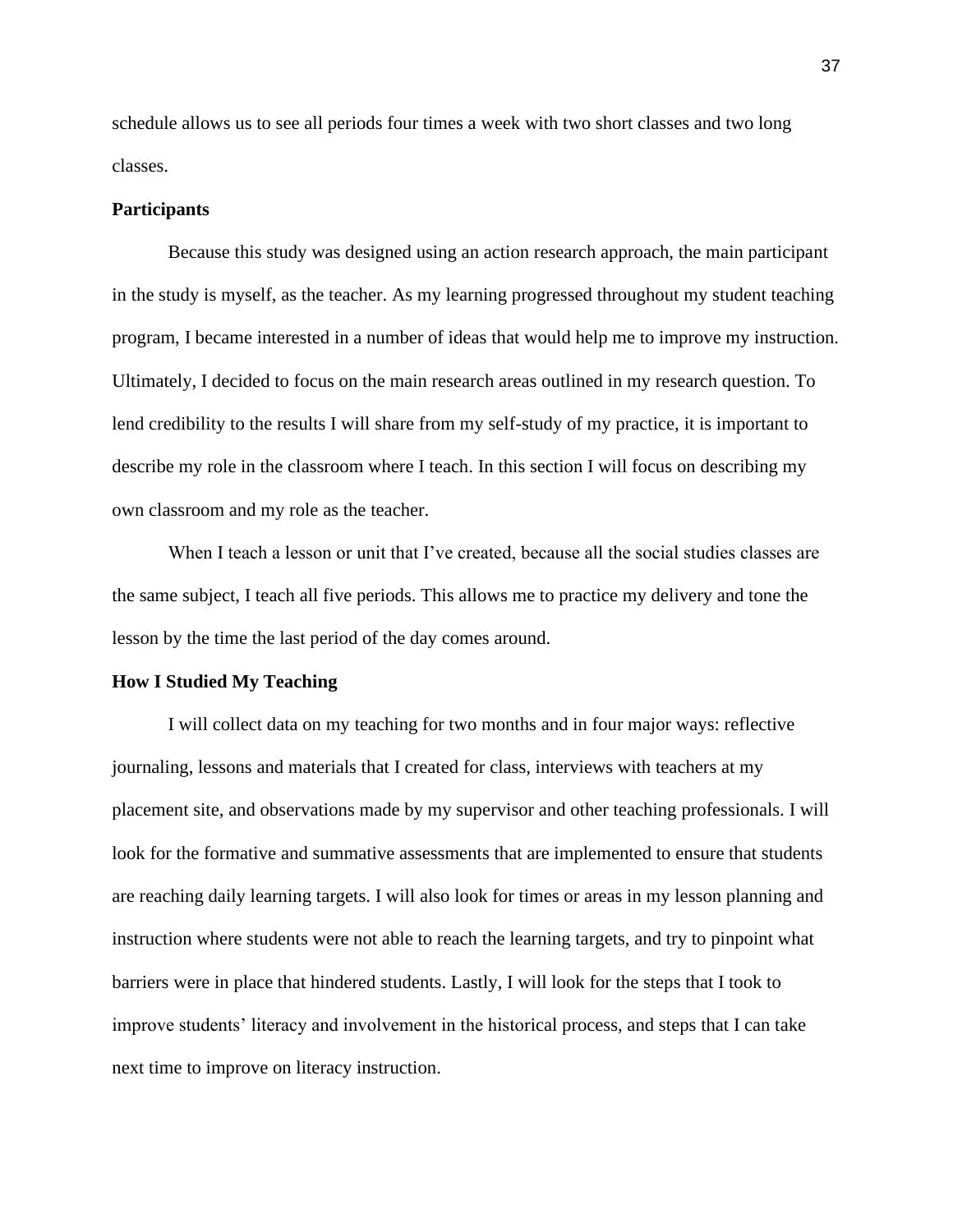After my data is collected, I will organize it by type. For my journals, I will pinpoint themes that are repeated throughout, as well as any questions that I ask and if I were able to answer them in my next reflection. For the lessons and materials that I create for class, I will compare the learning targets that I set for students, and evaluate student material to determine if they were able to reach said learning target. I will also be looking for activities that I included in the lessons to improve students' literacy and knowledge and capability to take part in the historical process. Themes and best practices from interviews that I conduct will help to determine what barriers exist for students and how best to overcome them. The observations that were conducted on my teaching will help me identify what current best practices I'm using, as well as if I am setting clear expectations and learning targets and if students are reaching the learning targets.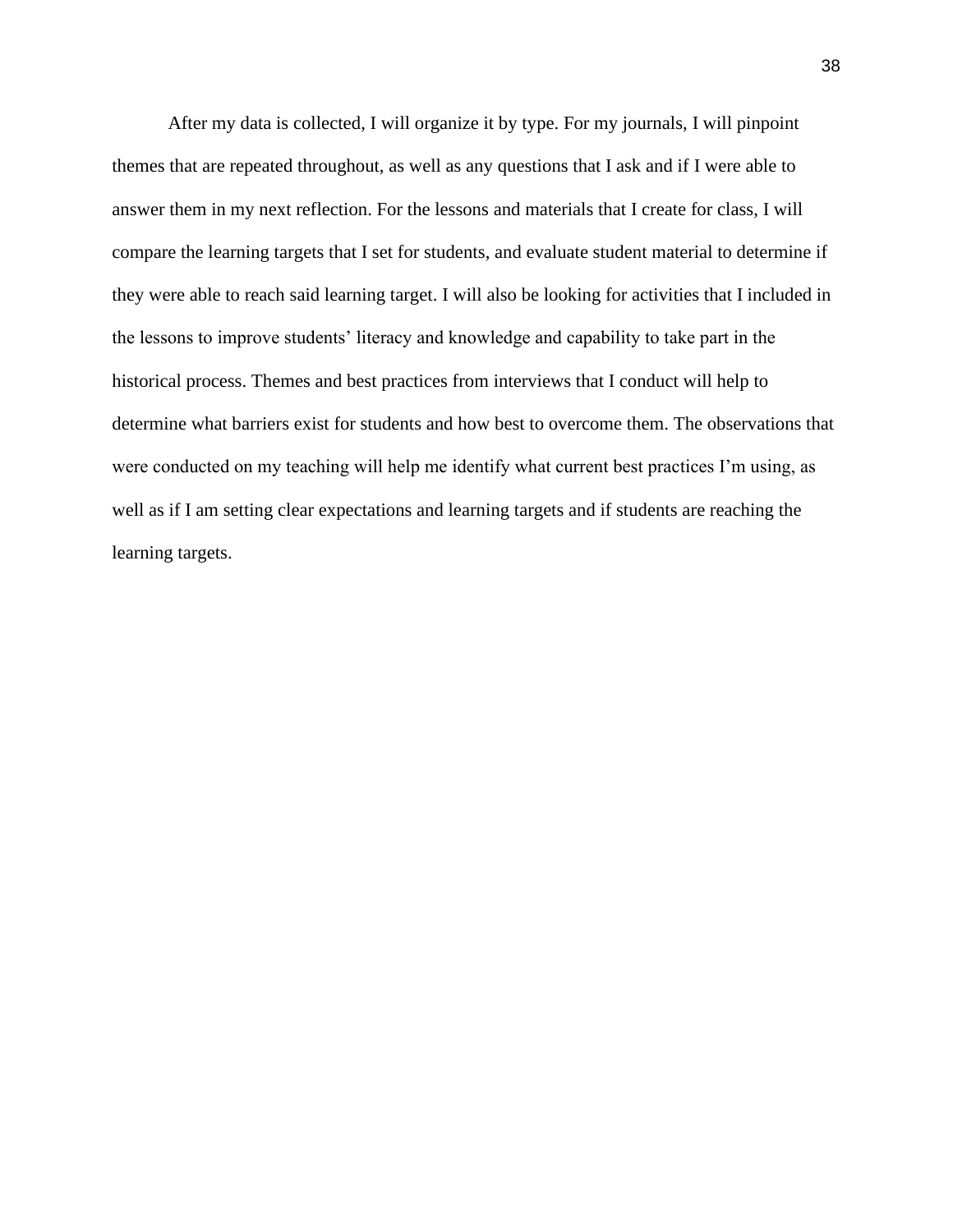#### **Chapter 4**

#### **Analysis**

#### **Research Questions**

 I will begin the analysis chapter with an overview of the research questions that I have used to study my teaching. My first research question attempts to show evidence of differentiation in my teaching and is as follows:

1. *Do all my students reach the daily learning targets I set out for them?* My second research question pertains to Universal Design for Learning (UDL), attempting to show if I am creating inclusive lessons and curriculum and is as follows:

> 2. *Am I creating my lessons with all my students and their needs in mind? What barriers exist in the classroom environment, the curriculum, my instruction, and assessments?*

My final research question is centered around literacy and historical content literacy and is as follows:

> 3. *What steps did I take to improve student literacy and historical content literacy? What else can I do to help students?*

My research questions were tailored to continue to discover who I am as a teacher and where I can improve in my planning, delivery, and how best to meet the needs of all my students. I have qualitative data that will help me answer these research questions which include journal reflections, notes of observations on my teaching made by my university supervisor, and all the lesson plans that I created during my time as a student in the masters program and as a student teacher.

#### **Data Analysis and Coding Process**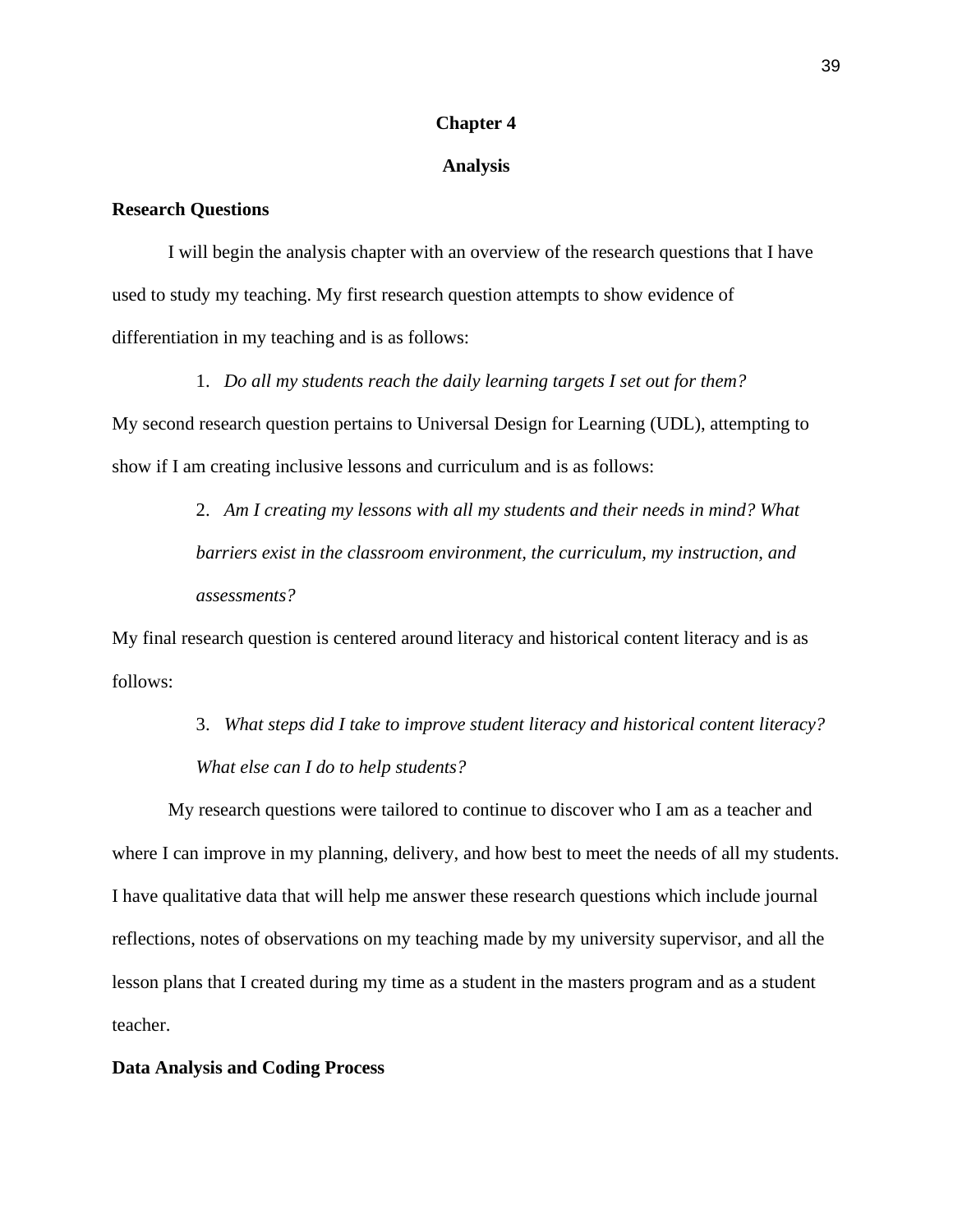Being new to coding and analyzing data, I relied on a format that was provided to me through the university. This process is detailed in the table below.

Table 1

## *Data Analysis Steps*

| Phase 1.      | Interviews and focus group session transcribed via transcription service      |  |  |
|---------------|-------------------------------------------------------------------------------|--|--|
| Familiarize   | Send interviewees individual transcripts for them to check for accuracy and   |  |  |
| myself with   | note additional information they desire to add                                |  |  |
| data          | Read transcripts against audio recording for orthographic accuracy            |  |  |
|               | Begin digital diary of thoughts concerning themes and any "surprises" of      |  |  |
|               | information                                                                   |  |  |
|               |                                                                               |  |  |
| Phase 2.      | Organize date into meaningful groups with research questions in mind          |  |  |
| Generate      | Manually code with notes in transcribed text                                  |  |  |
| initial codes | Begin digital code book, collating data within groups                         |  |  |
|               | Code for all potential themes                                                 |  |  |
|               | Note tensions $\&$ inconsistencies of codes in digital diary                  |  |  |
|               |                                                                               |  |  |
| Phase 3.      | Organize codes into potential themes using digital table                      |  |  |
| Search for    | Note thoughts on relationships between the emerging themes in digital diary   |  |  |
| themes        | Note any potential sub-themes in digital diary                                |  |  |
|               | Add a miscellaneous section in digital code diary for any seemingly unrelated |  |  |
|               | code                                                                          |  |  |
|               |                                                                               |  |  |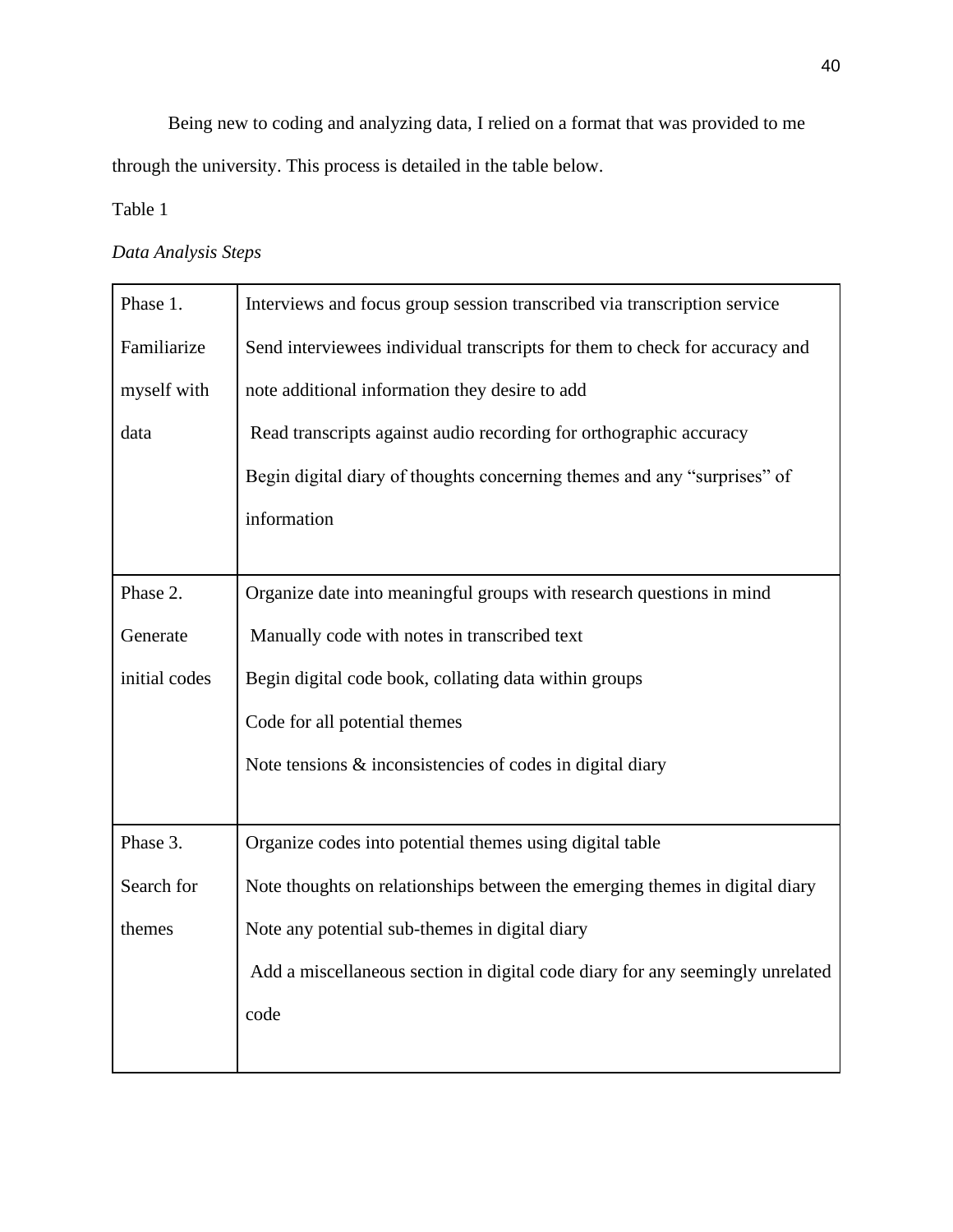| Phase 4. | Revise table of potential themes, considering internal homogeneity and     |  |  |
|----------|----------------------------------------------------------------------------|--|--|
| Review   | external heterogeneity                                                     |  |  |
| themes   | Read collated data extracts for each theme, checking for coherent pattern  |  |  |
|          | For extracts with no coherent pattern, re-examine theme and related coded  |  |  |
|          | data for sub-theme or renaming of theme                                    |  |  |
|          | For themes where coherent pattern exists, examine for individual theme     |  |  |
|          | validity in relation to entire data.                                       |  |  |
|          | Examine transcripts for any missed data extracts needing coded for theme   |  |  |
|          | Re-read entire transcripts for any new themes that may have been missed    |  |  |
|          | Stop when no more substantial and relevant themes emerge                   |  |  |
|          | Examine how themes fit together in relation to research questions and note |  |  |
|          | thoughts and considerations in digital journal                             |  |  |
|          | Create thematic map                                                        |  |  |
|          |                                                                            |  |  |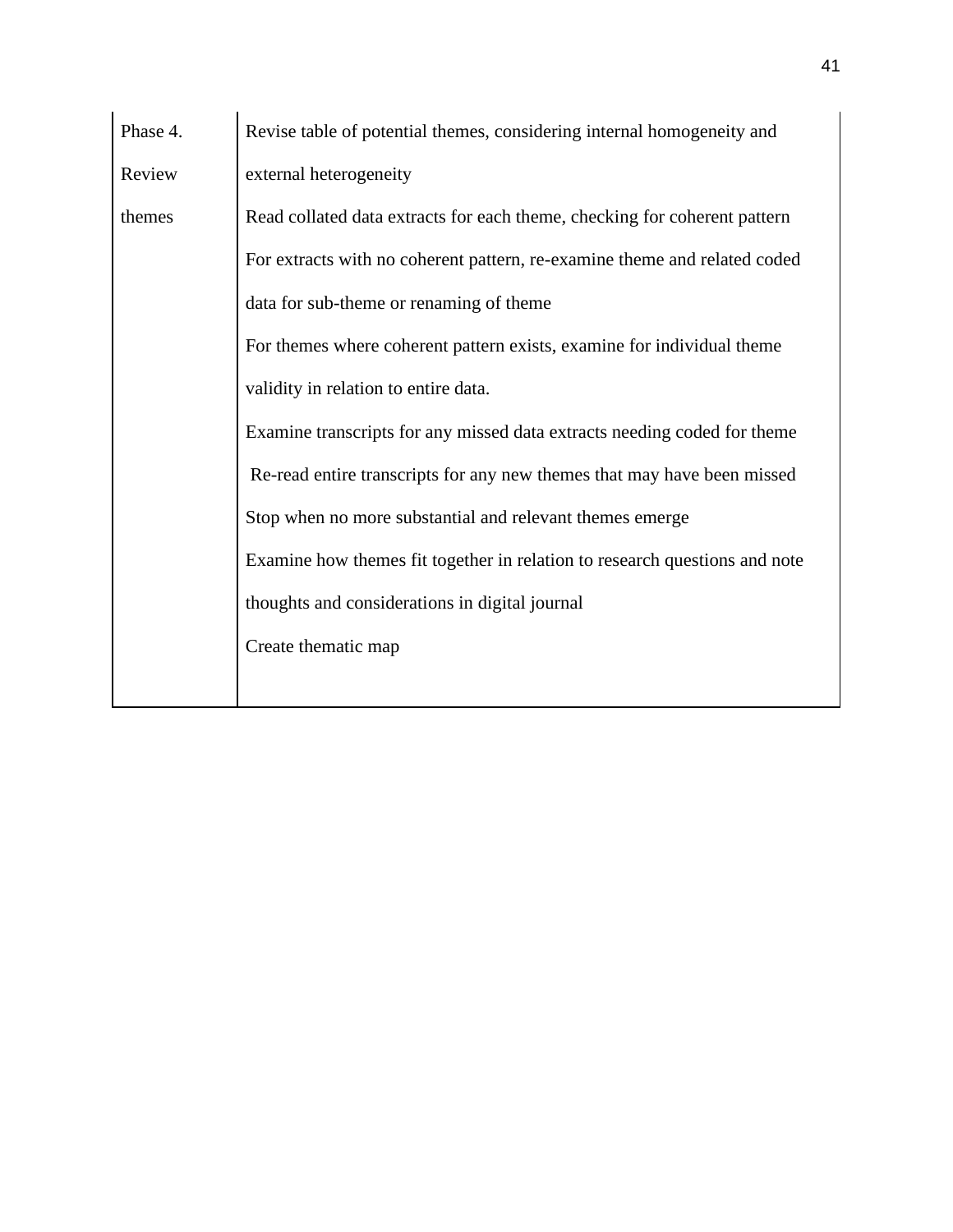| Phase 5.    | Adjust digital table of them to organize collated data extracts within each     |  |  |
|-------------|---------------------------------------------------------------------------------|--|--|
| Define $&$  | theme for consistency                                                           |  |  |
| name themes | Identify relative narrative for each theme in the digital diary                 |  |  |
|             | Write a detailed analysis for each theme, to include individual relevance and   |  |  |
|             | how that relates to overall analysis and answers the questions of this research |  |  |
|             | Examine written analysis for any excessive overlapping of themes                |  |  |
|             | Examine each theme for any sub-themes needing to be identified and              |  |  |
|             | explained                                                                       |  |  |
|             | For each theme, describe scope and content in no more than two sentences,       |  |  |
|             |                                                                                 |  |  |
|             | adding potential names to each theme                                            |  |  |
|             |                                                                                 |  |  |
| Phase 6.    | Write an analysis within and across themes                                      |  |  |
| Write the   | Assure there is written evidence within each theme with related data extracts   |  |  |
| thematic    | Choose vivid and relevant extract examples for each point of evidence in        |  |  |
| report      | answering research questions                                                    |  |  |
|             | Create analytic narrative that incorporates evidential answers to each research |  |  |
|             | question                                                                        |  |  |

(Braun, 2006)

I began the coding process by reading through my journal entries. Besides trying to find evidence that answered my research questions, I wasn't sure what I was looking for or what I'd find. On the first read-through, I highlighted words that I thought pertained to my research questions. After reading through my journal entries, I created a table and input the words that I had highlighted, all questions that I had written down, as well as the main theme of the journal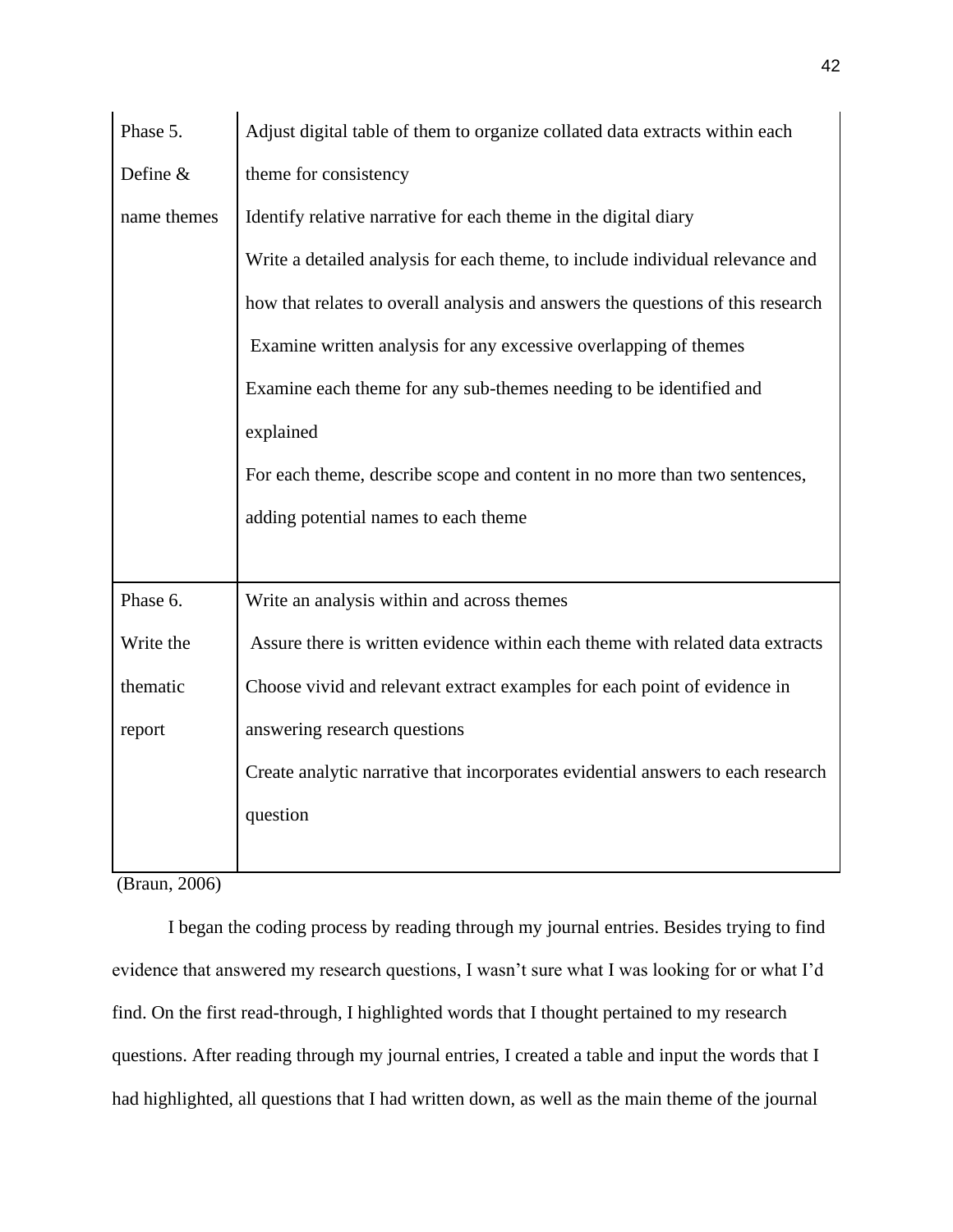entry. I included all the questions that I wrote throughout the journaling process because I believe there is value in asking questions; they show evidence of reflection as well as the foundation for major changes that I make in my lesson planning or delivery of instruction.

## Table 2

| Date (dd/mm/yyyy): | Words/terms:            | Theme/main ideas:      | Questions:            |
|--------------------|-------------------------|------------------------|-----------------------|
| 23/03/2022         | KUD, integrate,         | This journal is about  | What do I want my     |
|                    | writing, structure,     | my thoughts on an      | students to know,     |
|                    | assess, primary source, | upcoming unit where    | understand, and be    |
|                    | big idea, topic         | I wanted students to   | able to do? What      |
|                    | sentence,               | practice their writing | tech/project can I    |
|                    | conclusion/transition   | skills. I knew that I  | integrate into the    |
|                    | sentence, template,     | wanted students to     | lesson? Can I find a  |
|                    | paragraph               | write but I didn't     | video for the lesson? |
|                    |                         | know in what format,   | So I should assess    |
|                    |                         | or what summative      | their writings. What  |
|                    |                         | assessment I would     | parts? What           |
|                    |                         | use. I had a primary   | structure do I give   |
|                    |                         | source as a            | them? Should I do     |
|                    |                         | foundation, and        | more than one         |
|                    |                         | asked questions until  | paragraph? How will   |
|                    |                         | I came upon the        | students react to the |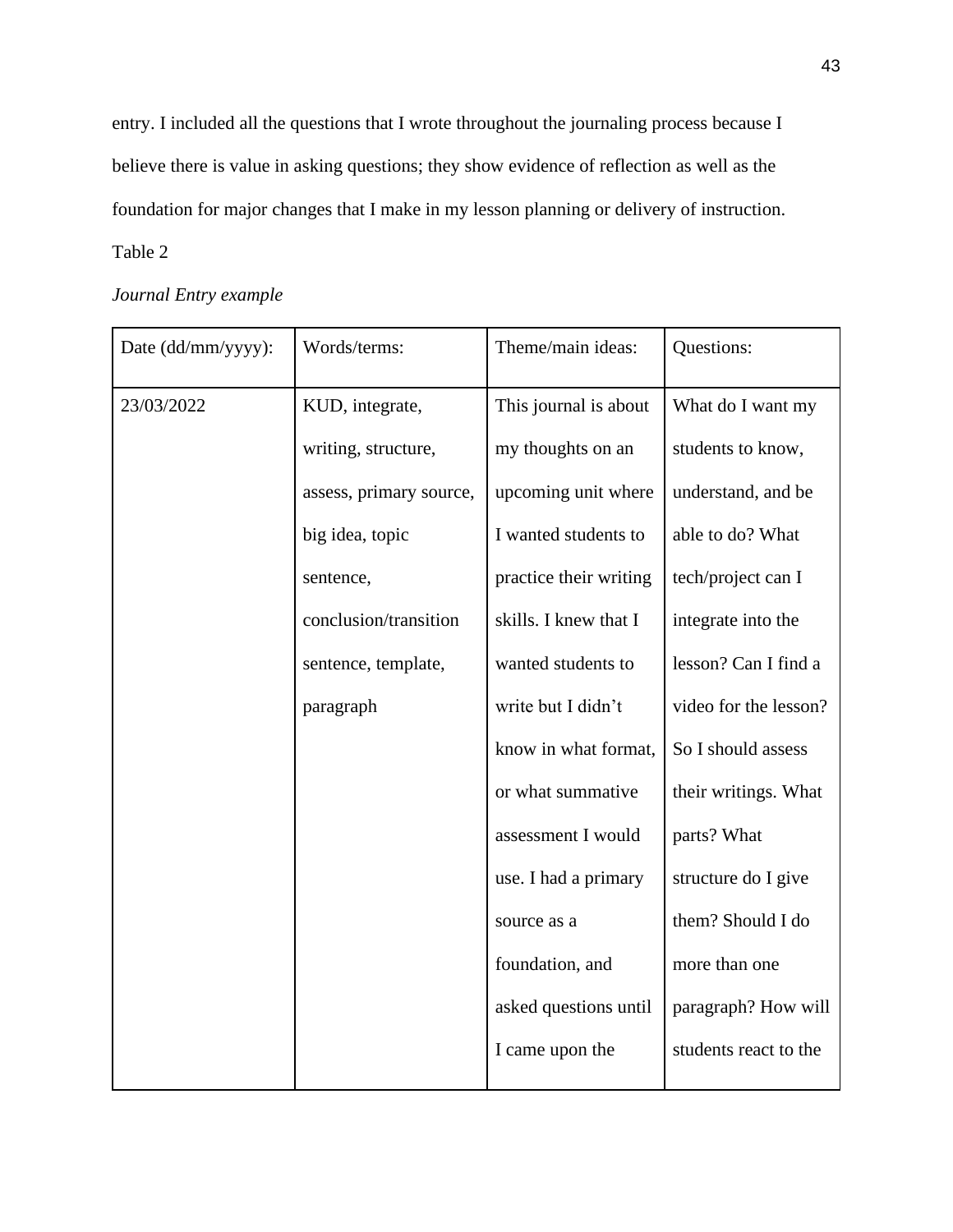|  | answer I was looking   | primary source? Do I  |
|--|------------------------|-----------------------|
|  | for. I then asked      | have enough time?     |
|  | clarifying questions   | Will students have to |
|  | to ensure that I could | write more than a     |
|  | support my students    | paragraph to get      |
|  | in the best way        | their ideas across?   |
|  | possible so they were  |                       |
|  | successful and knew    |                       |
|  | what my                |                       |
|  | expectations were.     |                       |
|  |                        |                       |

 The second piece of data that I coded were observations made by my supervisor. There are fewer observations than journal entries, but they span a longer period compared to my journal entries. Because of the timespan of the observations, I expected to find more evidence of growth in my teaching capabilities. Coding the observations was easier than the journal entries; I had practice coding and I chose to sort the comments made by my supervisor into three categories based on my research questions and themes. Some comments that my supervisor left for me fit into two or even all three categories, but most comments pertained to one of my three themes in some way. I organized the comments by date and theme in a table, as seen in Table 3.

Table 3

*Supervisor Observation example*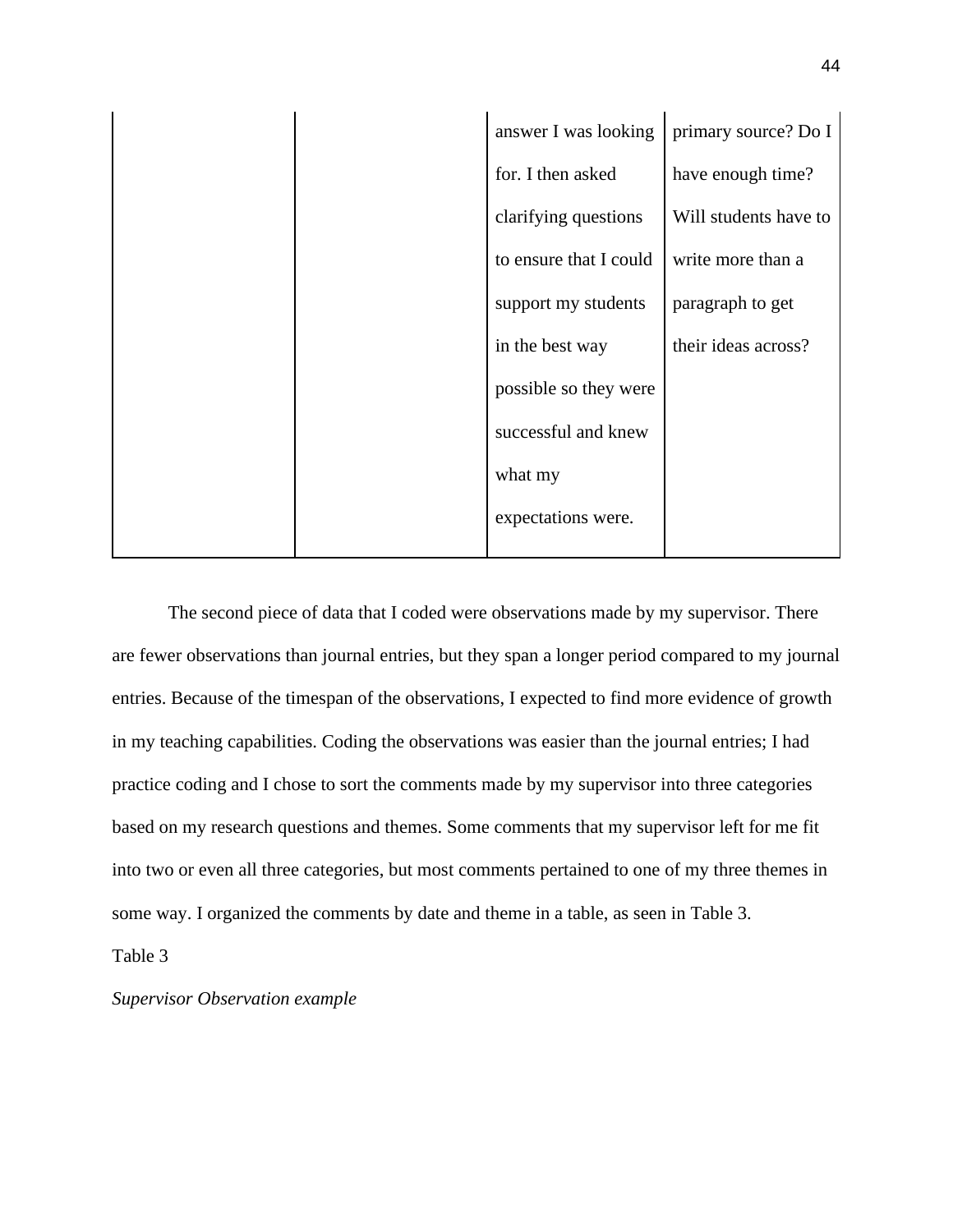| Date (dd/mm/yyyy) | Differentiation - Do     | UDL - Am I creating     | Literacy & Historical  |
|-------------------|--------------------------|-------------------------|------------------------|
|                   | all my students reach    | my lessons with all     | Literacy - What steps  |
|                   | the daily learning       | my students and their   | did I take to improve  |
|                   | targets I set out for    | needs in mind? What     | student literacy and   |
|                   | them?                    | barriers exist in the   | historical content     |
|                   |                          | classroom               | literacy? What else    |
|                   |                          | environment, the        | can I do to help       |
|                   |                          | curriculum, my          | students?              |
|                   |                          | instruction, and        |                        |
|                   |                          | assessments?            |                        |
| 25/01/2022        | "Nice job with intro     | "Nice job with intro"   | "Like you had the      |
|                   | examples, teaching by    | examples, teaching      | book & noted it was    |
|                   | showing, reflecting $\&$ | by showing,             | translated"            |
|                   | a bit of analysis"       | reflecting $&$ a bit of | "Good work             |
|                   | "Interesting hooks and   | analysis"               | reviewing primary $\&$ |
|                   | relating to what they    | "Students all seemed    | secondary source"      |
|                   | know"                    | engaged in the          | "So far no discussion  |
|                   | "Your questions do a     | outline assignment"     | of primary vs          |
|                   | great job targeting the  | "I know this is a       | secondary validity.    |
|                   | standard, therefore      | "hybrid" assignment.    | Why?"                  |
|                   | your learning target     | However, would          |                        |
|                   | could be expanded to     | there be a way to get   |                        |
|                   |                          |                         |                        |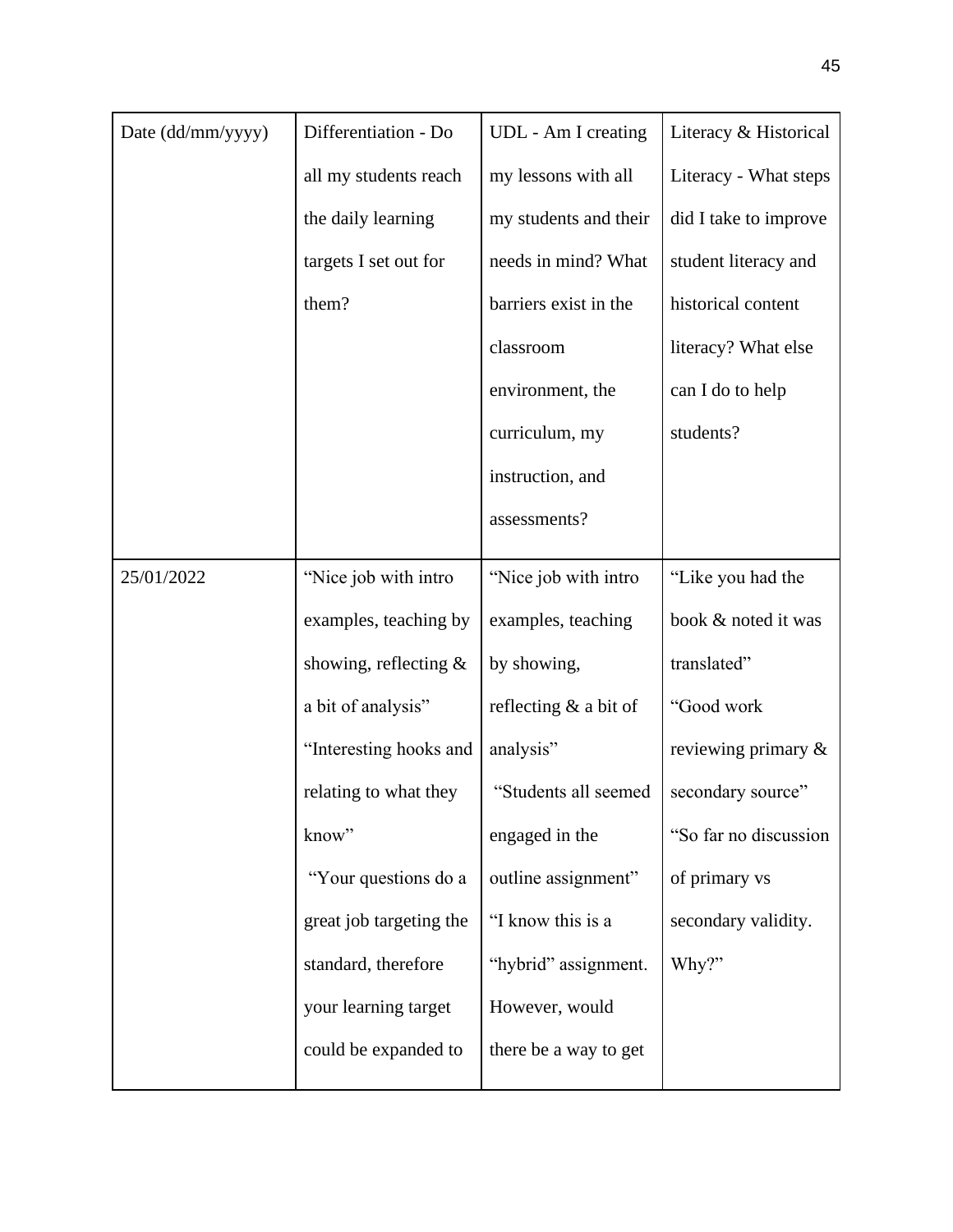| perspective and        | greater interaction $\&$ |  |
|------------------------|--------------------------|--|
| limitations"           | higher order thinking    |  |
| "What if at the end of | from the students in     |  |
| lesson you asked       | class?"                  |  |
| students to rate 1-5   |                          |  |
| todays lesson for      |                          |  |
| Hitler's quote?"       |                          |  |
|                        |                          |  |

The third piece of data that I coded were lesson plans that I created throughout the masters program, which includes lessons I created before my student teaching. I followed a similar coding process with this piece of data as the previous two, highlighting sections and sentences in my lesson plans that adhere to one, and often multiple, research questions and themes. The time span of data ranges nine months, from my time in the masters program practicing writing lesson plans with little to no experience, to the first few lesson plans I created as a student teacher, to the most recent lesson plans I created near the end of my student teaching experience. Below is an example of my coding process.

Table 4

*Lesson Plan Analysis Example*

| Lesson Plan   | Differentiation (BLUE) | Universal Design   | Literacy (GREEN) |
|---------------|------------------------|--------------------|------------------|
| Name, Number, |                        | for Learning (RED) |                  |
| & Date        |                        |                    |                  |
|               |                        |                    |                  |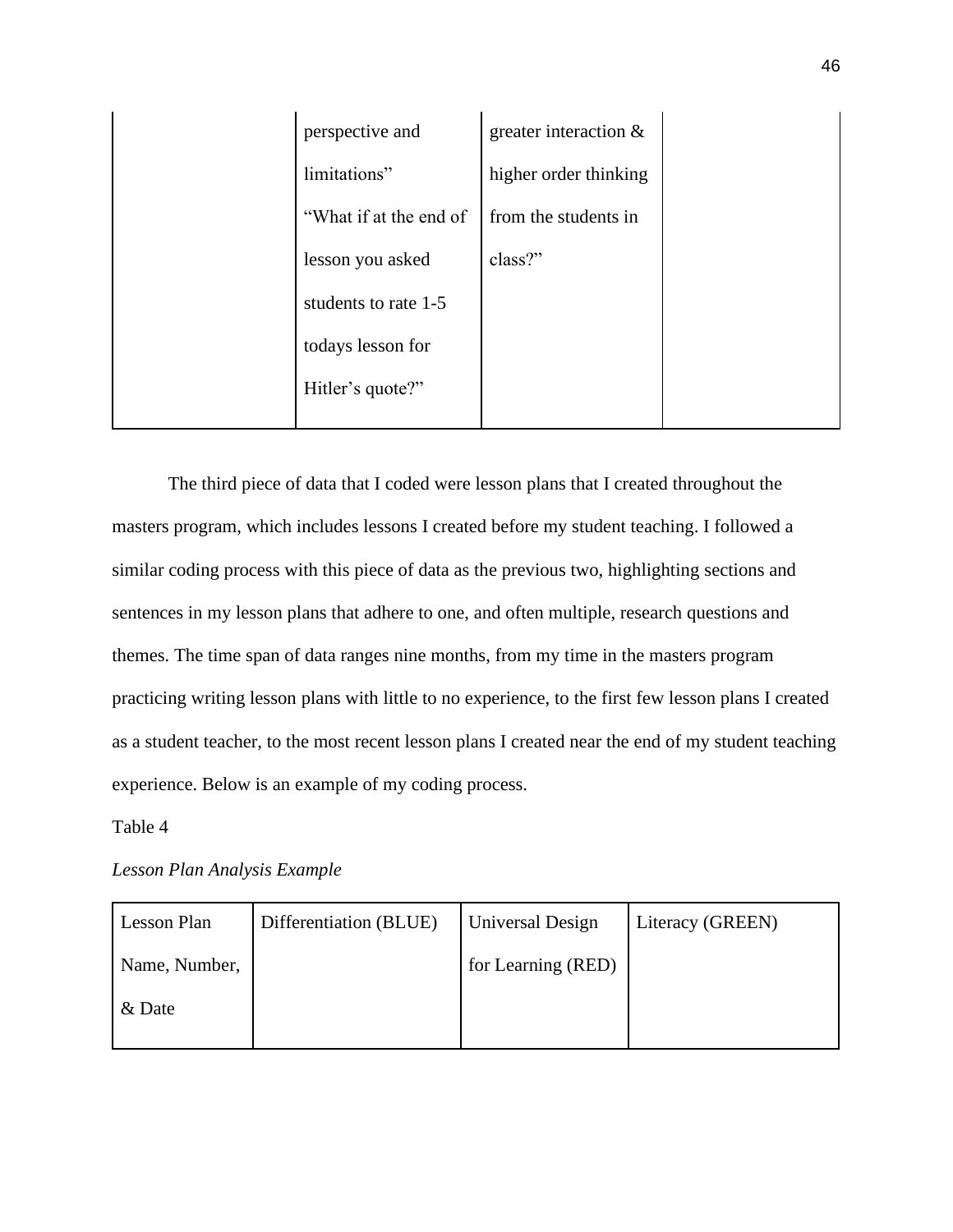| edTPA practice   | To meet the needs of        | To meet the needs     | Analyze, identify,          |
|------------------|-----------------------------|-----------------------|-----------------------------|
| World Belief     | diverse learners I will     | of diverse learners I | compare and contrast,       |
| Interactions and | provide translations of all | will provide          | students will write,        |
| Relations        | texts into every language   | translations of all   | inclusive, To meet the      |
| Lesson 4         | that my students            | texts into every      | needs of diverse learners   |
| June 2021        | read/speak. Audio           | language that my      | I will provide translations |
|                  | versions of texts will also | students read/speak.  | of all texts into every     |
|                  | be available. If students   | Audio versions of     | language that my students   |
|                  | need assistance writing I   | texts will also be    | read/speak. Audio           |
|                  | will give extra time or     | available. If         | versions of texts will also |
|                  | allow students to use       | students need         | be available. If students   |
|                  | dictation services if       | assistance writing I  | need assistance writing I   |
|                  | fitting. Any terms will be  | will give extra time  | will give extra time or     |
|                  | reviewed and posted for     | or allow students to  | allow students to use       |
|                  | students to be able to      | use dictation         | dictation services if       |
|                  | easily access them when     | services if fitting.  | fitting. Any terms will be  |
|                  | needed; I will put          | Any terms will be     | reviewed and posted for     |
|                  | students in pairs and ask   | reviewed and          | students to be able to      |
|                  | them to discuss what        | posted for students   | easily access them when     |
|                  | they learned from the last  | to be able to easily  | needed; I will hand out     |
|                  | 3 days.                     | access them when      | writing prompts to          |
|                  |                             | needed.               | students. I will have a     |
|                  |                             |                       | slideshow of all the        |
|                  |                             |                       |                             |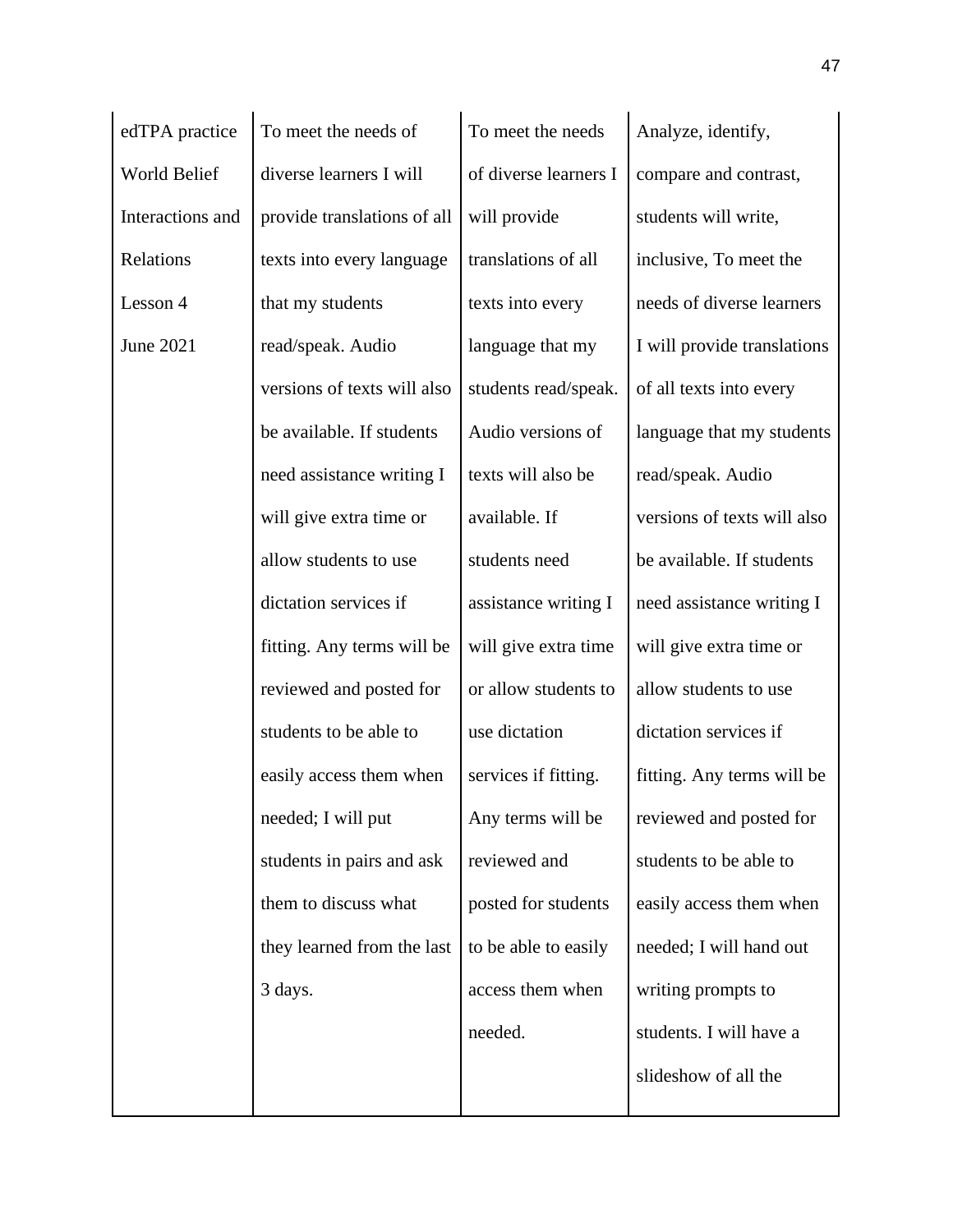|  |  | pictures from the week      |
|--|--|-----------------------------|
|  |  | up as well for the          |
|  |  | students to react to. Essay |
|  |  | will be informal.           |
|  |  |                             |

## *Research Question #1*

 My first research question pertaining to differentiation asked if *all my students reached the daily learning targets that I set out for them.* To begin analyzing my data regarding this question, I looked at what I planned to do to differentiate for my students. Most of what I did to differentiate in one lesson, I did in all my lessons. Steps that I took to differentiate included having printed copies of texts for students to use, modeling strategies to complete assignments, having students work with their peers, especially when doing warm up activities, and covering material that was relevant to all my students by including Latin American history into my lessons because of the 40% Hispanic population at the school.

Because the research question asked if my students reached the learning targets, I went back to my lessons and analyzed the targets that I had created for each lesson, as well as analyzed the formative and/or summative assessments that I had created to check that students had reached those targets. Analyzing the learning targets, very few of them included academic language that was also included in my lesson plans, like analyze, observe, infer, etc. The academic term that was used the most was explain, and only so because I used it in three learning targets that built off one another in the same sequence of lessons. On the other hand, the assessments that I gathered were quite similar. The most that I collected were written, like exit tickets, graphic organizers like double entry journal notes, and warm up questions that students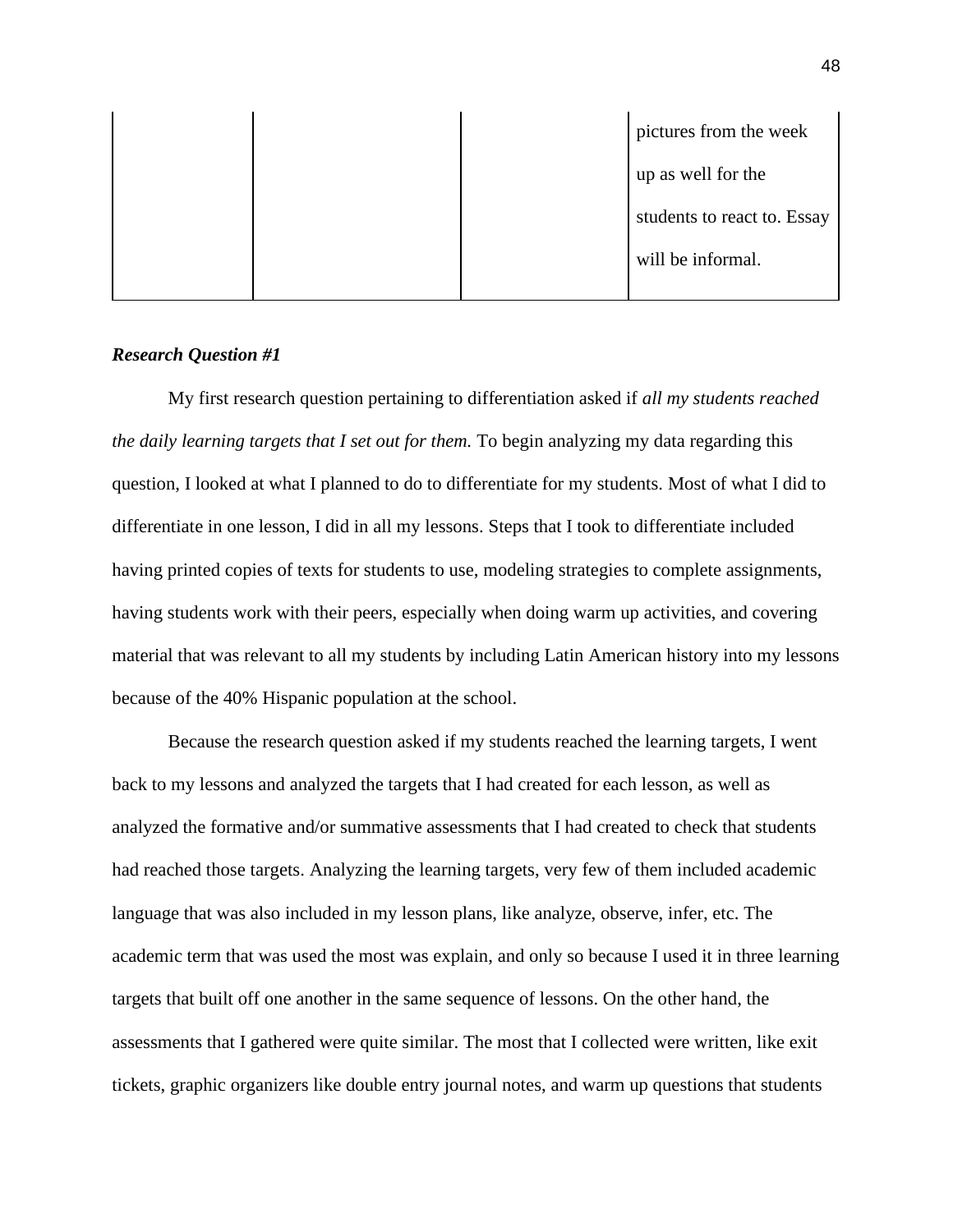responded to. I did have some variety in my summative assessments, asking students to create an audio or video presentation, or a Google slides presentation.

Analyzing my journal entries for differentiation proved more difficult. The journal entries are where I ask a lot of questions on how I'm going to differentiate in my assessments. Most of my writing on differentiation focused on the idea of making sure I knew what I wanted my students to know, understand, and be able to do. This led me to asking and writing about what I am going to assess my students on, which usually led me to wanting to assess their writing capabilities and not their historical knowledge. As per my later research question, I was concerned with increasing my students' literacy (vocabulary) and historical literacy (skills that historians use).

 Analyzing the observations completed by my university supervisor was the best evidence to show my differentiation efforts and where I could improve. From the first observation, my supervisor is asking me how I know that my students reached the learning targets and is offering advice to how I can assess my students' learning. Ideas that I got for future lessons came from the observations that my supervisor gave me. Her reminders and pointers had me trying new tactics in my lessons to ensure that I knew that my students were reaching the learning targets. Table 5

#### *Learning Target comments from supervisor*

| Date         | Differentiation - Do all of my students reach the daily learning targets I set |
|--------------|--------------------------------------------------------------------------------|
| (dd/mm/yyyy) | out for them?                                                                  |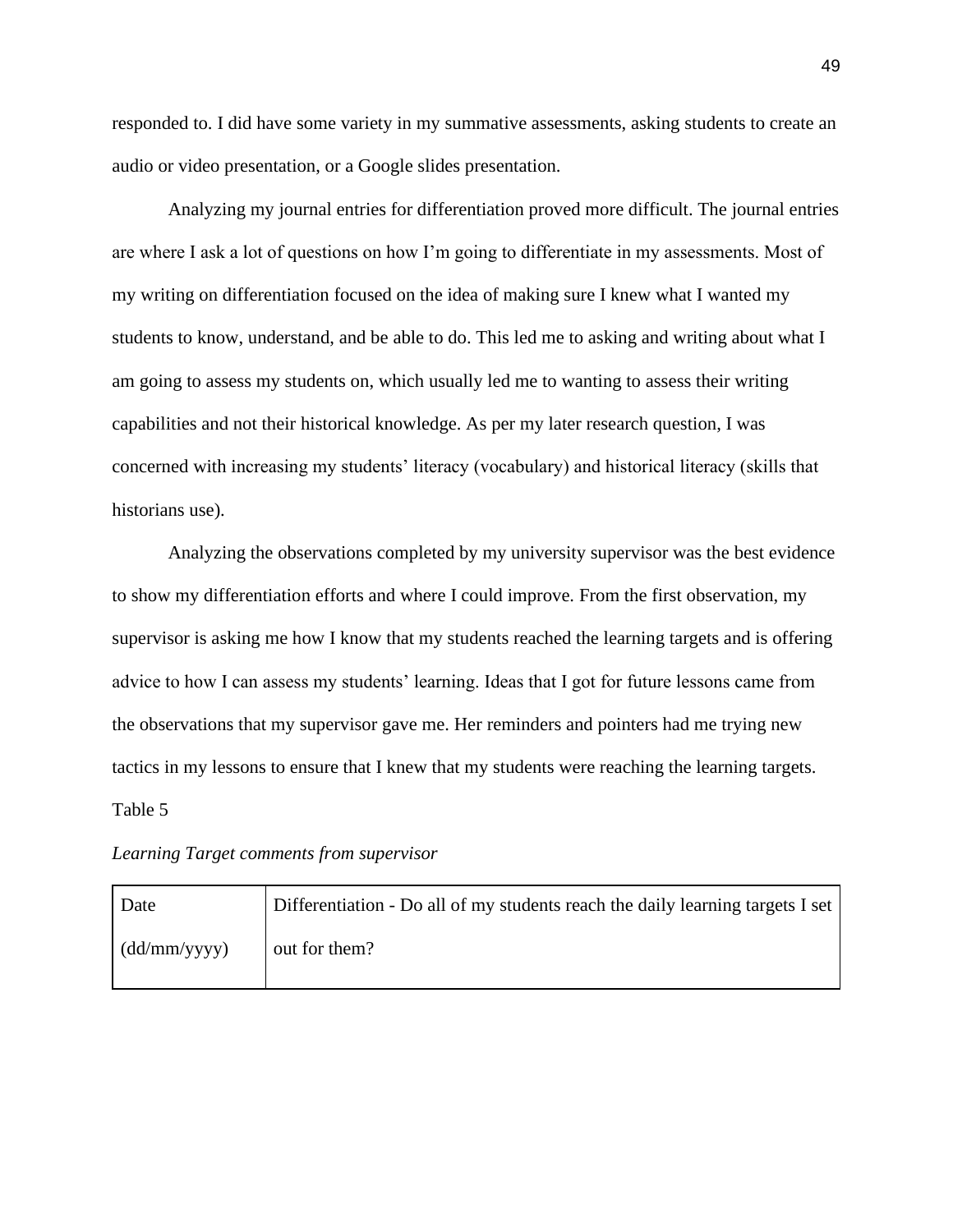| 10/11/2021 | "Impressed you know names already"                                      |
|------------|-------------------------------------------------------------------------|
|            | "Create exit ticket"                                                    |
|            | "Sometimes with learning target you give a why"                         |
|            | "Perhaps move around room and check student work while you wait"        |
|            |                                                                         |
| 30/11/2021 | "Look for whole group formative assessment opportunities"               |
|            | "Perhaps explain the why of what you're asking them to learn"           |
|            | "Well done moving through room checking in with students"               |
|            | "Clear start with review and learning target"                           |
|            | "Consider ideas for last few minutes of class - pack up & oral quiz? Or |
|            | give an answer to a question?                                           |
|            |                                                                         |

 As I progressed through the program and my student teaching experience, I adapted my strategies for differentiation which led to me changing the ways that I assessed my students' learning.

## *Research Question #2*

My second research question tied into the first, but with a focus on creating my lessons in an inclusive manner. I used the tenets of Universal Design for Learning to construct the research question and ensure that *I am creating my lessons with all my students and their needs in mind.* I also wanted to know *what barriers exist in the classroom environment, the curriculum, my instruction, and assessments.*

Many of the tactics that I used to build my lessons with differentiation were the same as Universal Design for Learning. This includes strategies like scaffolding, modeling, creating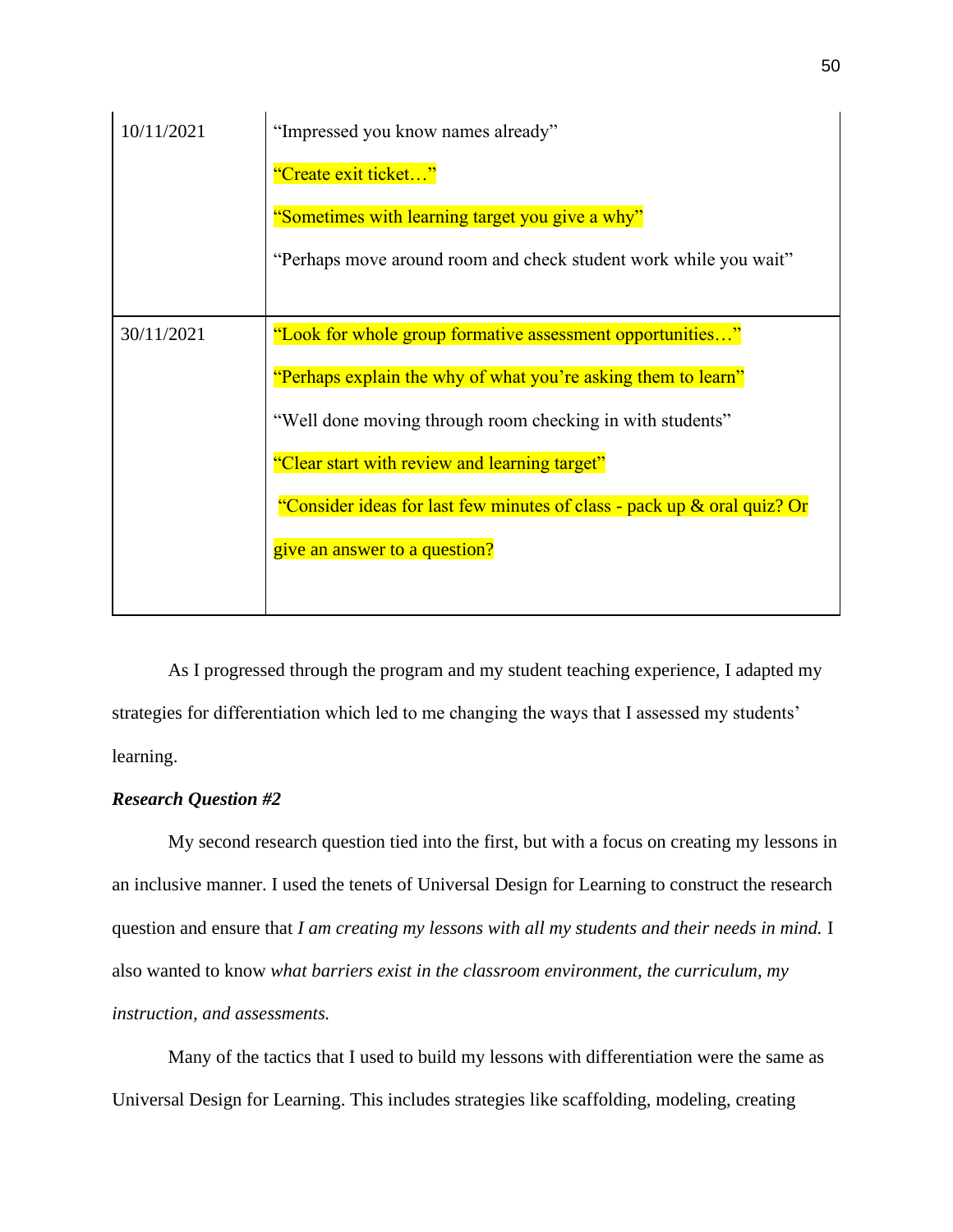graphic organizers, providing several different options for students to read/listen to text, and giving students different options to complete a summative assessment (in written, audio, or video format).

My journal entries proved more fruitful in analyzing how I created inclusive lesson plans. I asked questions about making sure students had what resources they needed, if they had enough time to complete the assignments, and if they knew the expectations that I had set out for them. In my last journal entry I specifically asked what barriers I had in my lessons and curriculum.

| Date (dd/mm/yyyy): | Words/terms:           | Theme/main ideas:         | Questions:                |
|--------------------|------------------------|---------------------------|---------------------------|
| 31/03/2022         | Write, goals,          | This entry is about       | How can I help my         |
|                    | community, society,    | creating a rubric for the | students be successful?   |
|                    | rubric, grammar,       | summative assessment      | Is there anything else I  |
|                    | punctuation, spelling, | for the writing unit. I   | need to add? Any other    |
|                    | peer review, clear and | am asking questions       | aspects of a letter? I    |
|                    | concise argument,      | and clarifying what is    | want a peer to read their |
|                    | constructive criticism | important to include on   | letter, so what would     |
|                    |                        | the rubric. I have some   | that look like?           |
|                    |                        | feedback written in       |                           |
|                    |                        | from my cooperating       |                           |
|                    |                        | teacher as an added       |                           |
|                    |                        | bonus.                    |                           |
|                    |                        |                           |                           |

I organized my supervisor's comments to help determine if I was creating inclusive lesson plans. The most asked questions that my supervisor asked were about student engagement in discussion or pair share activities. My supervisor asked me how to increase the engagement in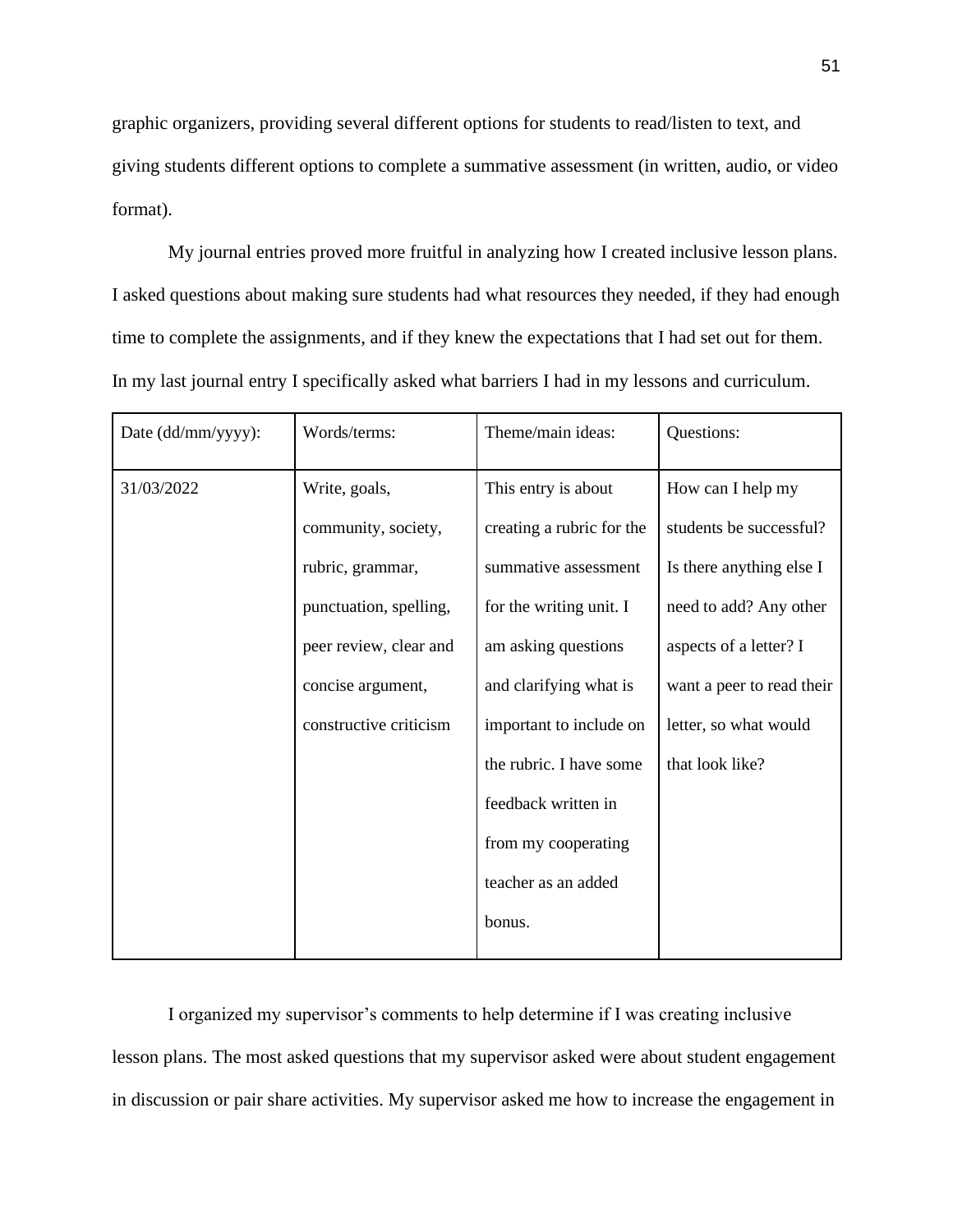my students, but didn't give explicit answers. Her observations and my journal entries led me to creating different opportunities for students to share and speak with their peers as the year went on to give them more practice doing so.

| Date (dd/mm/yyyy) | <b>UDL</b> - Am I creating my lessons with all my<br>students and their needs in mind? What |
|-------------------|---------------------------------------------------------------------------------------------|
|                   | barriers exist in the classroom environment,                                                |
|                   | the curriculum, my instruction, and                                                         |
|                   | assessments?                                                                                |
| 10/11/2021        | "How might you get non-volunteer to offer                                                   |
|                   | ideas?"                                                                                     |
| 30/11/2021        | "How might you get more buy in for elbow                                                    |
|                   | partner share?"                                                                             |
| 25/01/2022        | "I know this is a "hybrid" assignment. However,                                             |
|                   | would there be a way to get greater interaction $\&$                                        |
|                   | higher order thinking from the students in class?"                                          |
|                   |                                                                                             |
| 13/04/2022        | "Would there be a way to encourage critical                                                 |
|                   | thinking & interaction other than on handout?"                                              |
|                   | "Many students reluctant to pair shareit has                                                |
|                   | been awhile. How might you facilitate more                                                  |
|                   | participation?"                                                                             |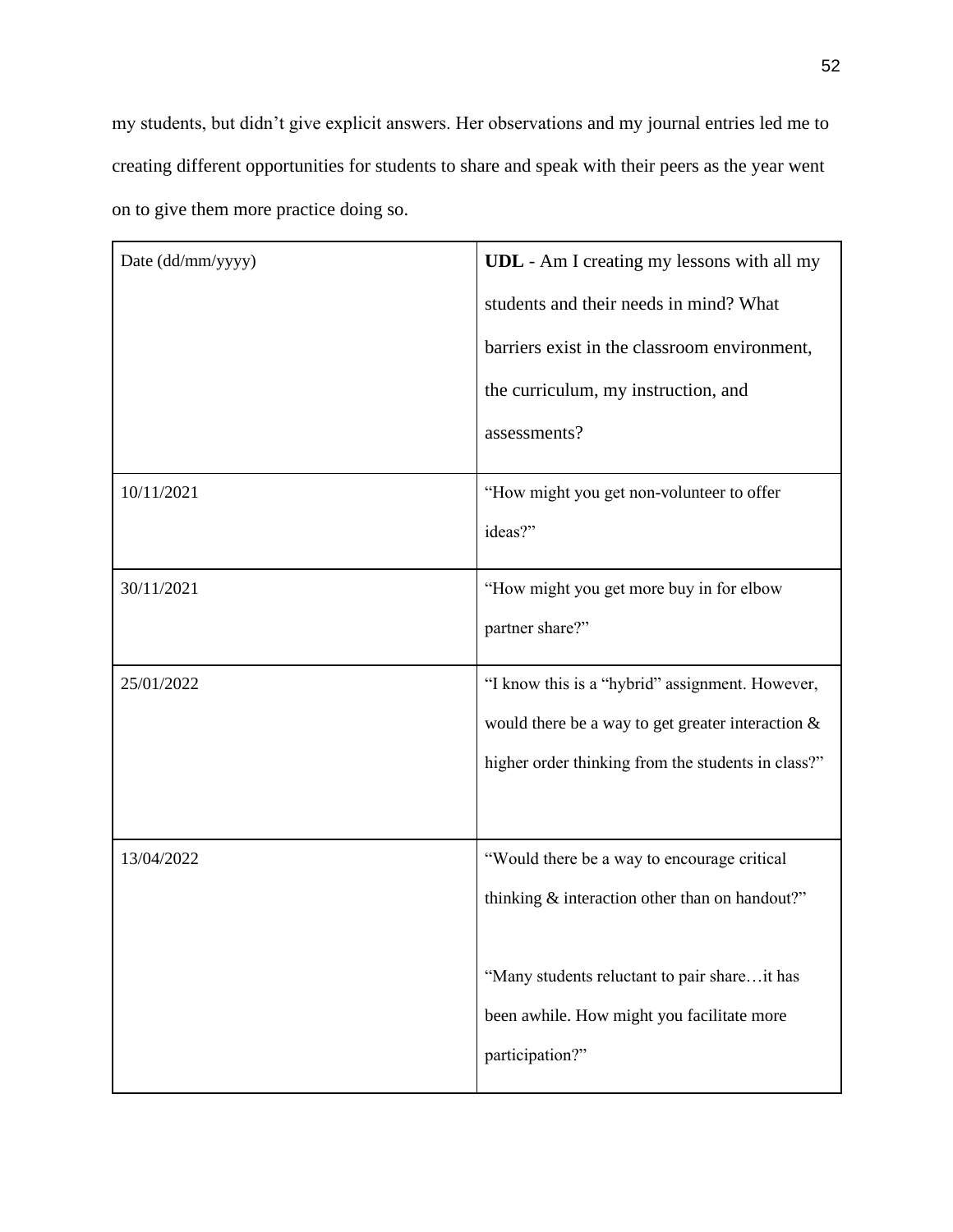### *Research Question #3*

My third research question put everything together, as my focus for my teaching as a student teacher was to *improve student literacy and historical content literacy.* Most of my assessments asked students to write or work with complex terms and ideas, and I wanted to know what steps I took to help my students in this area. I also wanted to increase my students' exposure to a variety of primary and secondary sources to build their knowledge and historical literacy skills.

I wanted to use texts other than the textbook, which is the infamous text that most history classes use. I attempted to move away from the textbook, but still relied on it as my base text in creating my lessons. Of the four units (Atlantic Slave Trade, Imperialism, Sourcing, and the Holocaust) and subsequent lesson plans that I analyzed (and actually taught in the classroom), two of those units I relied on the textbook as my main source (Atlantic Slave Trade and Imperialism).

Looking through the terms that I used in my lesson plans, I used 'analyze' eight out of 16 times, which equates to half. Other terms that I used in my lesson planning include 'identify,' 'compare,' 'write,' and 'question,' which were each mentioned five times throughout the lessons. The term 'source' was mentioned four times. The word that was used the most was 'read,' which was mentioned 11 times throughout my lessons. Other terms that I used in creating my lessons were relevant to the lesson, like 'imperialism,' 'colonialism,' and 'diffuse.'

I took a similar approach in analyzing my journal entries. The terms that I used the most in my journal entries were 'write' and 'assess,' which were mentioned six and five times respectively out of 10 journals. The term 'source' was mentioned in three different journals.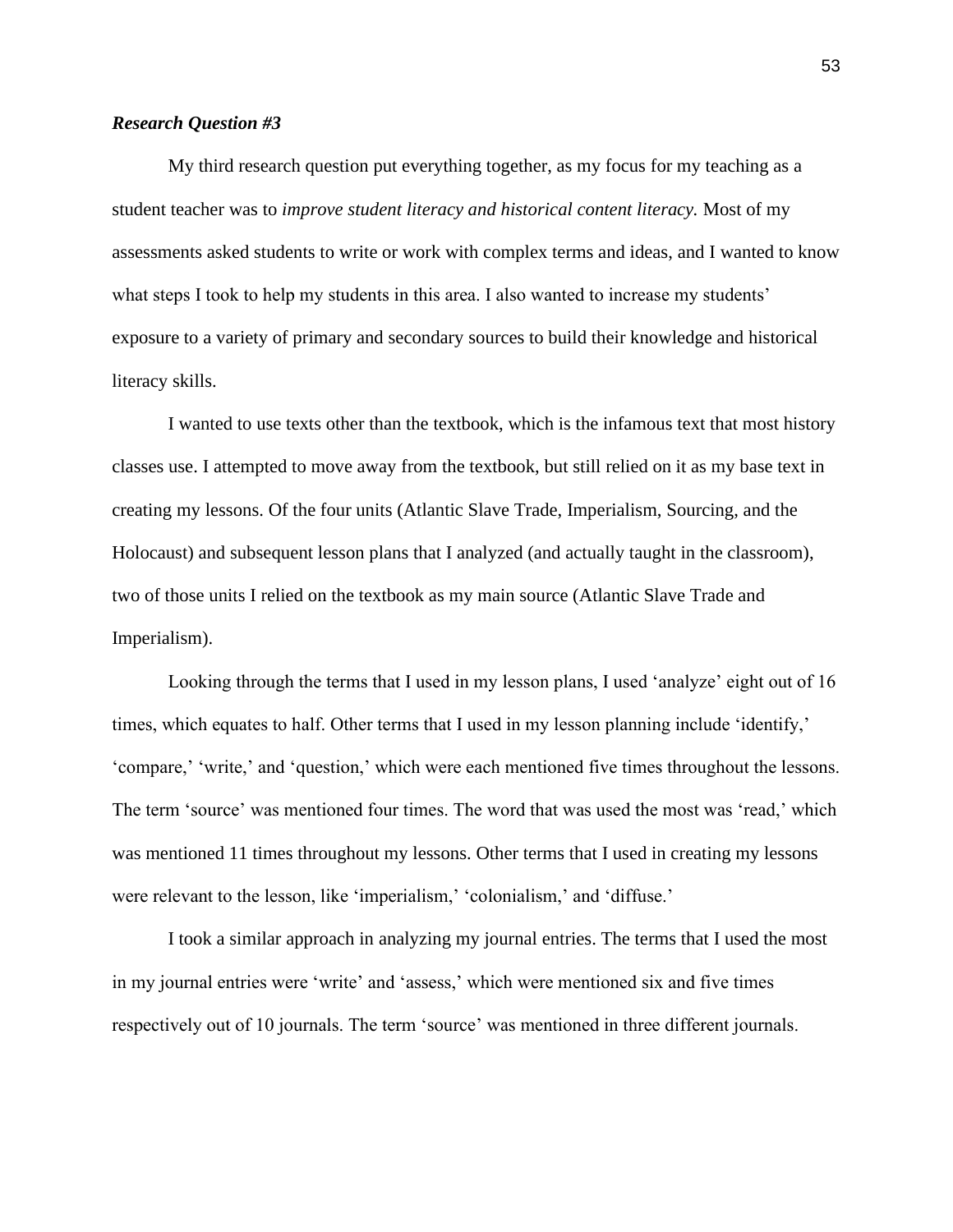Other terms that I wrote were 'bias,' 'literacy,' 'data,' 'rubric,' and 'inclusive,' which were all mentioned twice throughout my journals.

Analyzing the observations that my supervisor made, she left notes that pertained to modeling in three separate observations out of five total. There was not much else that could be pinpointed out of my supervisor's observations that showed that I worked on improving my students' literacy.

#### **Summary**

The research that I conducted in the literature review helped me focus on skills to work on throughout my student teaching. I used three types of data to answer my research questions based on literature to improve my craft and become a better teacher. To restate, the questions I used to focus my research were as follows:

1. *Do all my students reach the daily learning targets I set out for them?*

2. *Am I creating my lessons with all my students and their needs in mind? What barriers exist in the classroom environment, the curriculum, my instruction, and assessments?*

3. *What steps did I take to improve student literacy and historical content literacy?* 

I collected data from lesson plans that I created before and during my student teaching experience, observations from my university supervisor wrote, and journal entry reflections on my lessons and teaching experiences. With these three pieces of data, I began creating a picture of my teaching process and areas where I can improve.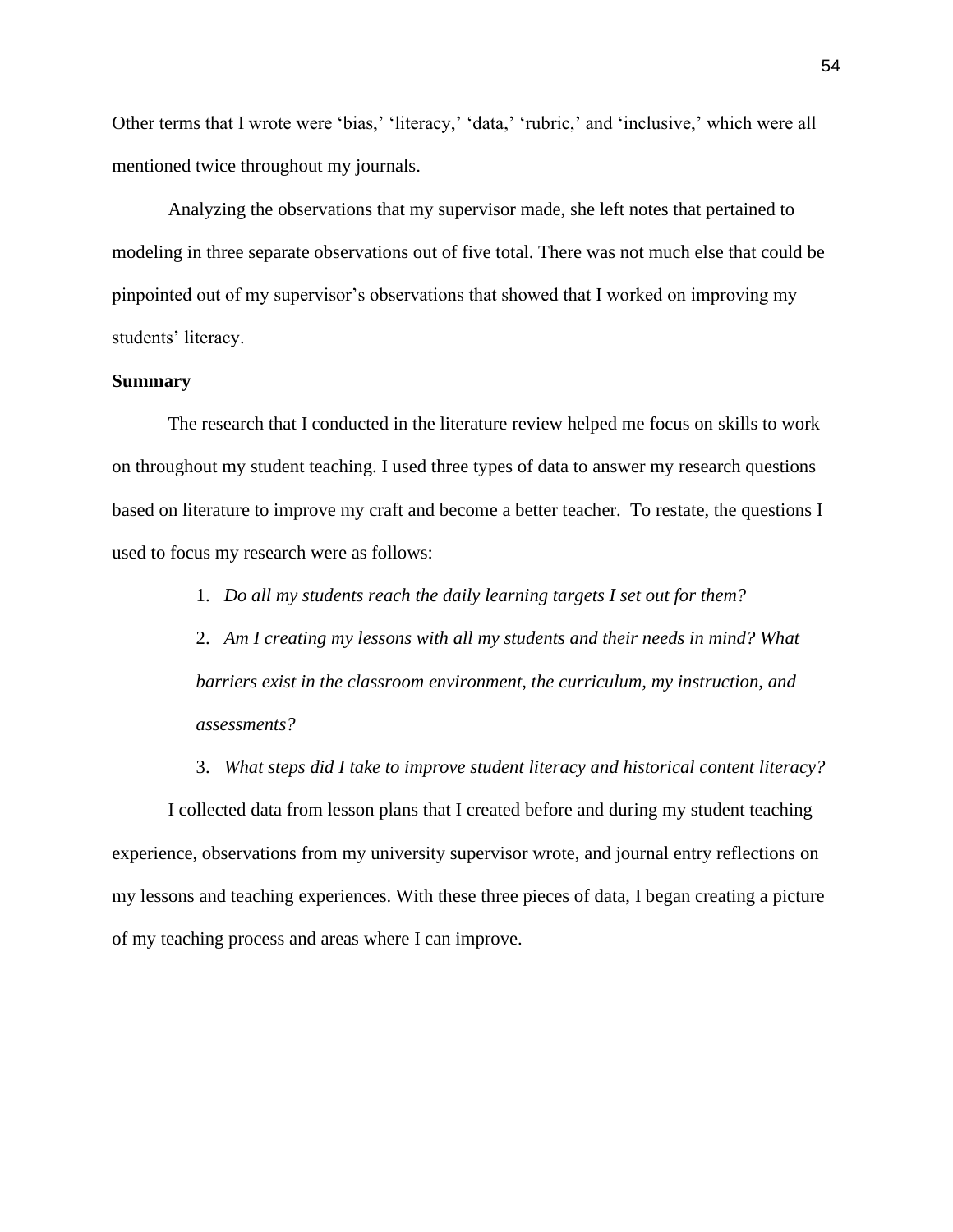#### **Chapter 5**

## **Discussion and Conclusion**

#### **Research Questions**

The research that I conducted in the literature review helped me focus on skills to work on throughout my student teaching. I used three types of data to answer my research questions based on literature to improve my craft and become a better teacher. To restate, the questions I used to focus my research were as follows:

1. *Do all my students reach the daily learning targets I set out for them?*

2. *Am I creating my lessons with all my students and their needs in mind? What barriers exist in the classroom environment, the curriculum, my instruction, and assessments?*

3. *What steps did I take to improve student literacy and historical content literacy? What else can I do to help students?*

#### **Key Findings**

The first research question pertains to differentiation; my analysis of the data relating to this question suggests that my learning targets are not as clear as I would like them to be. The wide arrangement of my learning targets and limited assessments means that students who are not prolific writers will not be as successful; most of the assessments that I collected were written work in one form or another. I may have begun to change my summative assessment opportunities for students near the end of my student teaching experience, however, I still relied on writing activities to prepare students for the summative assessments. I will have to continue trying different strategies in assessing my students throughout the learning process, and not just in the summative assessments.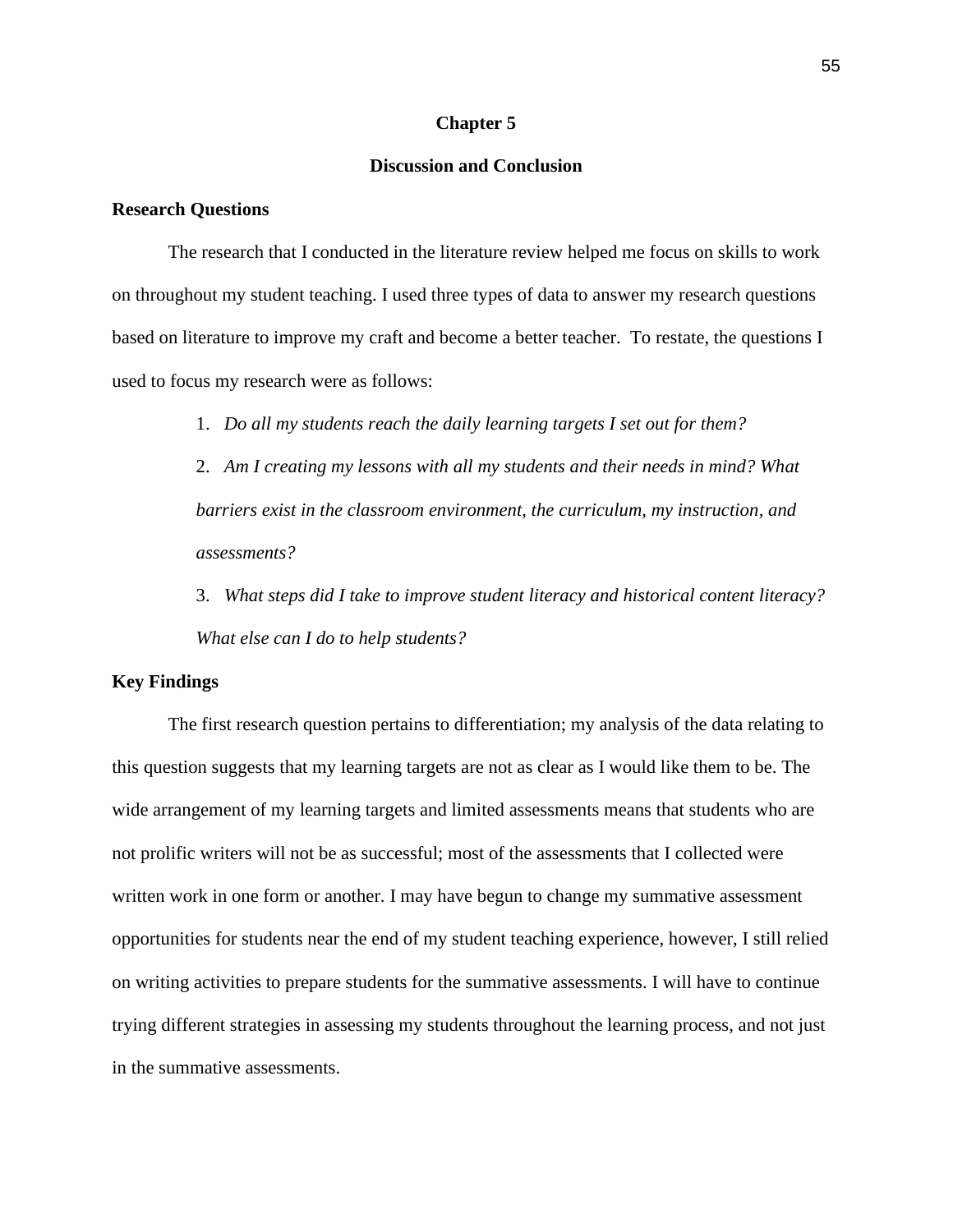The second research question pertains to my use of Universal Design for Learning (UDL). The data suggests that my approach to UDL is very similar to differentiation, if not identical. The purpose of UDL is to work with other teachers and staff who work and interact with students of varied learning levels and styles. None of my lesson plans were created with input from staff that work with students who have Individual Learning Plans (IEPs), 504s, or are English Language Learners (ELL).

The third research question pertains to my attempt to improve student literacy and historical literacy. The analysis of my data suggests that I have gaps in my research, and did not assess or improve my students' level of literacy. I wrote about doing so in my journal reflections and attempted to include opportunities for students to improve their literacy skills in my lesson plans, but it is much like the lack of data that shows that my students reached the learning targets I set out for them. It is possible that I improved my students' literacy, meaning that they now have a wider range of vocabulary and can write a coherent paragraph, but there is little to no evidence to prove that this is true.

#### **Interpreting Results**

My research and the data that I collected suggest that differentiation does indeed take a lot of time. I also must admit that differentiation may look different from one teacher to the next, from one class to the next, and from one student to the next. That is, after all, the point. What works for one teacher may not work for another. The literature on differentiation suggests that there is no one simple answer to good instruction, and through the data collection process (i.e. my experience as a student teacher) I've seen that something that I think will work doesn't, and something that I thought that would go down in flames managed to get students engaged in the lesson.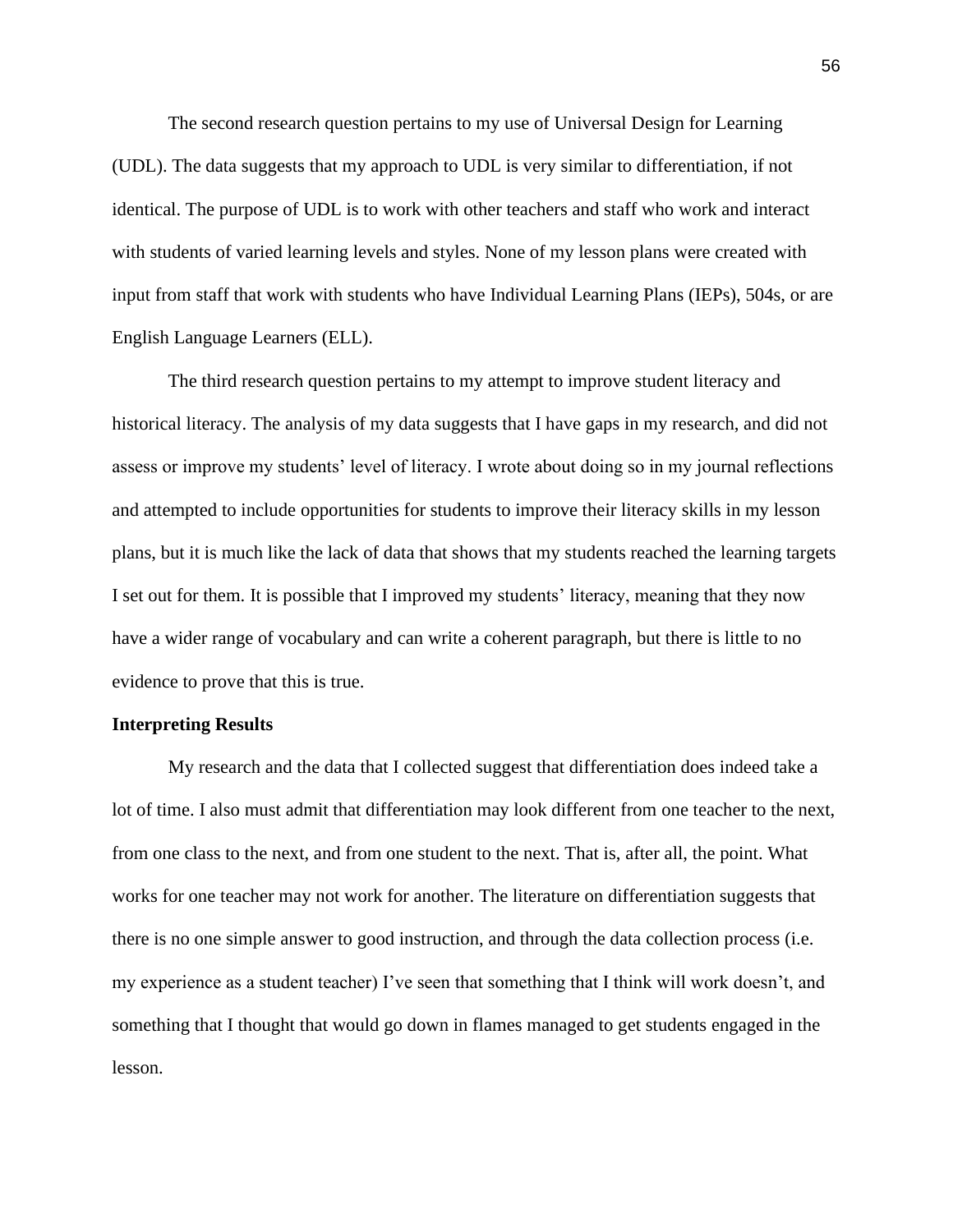The literature suggests that Universal Design for Learning (UDL) and differentiation are quite similar. My data shows the same correlation, in that many of the strategies that I implemented to differentiate I also considered strategies to make my lessons more inclusive. The literature suggests that technology be implemented, and SMART goals be created with students; I followed the advice of the former but not the latter. The absolutely necessary step that the literature states should be taken is to work with professionals outside your discipline and to include at least one professional who works with students of varied learning capabilities (i.e. students who have IEPs, 504s, or are ELL). I did not consult others in the creation of my lessons or have the opportunity to co-teach with others outside of my discipline, and my data shows a lack of true implementation of Universal Design for Learning.

Literature on literacy in social studies, mostly history classes, show that the textbook is over utilized. In the units and lesson plans that I analyzed half of my units used the textbook as the main text. The literature suggests that students' literacy rates increase after interacting with different sources, mainly historical primary sources. Even when I did include primary sources in my lesson plans, I had no concrete evidence that showed student literacy rates or improvement.

#### **Limitations of Study**

Limitations of my study include the type of data that I collected. All of my data was qualitative, and therefore came without numerical values to compare to one another. I also did not collect any student samples. The only source of data that I did not directly create were the observations that were made by my supervisor, which was the smallest collection of the three pieces of data.

The strongest asset I have is my reflection on the data that I have. I can improve in many aspects of my data creation and collection. To begin, I can be more consistent with creating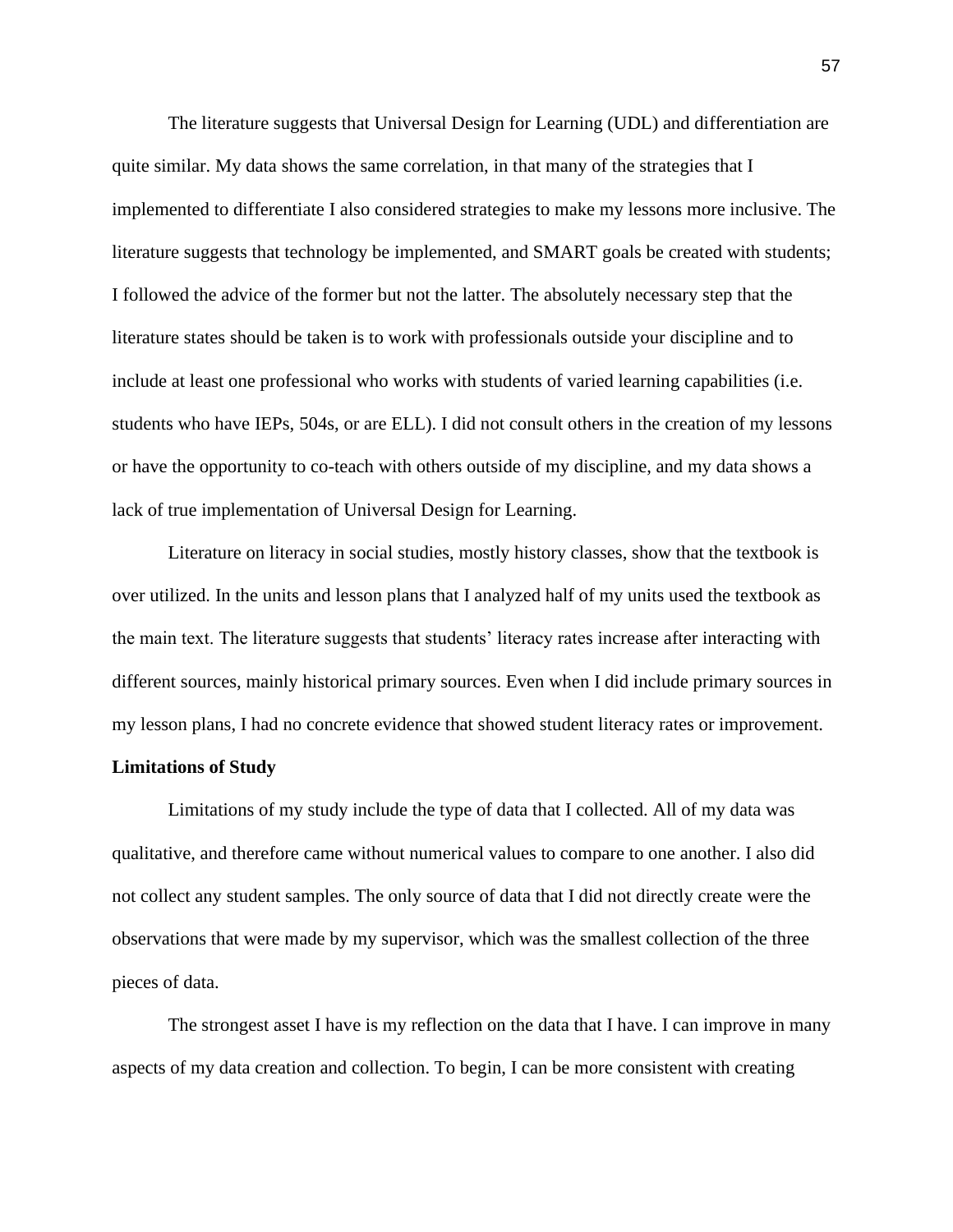journal entries; an entry at the end of every day would take no more than 10 minutes but would yield a much larger sample. I could also improve the types of data that I collected and branch into student samples and feedback to gain a better perspective and understanding of my ability to assess my students' learning. Creating my lesson with a specific format meant that the data collected from that source was easy to code and theme, however I could also improve by including data from other materials that I create like the formative and summative assessments that I use in my curriculum.

#### **Implementation of Findings**

My findings can be used as an introduction to the themes of differentiation, Universal Design for Learning, and literacy instruction in social studies classes. I have compiled sources that pertain to each, and a works cited page is always the friend of a social studies teacher. Other aspiring teachers may be able to learn from the lessons that I learned through my data collection, in that they may be more in depth and consistent in their data collection. This doesn't mean only others will benefit from this action research project; I will be the main beneficiary of this work. The experience that I've had through the masters program and student teaching is invaluable. This action research project marks the beginning of my career and journey as an educator.

#### **Conclusion**

I have found that my findings are incomplete, but that's okay. I am taking one of many steps to becoming a better educator. I have concluded that differentiation, universal design for learning, and literacy are important in instruction. Working with others who have more experience than I do to implement these is one of the most important aspects, along with reflection, and continue teaching and learning.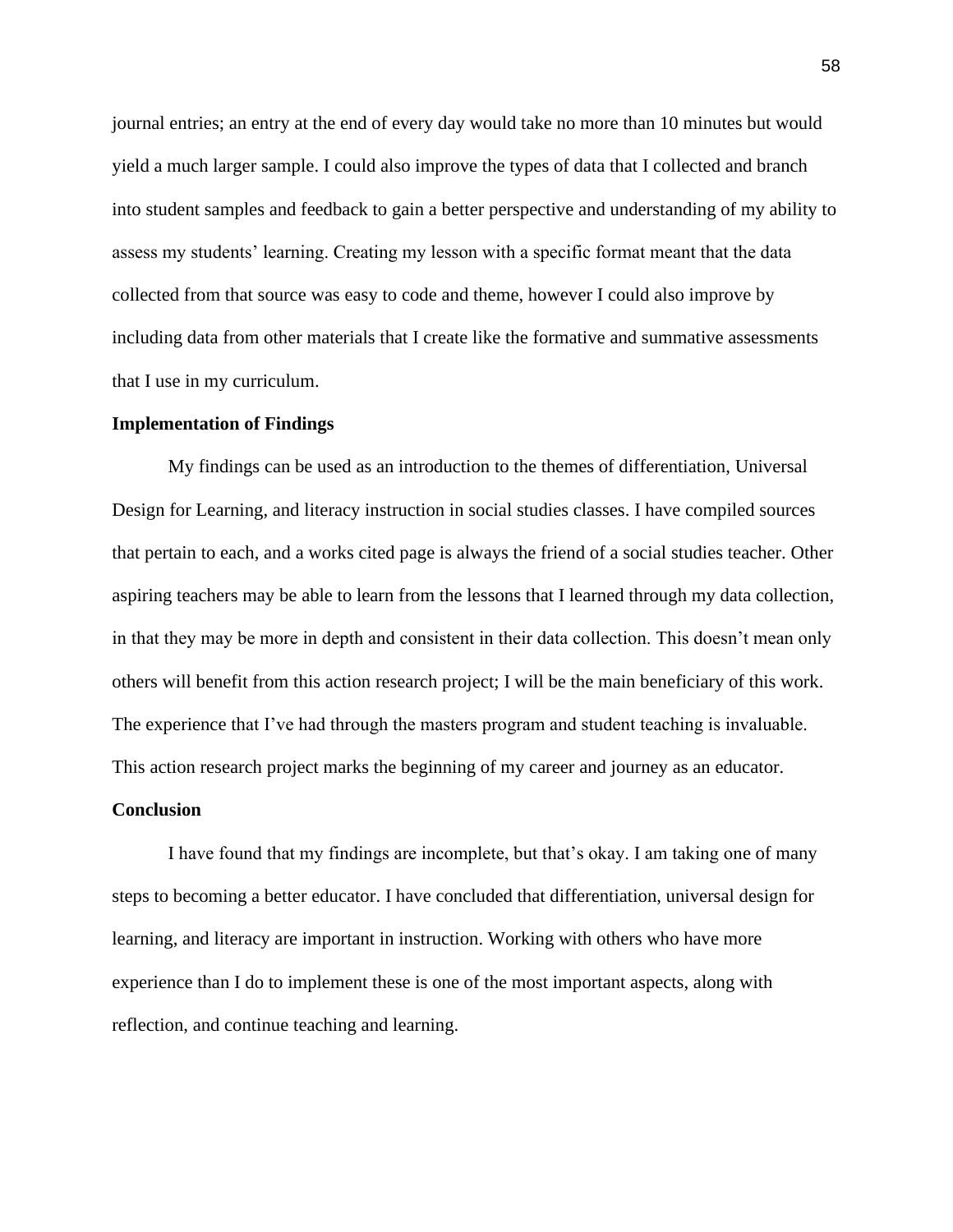#### **Works Cited**

American Academy of Arts & Sciences. (2016, December 1). *The state of languages in the U.S.: A statistical portrait*. Retrieved April 18, 2022, from

https://www.amacad.org/publication/state-languages-us-statistical-portrait

- Boggs (2012), The next American revolution: Sustainable activism for the twenty-first century, Chapter 1.
- Braun, V., & Clarke, V. (2006). Using thematic analysis in psychology. *Qualitative research in psychology*, *3*(2), 77-101.
- Buehl Chapter 1. (Buehl, D. (2011). *Developing readers in the academic disciplines.* Newark, DE: International Reading Association.
- Freire, P. (2018). *Pedagogy of the oppressed* (50th anniversary ed.). Bloomsbury Academic.
- Gilles, C., Wang, Y., Smith, J., & Johnson, D. (2013). "I'm No Longer Just Teaching History." Professional Development for Teaching Common Core State Standards for Literacy in Social Studies: By Identifying the Reading Strategies They Regularly Use within Their Disciplines, Content Area Teachers Are Better Able to Teach Students How to Derive Meaning from Texts. *Middle School Journal*, *44*(3), 34-43.
- Gottlieb, M. and Ernst-Slavitt, G. (2014). *Academic Language in Diverse Classrooms: Definitions and Contexts.* Corwin.
- Hangen, T. (2015). Historical Digital Literacy: One Classroom at a Time. *Journal of American History, 101*(4), pgs. 1192-1203.
- Hitchcock, C., Meyer, A., Rose, D., & Jackson, R. (2002). Providing new access to the general curriculum: Universal design for learning. *Teaching exceptional children*, *35*(2), 8-17.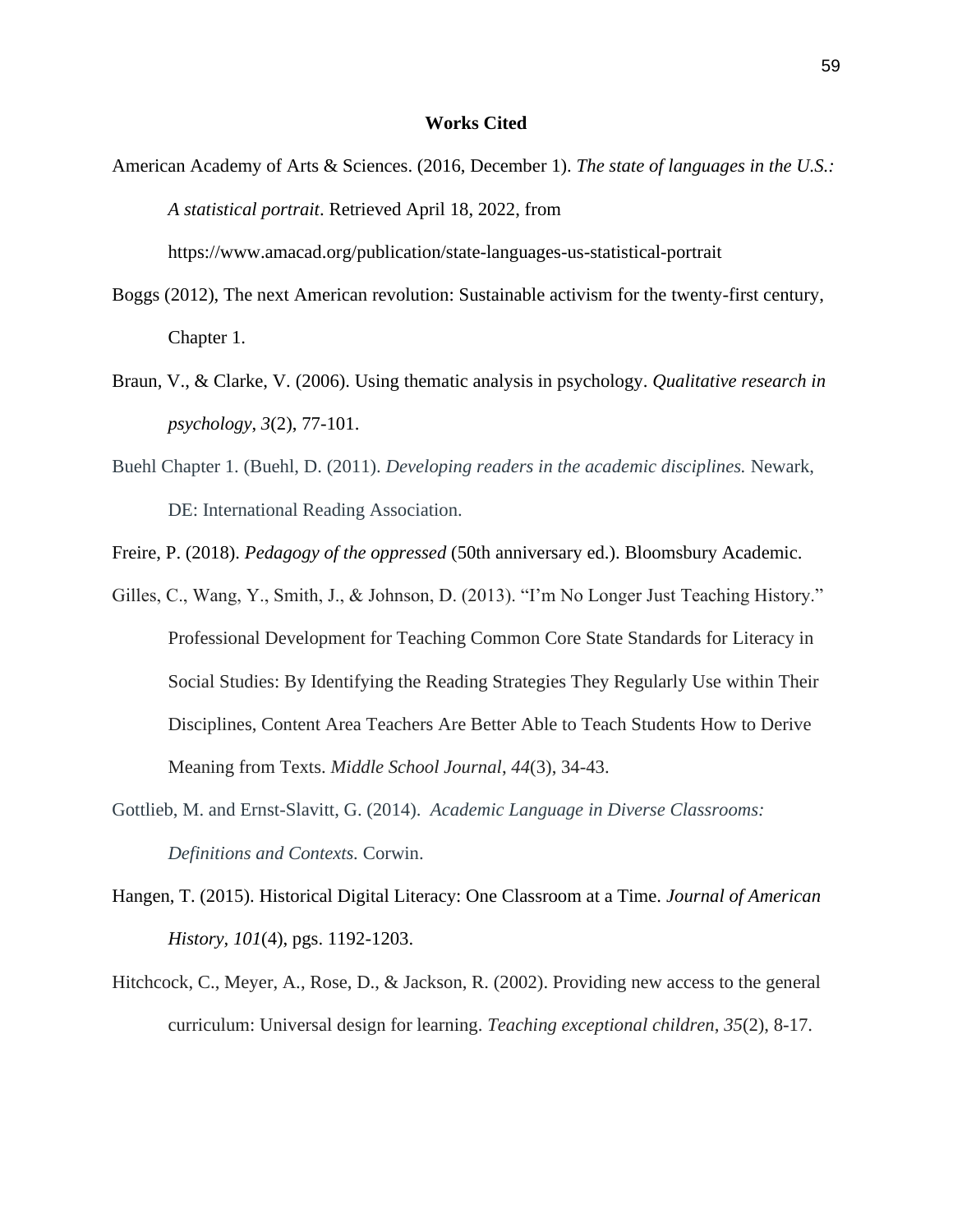- Hertberg-Davis, H. (2009). Myth 7: Differentiation in the Regular Classroom Is Equivalent to Gifted Programs and Is Sufficient. *Gifted Child Quarterly*, *55*(4), 251-253. doi:10.1177/0016986209346927
- Katz, J. (2013). The Three Block Model of Universal Design for Learning (UDL): Engaging students in inclusive education. *Canadian Journal of Education*, *36*(1), 153-194.
- King-Sears, M. (2009). Universal design for learning: Technology and pedagogy. *Learning Disability Quarterly*, *32*(4), 199-201.
- Marshall, K. (2016). Rethinking differentiation —Using teachers' time most effectively.  *Phi Delta Kappan, 98* (1), 8-13.
- Mcguire, J. M., Scott, S. S., & Shaw, S. F. (2006). Universal design and its applications in educational environments. *Remedial and special education*, *27*(3), 166-175.
- Mills, M., Monk, S., Keddie, A., Renshaw, P., Christie, P., Geelan, D., & Gowlett, C. (2014). Differentiated learning: from policy to classroom. *Oxford Review of Education*, *40*(3), 331-348. doi:10.1080/03054985.2014.911725
- Meo, G. (2008). Curriculum planning for all learners: Applying universal design for learning (UDL) to a high school reading comprehension program. *Preventing School Failure: Alternative Education for Children and Youth*, *52*(2), 21-30.
- Nichols, M. (2006). *Comprehension Through Conversation: The Power of Purposeful Talk in the Reading Workshop.* Portsmouth, NH: Heinemann.
- Nokes, J. D. (2010). Observing literacy practices in history classrooms. *Theory & Research in Social Education*, *38*(4), 515-544.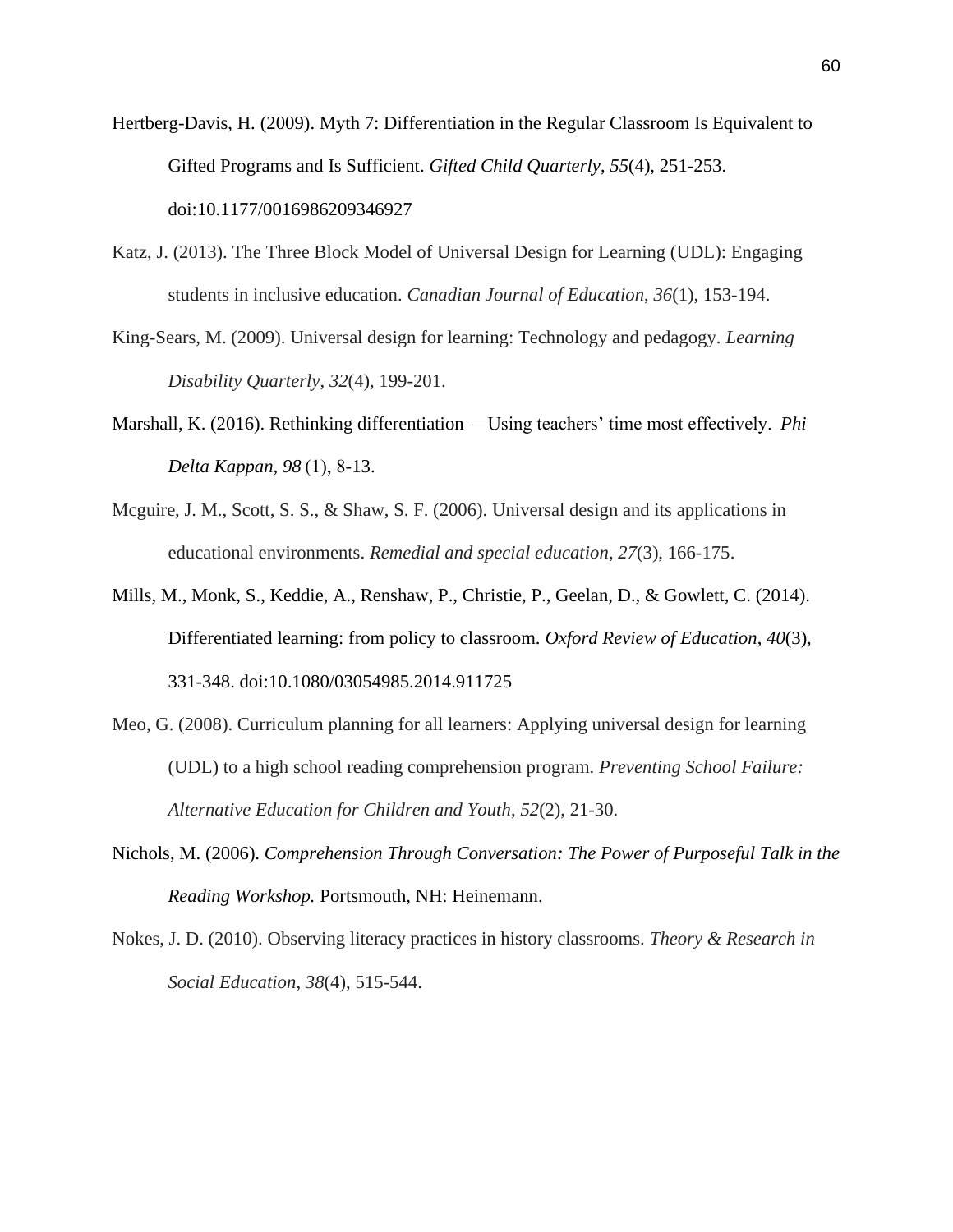- Policastro, M. M., Mazeski, D., Wach, N., & Magers, T. (2019). Getting to Know Our Students: The Heart of Differentiation in the Balanced Literacy Classroom. *Illinois Reading Council Journal*, *47*(4), 19-28. doi:10.33600/IRCJ.47.4.2019.19
- Reisman, A. (2012, January). Reading Like a Historian: A Document-Based History Curriculum Intervention in Urban Schools. *Cognition and Instruction*, *30*(1), 86-112. doi:10.1080/07370008.2011.634081
- Shanahan, C., Bolz, M. J., Cribb, G., Goldman, S. R., Heppeler, J., & Manderino, M. (2016, February). Deepening What it Means to Read (and Write) Like a Historian: Progressions of Instruction Across a School Year in an Eleventh Grade U.S. History Class. *The History Teacher*, *49*(2), 241-270.
- Shanahan, T., & Shanahan, C. (2008). Teaching disciplinary literacy to adolescents: Rethinking content-area literacy. *Harvard educational review*, *78*(1), 40-59.
- Snow, H. K. (2018). High-impact practices, universal design and assessment opportunities in Liberal Arts seminars. *ASIANetwork Exchange: A Journal for Asian Studies in the Liberal Arts*, *25*(2).
- Swanson, E., Wanzek, J., McCulley, L., Stillman-Spisak, S., Vaughn, S., Simmons, D., ... & Hairrell, A. (2016). Literacy and text reading in middle and high school social studies and English language arts classrooms. *Reading & Writing Quarterly*, *32*(3), 199-222.
- Tomlinson, C. A. (2005). Grading and Differentiation: Paradox or Good Practice? *Theory Into Practice*, *44*(3), 262-269.
- Villamizar, L. (2017) Implementing differentiated education: why diversity must be appreciated? *Revista Temas*, 3(11), 31-36.